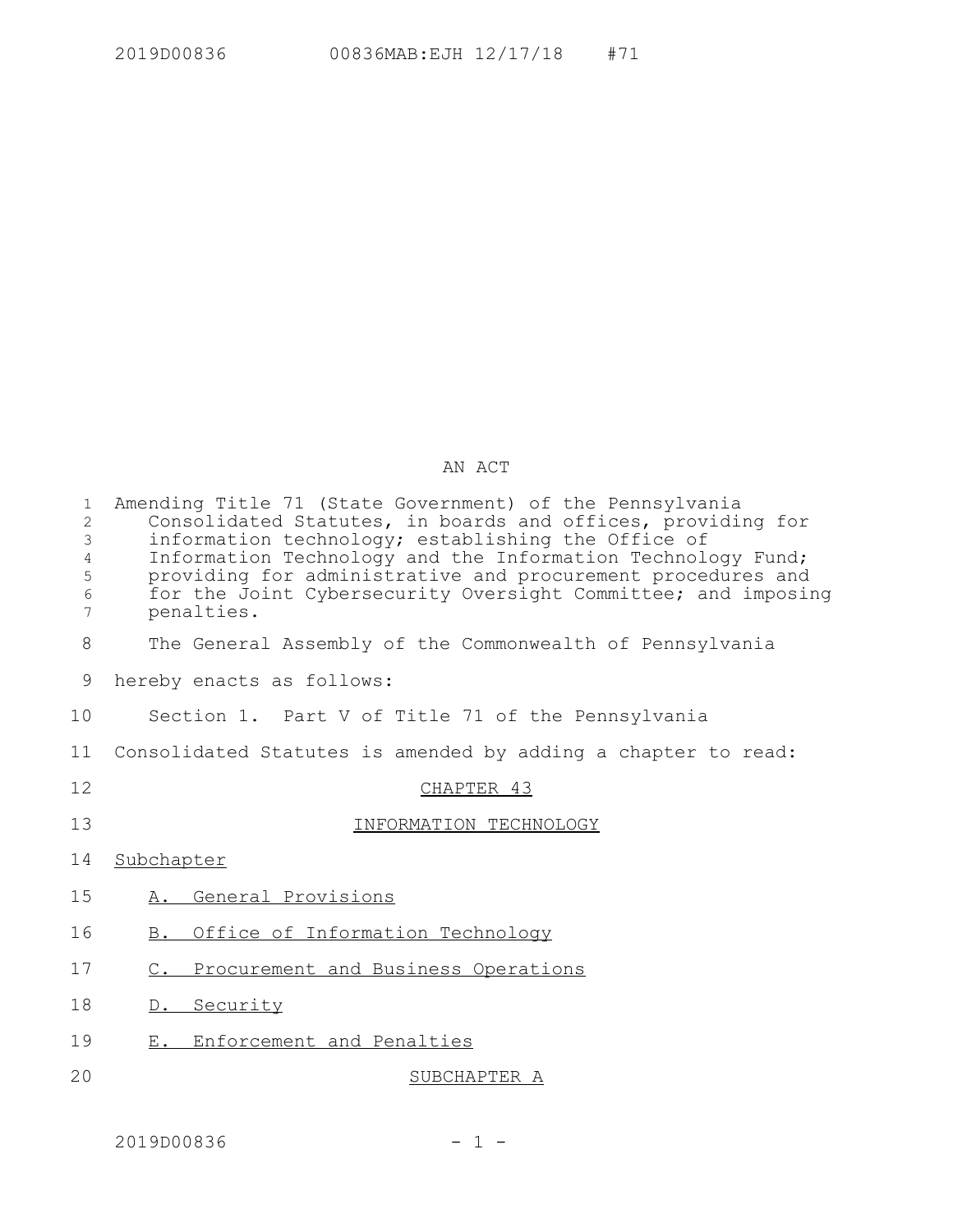| 1  | GENERAL PROVISIONS                                            |
|----|---------------------------------------------------------------|
| 2  | Sec.                                                          |
| 3  | 4301. Scope of chapter.                                       |
| 4  | 4302. Findings and declarations.                              |
| 5  | 4303. Definitions.                                            |
| 6  | § 4301. Scope of chapter.                                     |
| 7  | This chapter relates to administrative procedures and         |
| 8  | procurement regarding information technology.                 |
| 9  | 4302. Findings and declarations.                              |
| 10 | The General Assembly finds and declares the following:        |
| 11 | The Commonwealth has struggled to keep information<br>(1)     |
| 12 | technology costs under control.                               |
| 13 | Many of the Commonwealth's information technology<br>(2)      |
| 14 | contracts extend well beyond their anticipated date of        |
| 15 | completion.                                                   |
| 16 | The Commonwealth can begin to reduce information<br>(3)       |
| 17 | technology costs by the consolidation of information          |
| 18 | technology functions and resources within the executive       |
| 19 | branch.                                                       |
| 20 | (4) Consolidation of information technology services          |
| 21 | will not only reduce costs but create more efficient          |
| 22 | information technology operations.                            |
| 23 | (5)<br>By reforming the Commonwealth's outdated approach to   |
| 24 | information technology, the Commonwealth can improve data and |
| 25 | analytic capabilities and improve cybersecurity.              |
| 26 | The improvement of operations will enhance taxpayer<br>(6)    |
| 27 | satisfaction and make it easier for residents to navigate.    |
| 28 | Consolidation of information technology services<br>(7)       |
| 29 | must be designed to improve accountability and transparency   |
| 30 | to taxpayers and enhance the Commonwealth's data and          |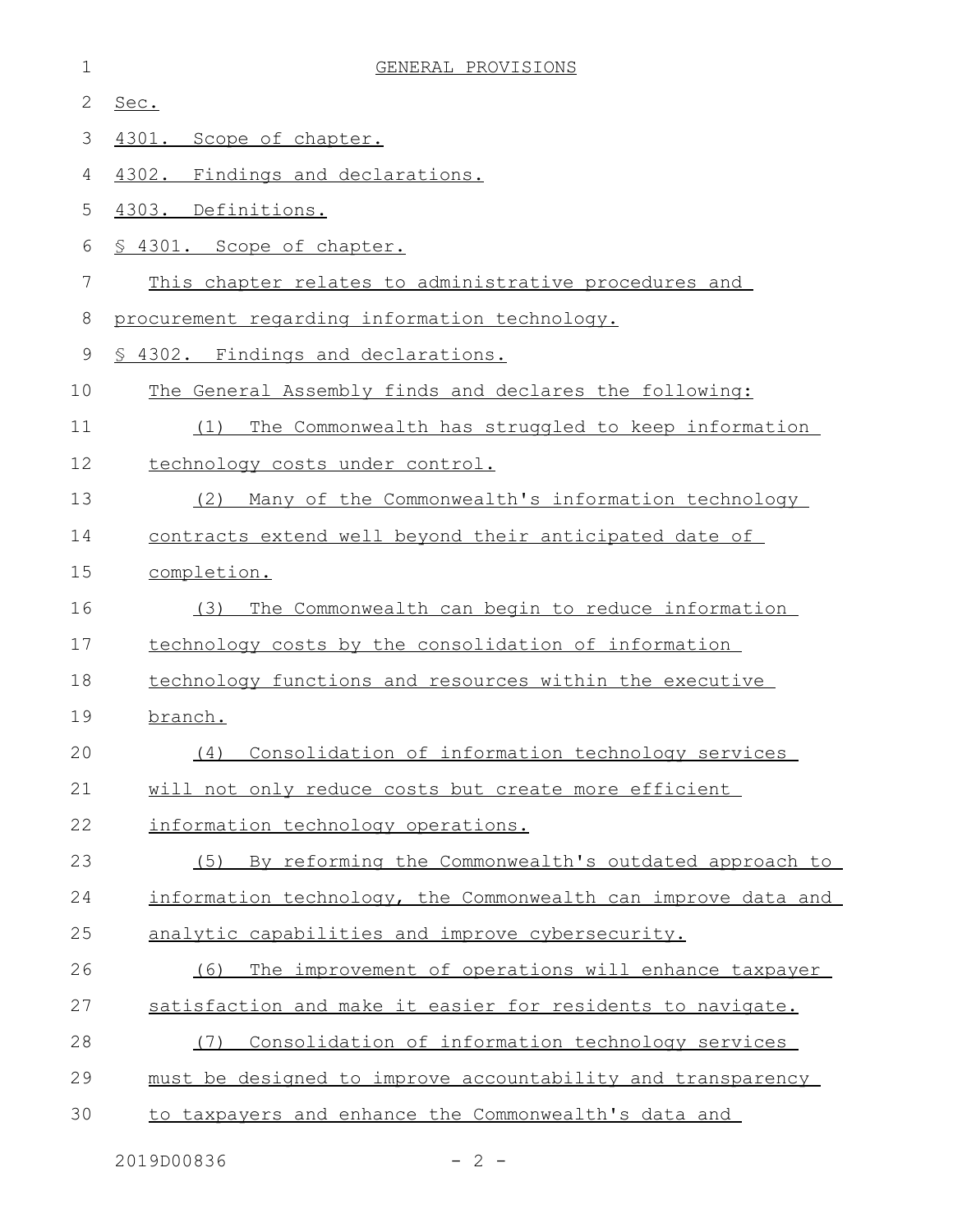|  | analytics capabilities. |  |
|--|-------------------------|--|
|  |                         |  |

| 2           | § 4303. Definitions.                                             |
|-------------|------------------------------------------------------------------|
| 3           | The following words and phrases when used in this chapter        |
| 4           | shall have the meanings given to them in this section unless the |
| 5           | context clearly indicates otherwise:                             |
| 6           | "Director." The administrative head of the office.               |
| 7           | "Distributed information technology assets." Hardware,           |
| 8           | software and communications equipment not classified as          |
| $\mathsf 9$ | traditional mainframe-based items, including, but not limited    |
| 10          | to, personal computers, local area networks, servers, mobile     |
| 11          | computers, peripheral equipment and other related hardware and   |
| 12          | software items.                                                  |
| 13          | "Electronic bidding." The electronic solicitation and            |
| 14          | receipt of offers to contract.                                   |
| 15          | <u>"Fund." The Information Technology Fund established under</u> |
| 16          | section 4316 (relating to Information Technology Fund).          |
| 17          | "Independent agency." A board, commission, authority or          |
| 18          | other agency of the Commonwealth that is not subject to the      |
| 19          | policy supervision and control of the Governor. The term does    |
| 20          | not include:                                                     |
| 21          | a court or agency of the unified judicial system; or<br>(1)      |
| 22          | (2) the General Assembly or an agency of the General             |
| 23          | Assembly.                                                        |
| 24          | "Independent department." Any of the following:                  |
| 25          | The Department of the Auditor General.<br>(1)                    |
| 26          | (2)<br>The Treasury Department.                                  |
| 27          | (3)<br>The Office of Attorney General.                           |
| 28          | A board or commission of an entity under paragraph<br>(4)        |
| 29          | $(1)$ , $(2)$ or $(3)$ .                                         |
| 30          | "Information technology." Hardware, software and                 |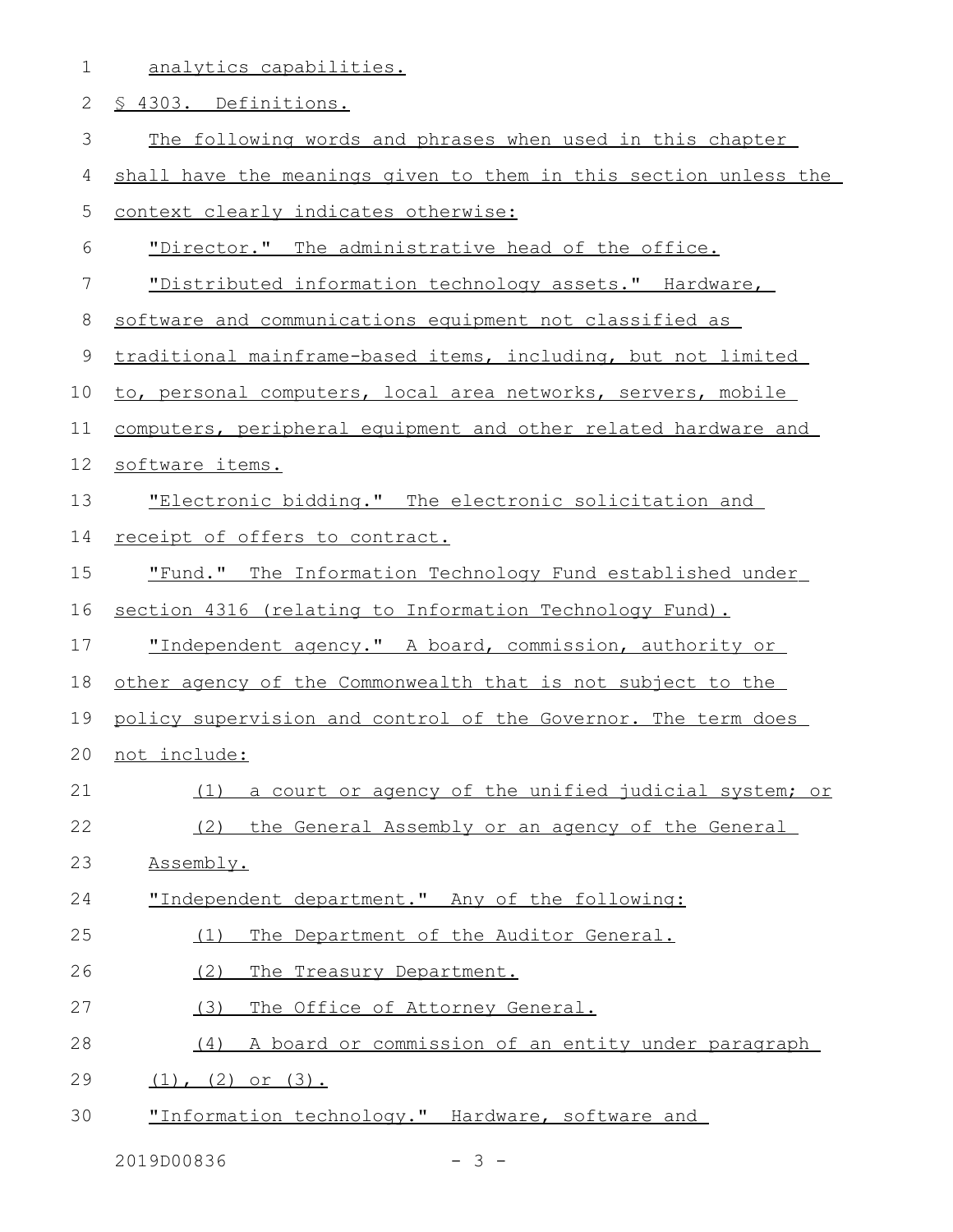| $\mathbf 1$  | telecommunications equipment, including, but not limited to, the |
|--------------|------------------------------------------------------------------|
| $\mathbf{2}$ | following:                                                       |
| 3            | Personal computers.<br>(1)                                       |
| 4            | (2)<br>Servers.                                                  |
| 5            | (3)<br>Mainframes.                                               |
| 6            | (4)<br>Wired or wireless wide and local area networks.           |
| 7            | (5)<br>Broadband.                                                |
| 8            | (6)<br>Mobile or portable computers.                             |
| $\mathsf 9$  | (7)<br>Peripheral equipment.                                     |
| 10           | (8)<br>Telephones.                                               |
| 11           | (9)<br>Wireless communications.                                  |
| 12           | (10) Handheld devices.                                           |
| 13           | Public safety radio services.<br>(11)                            |
| 14           | (12) Facsimile machines.                                         |
| 15           | Technology facilities, including, but not limited<br>(13)        |
| 16           | to, data centers, dedicated training facilities or switching     |
| 17           | facilities.                                                      |
| 18           | (13.1) Electronic payment processing services.                   |
| 19           | (14)<br>Other relevant hardware and software items or            |
| 20           | personnel tasked with the planning, implementation or support    |
| 21           | of technology, including hosting or vendor-managed service       |
| 22           | solutions.                                                       |
| 23           | "Information technology security incident." A computer-based     |
| 24           | activity, network-based activity or paper-based activity which   |
| 25           | results directly or indirectly in misuse, damage, denial of      |
| 26           | service, compromise of integrity or loss of confidentiality of a |
| 27           | network, a computer, an application or data.                     |
| 28           | "Office." The Office of Information Technology established       |
| 29           | under Subchapter B (relating to Office of Information            |
| 30           | Technology).                                                     |

2019D00836 - 4 -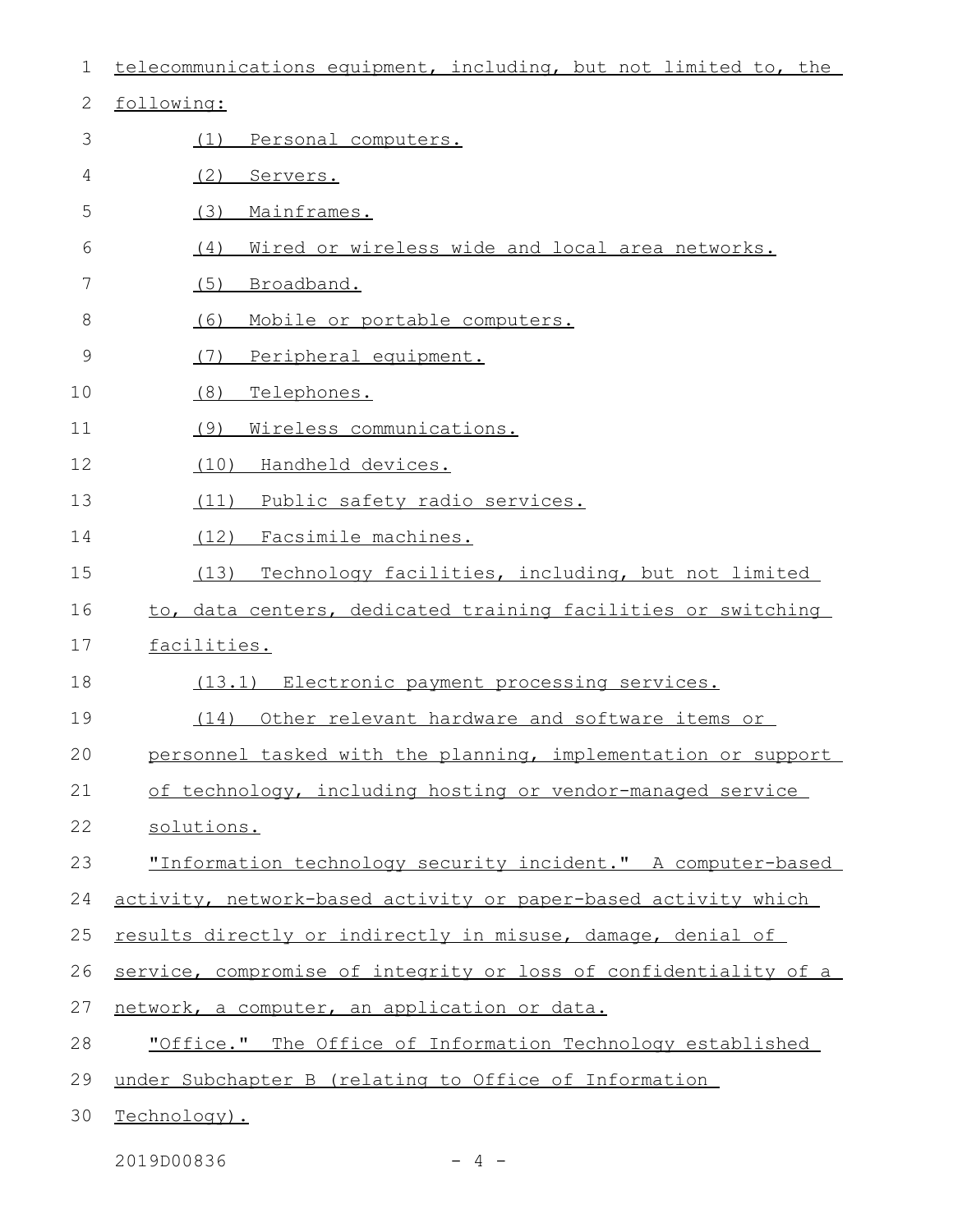| $\mathbf 1$ | "Reverse auction." A real-time purchasing process in which       |
|-------------|------------------------------------------------------------------|
| 2           | vendors compete to provide goods or services at the lowest       |
| 3           | selling price in an open and interactive electronic environment. |
| 4           | "Secretary." The Secretary of Administration.                    |
| 5           | "State agency." Any of the following:                            |
| 6           | The Governor's Office.<br>(1)                                    |
| 7           | (2) A department, board, commission, authority or other          |
| 8           | agency of the Commonwealth that is subject to the policy         |
| $\mathsf 9$ | supervision and control of the Governor.                         |
| 10          | (3)<br>The office of Lieutenant Governor.                        |
| 11          | (4) An independent agency.                                       |
| 12          | SUBCHAPTER B                                                     |
| 13          | OFFICE OF INFORMATION TECHNOLOGY                                 |
| 14          | Sec.                                                             |
| 15          | 4311. Establishment of office.                                   |
| 16          | 4312. Duties of office.                                          |
| 17          | 4313. Transfer of duties.                                        |
| 18          | 4314. Director.                                                  |
| 19          | 4315. Planning and financing information technology resources.   |
| 20          | 4316. Information Technology Fund.                               |
| 21          | 4317. Financial accountability and information technology.       |
| 22          | 4318. Statewide electronic portal and annual report.             |
| 23          | 4319.<br>Budget for information technology.                      |
| 24          | 4320.<br>Commonwealth portal.                                    |
| 25          | 4321. Information technology request.                            |
| 26          | 4322. Status of information technology projects and corrective   |
| 27          | <u>action plans.</u>                                             |
| 28          | <u>S 4311. Establishment of office.</u>                          |
| 29          | The Office of Information Technology is established within       |
| 30          | the Governor's Office of Administration.                         |

 $2019D00836$  - 5 -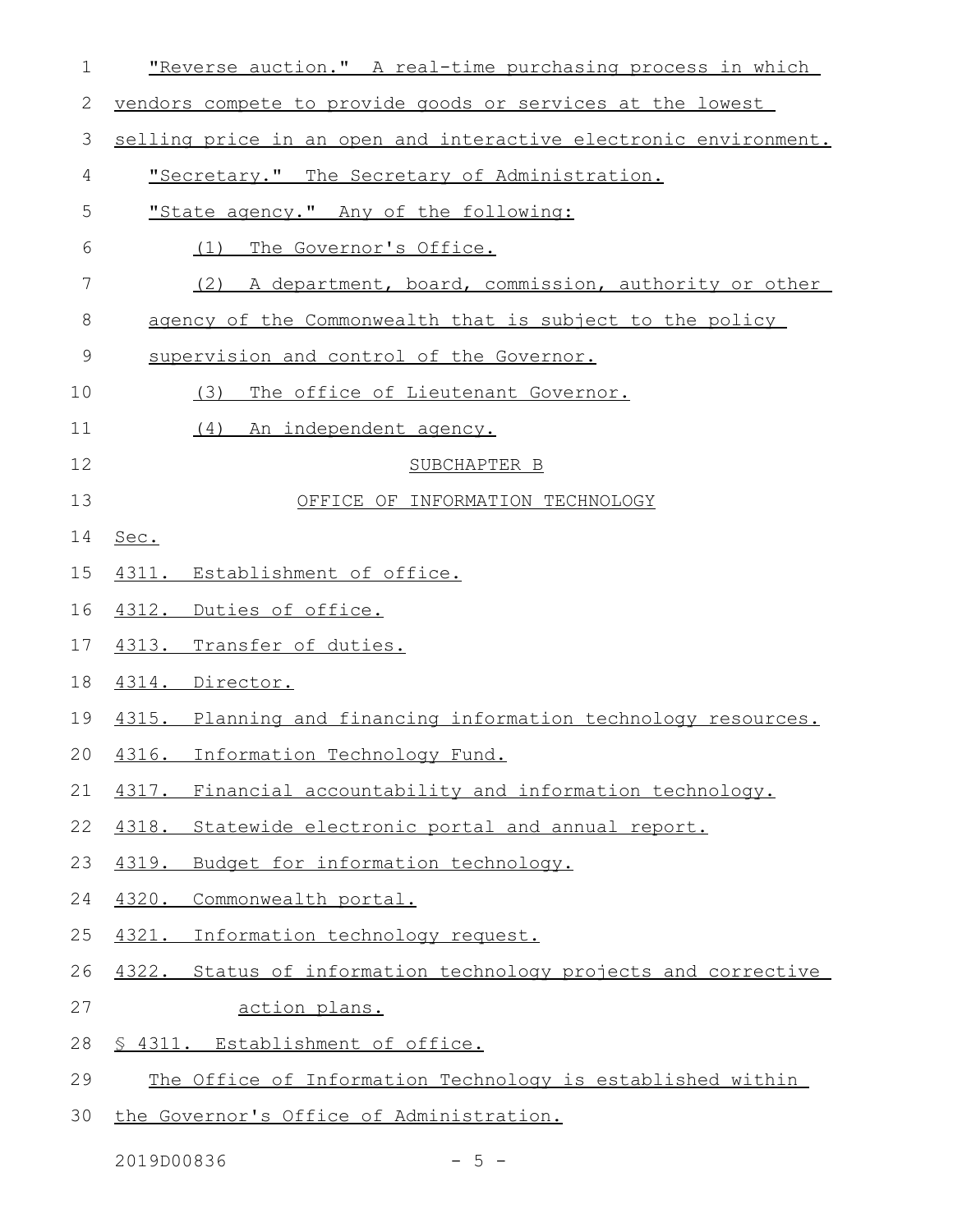1 § 4312. Duties of office.

| 2  | (a) Duties generally.--The office shall:                      |
|----|---------------------------------------------------------------|
| 3  | (1) Consolidate information technology functions,             |
| 4  | powers, duties, obligations infrastructure and support        |
| 5  | services vested in State agencies.                            |
| 6  | (2) Direct the management and operations of information       |
| 7  | technology services for each State agency, including, but not |
| 8  | limited to, the following:                                    |
| 9  | The development of priorities and strategic<br>(i)            |
| 10 | plans.                                                        |
| 11 | (ii) The management of information technology                 |
| 12 | investments, procurement and policy.                          |
| 13 | (iii) Oversight of each State agency to ensure                |
| 14 | compliance with the provisions of this chapter.               |
| 15 | (3) Recommend any changes to staffing or operations           |
| 16 | regarding information technology.                             |
| 17 | Specific duties.--As part of the general duties under<br>(b)  |
| 18 | subsection (a), the office shall:                             |
| 19 | Assist in developing annual information technology<br>(1)     |
| 20 | strategic plans for each State agency that include            |
| 21 | priorities, coordination and monitoring of resource use and   |
| 22 | expenditures, performance review measures, procurement and    |
| 23 | other governance and planning measures.                       |
| 24 | Review and approve the information technology plans<br>(2)    |
| 25 | for each State agency.                                        |
| 26 | Consult with the Governor's Office of the Budget on<br>(3)    |
| 27 | budgetary matters regarding information technology planning   |
| 28 | and procurement.                                              |
| 29 | Create an advisory structure to advise on matters<br>(4)      |
| 30 | involving overall technology and data governance.             |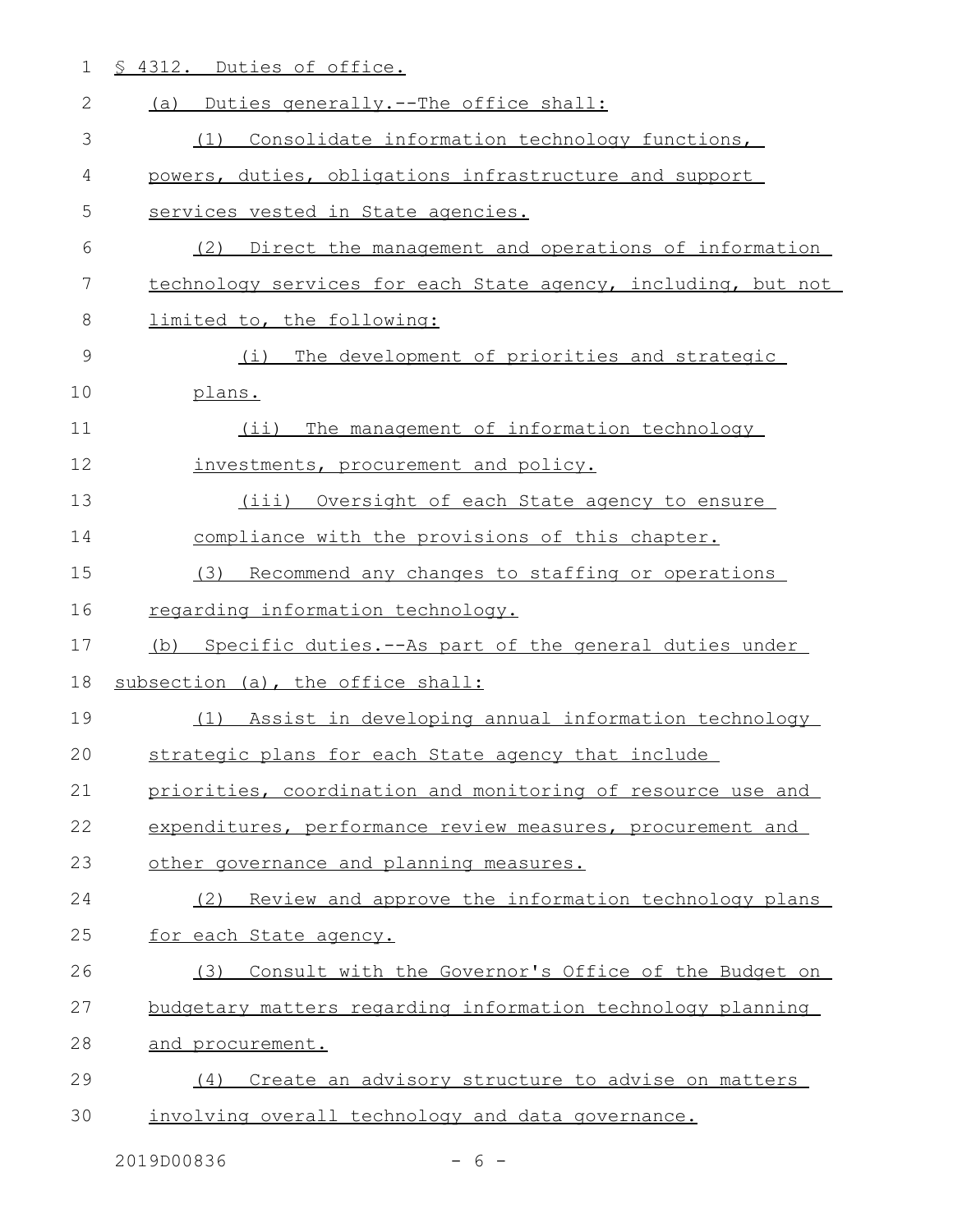| 1            | (5) Establish and maintain an information technology         |
|--------------|--------------------------------------------------------------|
| $\mathbf{2}$ | portfolio management process for overall monitoring of       |
| 3            | information technology program objectives, alignment with    |
| 4            | priorities, budgets and expenditures.                        |
| 5            | (6) Identify common information technology business          |
| 6            | functions within each State agency.                          |
| 7            | Make recommendations for consolidation, integration<br>(7)   |
| 8            | and investment.                                              |
| 9            | (8)<br>Facilitate the use of common technology, as           |
| 10           | appropriate.                                                 |
| 11           | (9)<br>Expand the use of project management methodologies    |
| 12           | and principles on information technology projects, including |
| 13           | measures to review project delivery and quality.             |
| 14           | (10) Ensure compliance by each State agency with             |
| 15           | required business process reviews.                           |
| 16           | (11)<br>Maintain a central procurement organization.         |
| 17           | (12) Procure or supervise the procurement of all             |
| 18           | information technology.                                      |
| 19           | (13)<br>Oversee information technology contract issues,      |
| 20           | monitoring and compliance.                                   |
| 21           | (14) Serve as a liaison between State agencies and           |
| 22           | contracted information technology vendors.                   |
| 23           | (15) Align the appropriate technology and procurement        |
| 24           | methods with the service strategy.                           |
| 25           | (16) Establish an information technology architecture        |
| 26           | framework that governs information technology investments.   |
| 27           | This architecture framework shall include the following, as  |
| 28           | appropriate:                                                 |
| 29           | (i) The development of standards, policies,                  |
| 30           | processes and strategic technology roadmaps.                 |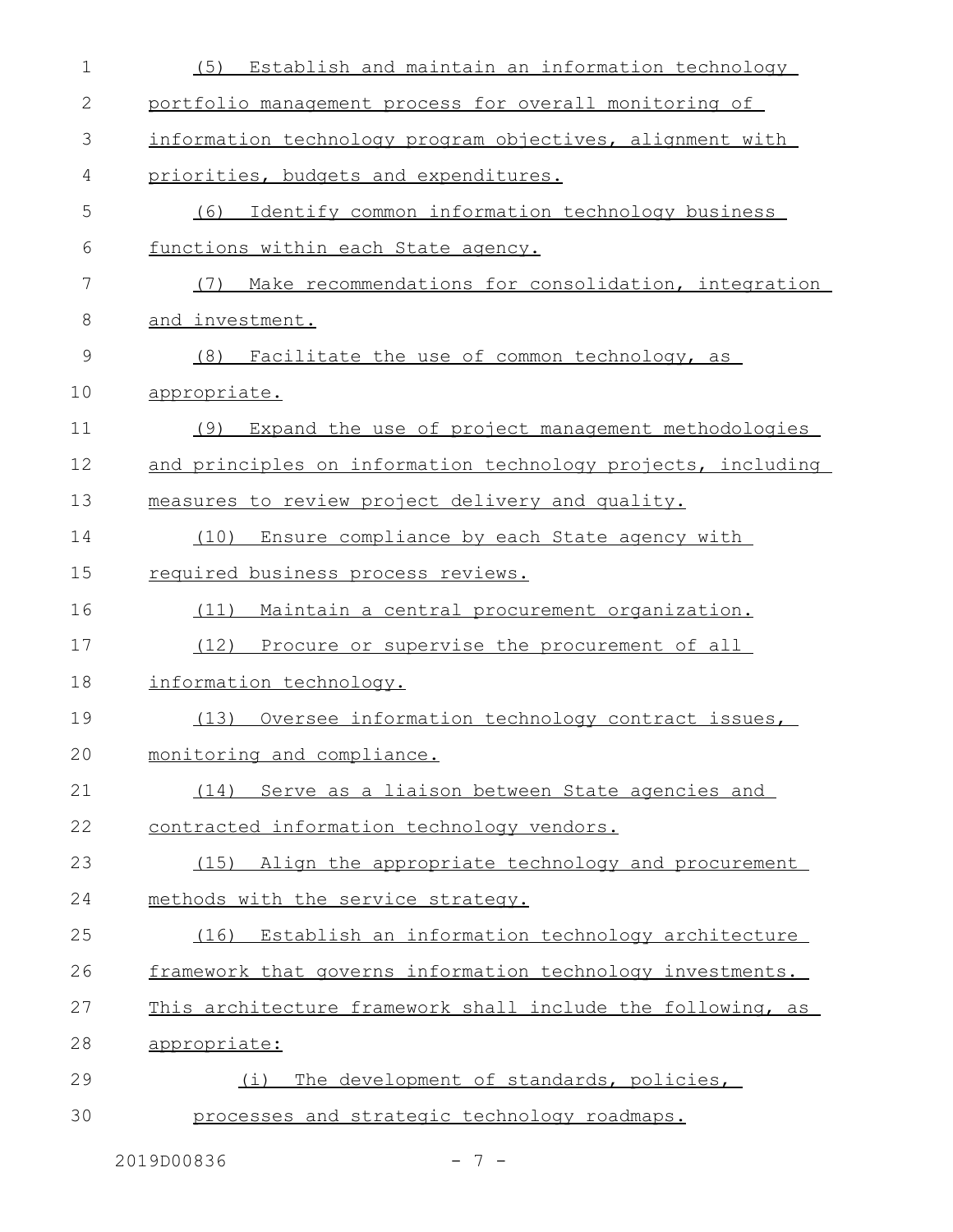| $\mathbf 1$  | (ii) The performance of technical reviews and                 |
|--------------|---------------------------------------------------------------|
| $\mathbf{2}$ | capability assessments of services, technologies and          |
| 3            | State agency systems.                                         |
| 4            | (iii) The evaluation of requests for information              |
| 5            | technology policy exceptions.                                 |
| 6            | Develop and implement efforts to standardize data<br>(17)     |
| 7            | elements and determine data ownership assignments.            |
| 8            | (18) Develop and maintain a comprehensive information         |
| 9            | technology inventory.                                         |
| 10           | Monitor compliance with information technology<br>(19)        |
| 11           | policy and standards through an architectural review process. |
| 12           | Maintain and strengthen the Commonwealth's<br>(20)            |
| 13           | cybersecurity posture through security governance.            |
| 14           | Develop security solutions, services and programs<br>(21)     |
| 15           | to protect data and infrastructure.                           |
| 16           | (22)<br>Identify and remediate security risks and maintain    |
| 17           | citizen trust in securing computerized personal information.  |
| 18           | (23)<br>Implement programs, processes and solutions to        |
| 19           | maintain cybersecurity situational awareness and effectively  |
| 20           | respond to cybersecurity attacks and information technology   |
| 21           | security incidents.                                           |
| 22           | (24) Foster a culture of situational and risk awareness.      |
| 23           | (25) Conduct evaluations and compliance audits of State       |
| 24           | agency security infrastructure.                               |
| 25           | (26) Recommend and conduct the consolidation of State         |
| 26           | agency information technology services, including, but not    |
| 27           | limited to, infrastructure, personnel, investments,           |
| 28           | operations and support services.                              |
| 29           | (27) Establish and facilitate a process for the               |
| 30           | identification, evaluation and optimization of information    |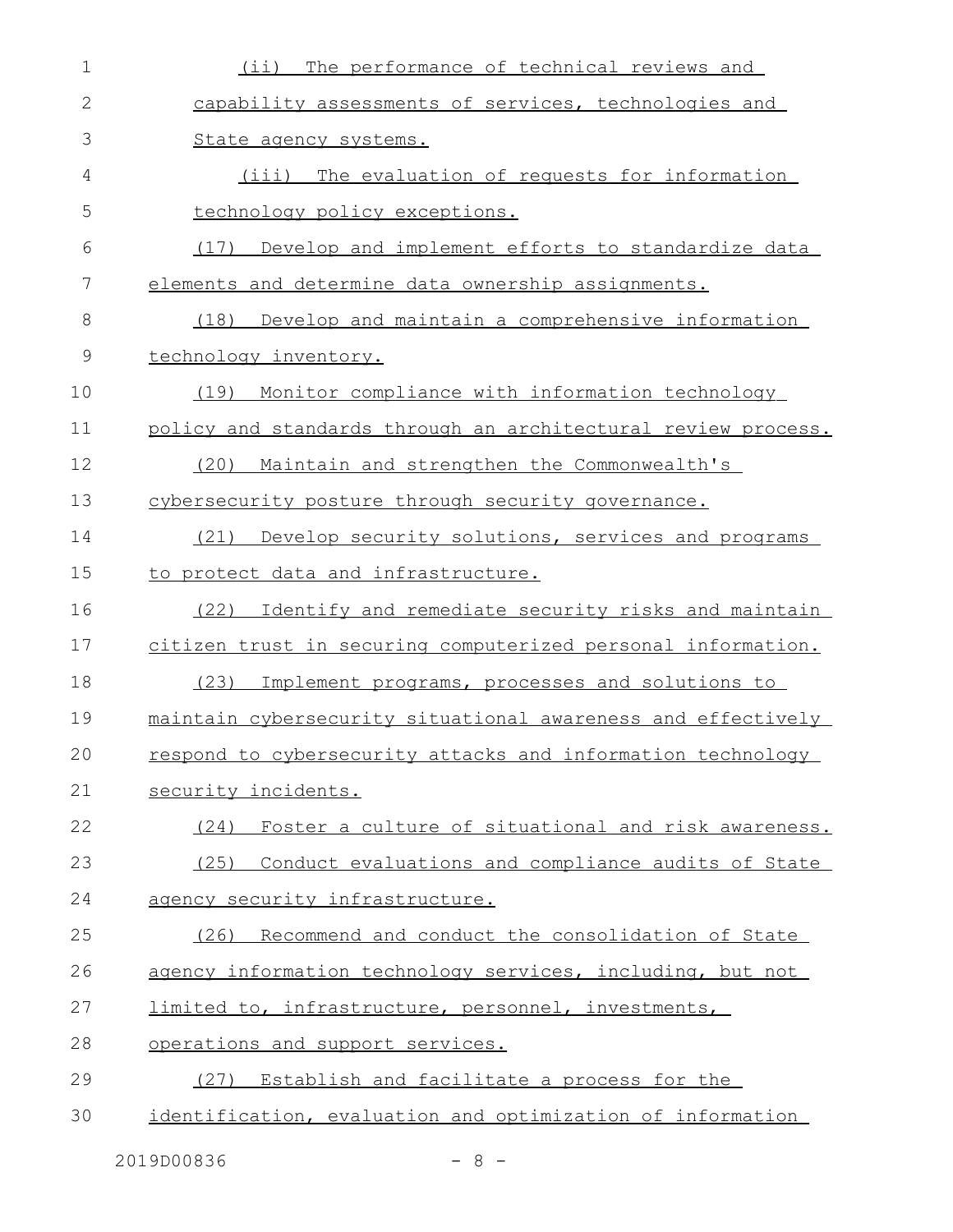| 1  | technology shared services.                                   |
|----|---------------------------------------------------------------|
| 2  | (28) Establish, maintain and communicate service level        |
| 3  | agreements for shared services.                               |
| 4  | (29)<br>Establish a process for:                              |
| 5  | (i) the development and implementation of                     |
| 6  | telecommunications policies, services and infrastructure;     |
| 7  | and                                                           |
| 8  | (ii) reviewing and authorizing State agency requests          |
| 9  | for enhanced services.                                        |
| 10 | Identify opportunities for convergence and<br>(30)            |
| 11 | leveraging existing assets to reduce or eliminate duplicative |
| 12 | telecommunication networks.                                   |
| 13 | (31) Establish and maintain an information technology         |
| 14 | service management process library to govern the services     |
| 15 | provided to each State agency.                                |
| 16 | (32)<br>Establish a formal governance body to evaluate the    |
| 17 | introduction of new information technology services and the   |
| 18 | retiring of existing information technology services.         |
| 19 | (33) Establish metrics to monitor the health of the           |
| 20 | services provided and make appropriate corrections as         |
| 21 | necessary.                                                    |
| 22 | (34) Establish information technology data management         |
| 23 | and development policy frameworks for each State agency that  |
| 24 | include policies, processes and standards that adhere to      |
| 25 | commonly accepted principles for, among other things, data    |
| 26 | governance, data development and the quality, sourcing, use,  |
| 27 | accessibility, content, ownership and licensing of open data. |
| 28 | (35) Create and maintain a comprehensive open data            |
| 29 | portal for public accessibility.                              |
| 30 | Provide quidance regarding the procurement of<br>(36)         |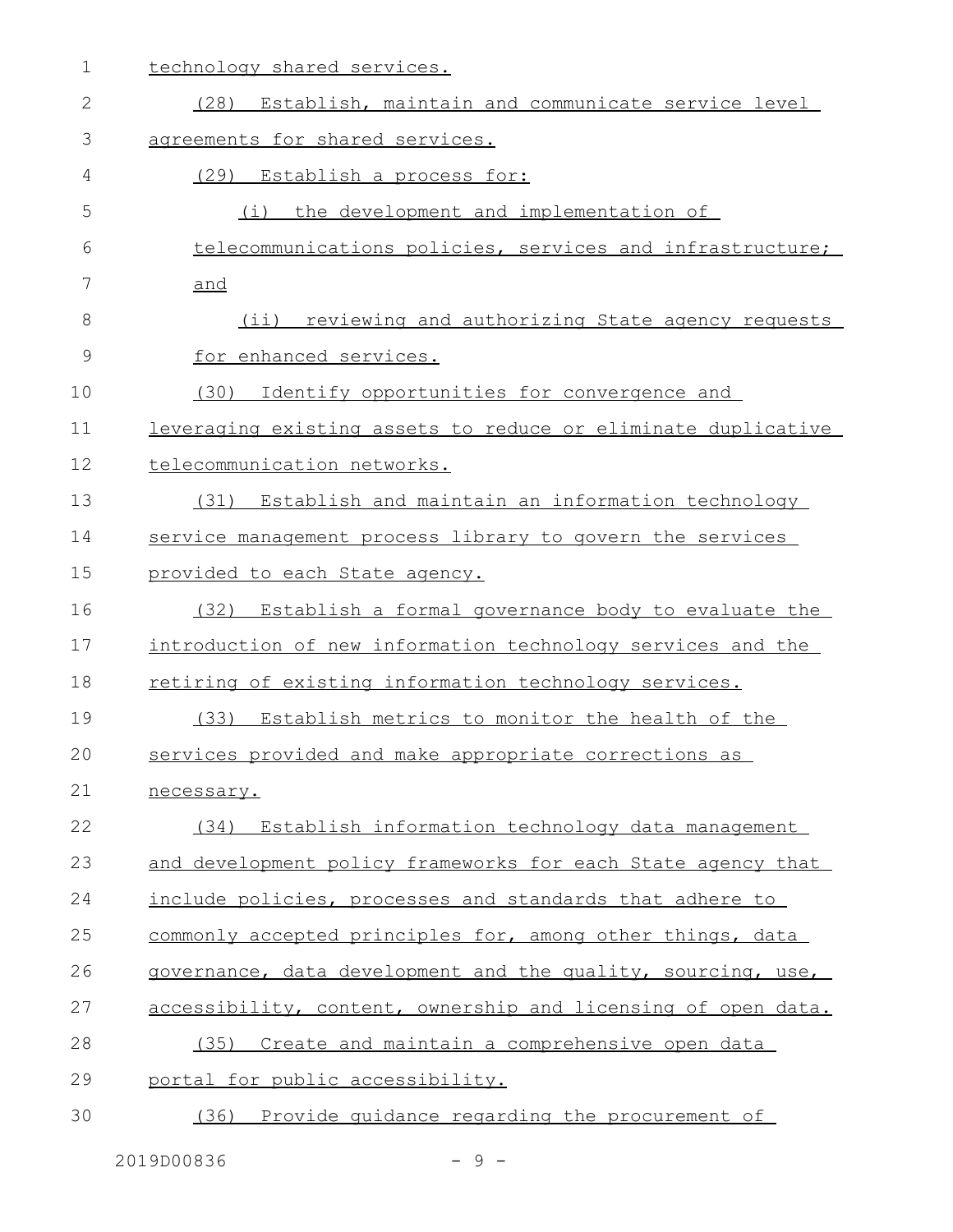| $\mathbf 1$  | supplies and services related to the subject matter of this   |
|--------------|---------------------------------------------------------------|
| $\mathbf{2}$ | chapter.                                                      |
| 3            | (37) Facilitate communication with the public by              |
| 4            | publishing open data plans and policies and by soliciting or  |
| 5            | allowing for public input on the subject matter of this       |
| 6            | chapter.                                                      |
| 7            | (38)<br>Ensure the internal examination of Commonwealth       |
| 8            | data sets for business, confidentiality, privacy and security |
| 9            | issues and the reasonable mitigation of those issues, prior   |
| 10           | to the data's release for open data purposes.                 |
| 11           | (39)<br>Develop and facilitate the engagement with private    |
| 12           | and other public stakeholders, including, but not limited to, |
| 13           | arranging for and expediting data-sharing agreements and      |
| 14           | encouraging and facilitating cooperation and substantive and  |
| 15           | administrative efficiencies.                                  |
| 16           | Develop and facilitate data sharing and data<br>(40)          |
| 17           | analytics.                                                    |
| 18           | Oversee and manage the information technology<br>(41)         |
| 19           | contracts of each State agency. The following shall apply:    |
| 20           | (i)<br>The office shall obtain, review and maintain, on       |
| 21           | an ongoing basis, records of the appropriations,              |
| 22           | allotments, expenditures and revenues of each State           |
| 23           | agency for information technology.                            |
| 24           | The office shall not manage but shall<br>$(i$ i)              |
| 25           | coordinate efforts as necessary and appropriate regarding     |
| 26           | the information technology contracts of an independent        |
| 27           | department, the General Assembly and its agencies or the      |
| 28           | agencies of the judicial branch.                              |
| 29           | <u>S 4313. Transfer of duties.</u>                            |

Upon the effective date of this chapter, information 30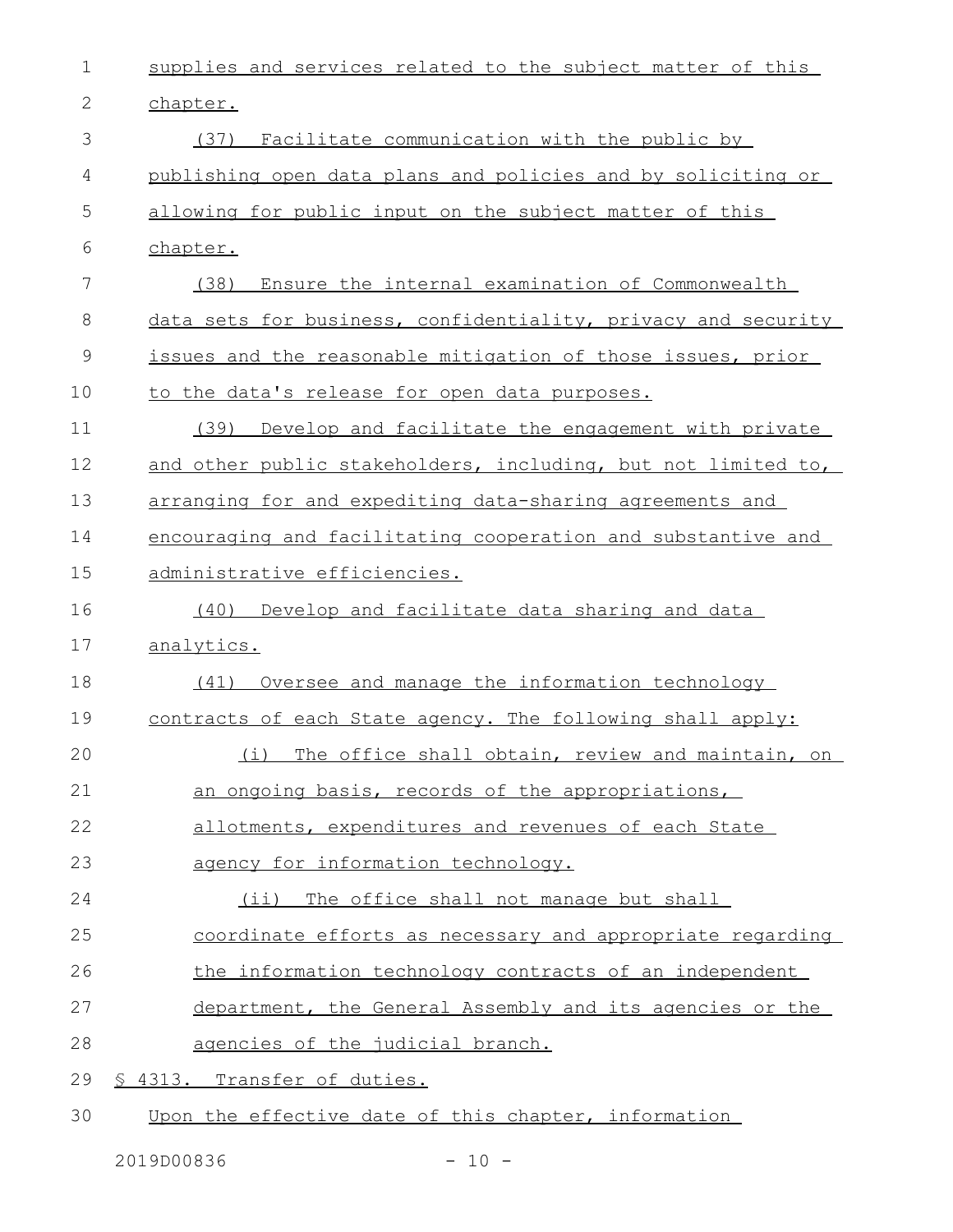| 1             | technology functions, powers, duties, obligations and services  |
|---------------|-----------------------------------------------------------------|
| 2             | shall be transferred to and vested in the office. The following |
| 3             | shall apply:                                                    |
| 4             | (1) The chief information officer of each State agency          |
| 5             | shall:                                                          |
| 6             | (i) Report directly to the director.                            |
| 7             | (ii) Work within the chief information officer's                |
| 8             | <u>respective State agency on behalf of the office as an</u>    |
| $\mathcal{G}$ | employee of the office.                                         |
| 10            | The salary and costs related to the chief<br>(2)                |
| 11            | information officer of each State agency shall be paid by the   |
| 12            | chief information officer's respective State agency from        |
| 13            | funds appropriated for general government operations.           |
| 14            | The following shall apply for an employee of a State<br>(3)     |
| 15            | agency who handles or otherwise has responsibility for the      |
| 16            | State agency's information technology services:                 |
| 17            | (i) Except as provided in subparagraph (ii), the                |
| 18            | employee shall be transferred to the office as an               |
| 19            | employee of the State agency and operate in the physical        |
| 20            | location of the State agency, but the employee shall            |
| 21            | report matters to the office and be supervised by the           |
| 22            | office.                                                         |
| 23            | Subparagraph (i) shall not apply to an employee<br>(ii)         |
| 24            | who handles proprietary information technology programs.        |
| 25            | The employee shall remain an employee of the State agency       |
| 26            | and shall coordinate with the office.                           |
| 27            | § 4314. Director.                                               |
| 28            | (a) Appointment and salary.--The secretary shall appoint the    |
| 29            | director and set the salary of the director.                    |
| 30            | (b) Qualifications.--The director shall be qualified by         |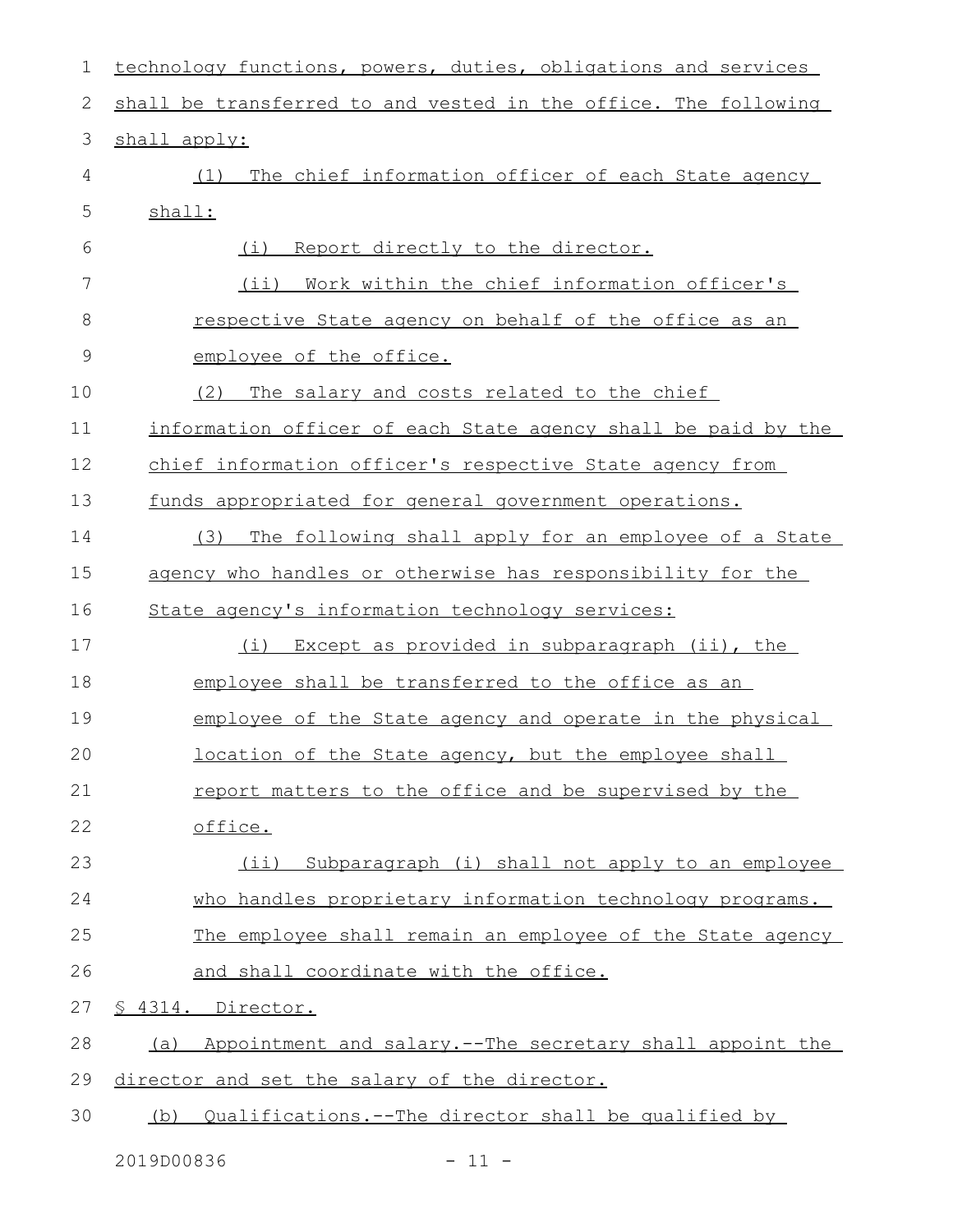| 1  | education and experience for the office.                      |
|----|---------------------------------------------------------------|
| 2  | (c) Duties.--In addition to other duties specified under      |
| 3  | this chapter, the director shall:                             |
| 4  | Manage the operations of the office.<br>(1)                   |
| 5  | (2)<br>Develop and administer a comprehensive long-range      |
| 6  | plan to ensure the proper management of the Commonwealth's    |
| 7  | information technology resources.                             |
| 8  | (3)<br>Set technical standards for information technology     |
| 9  | and review and approve information technology projects and    |
| 10 | budgets.                                                      |
| 11 | Establish information technology security standards.<br>(4)   |
| 12 | (5)<br>Provide for the procurement of information             |
| 13 | technology resources.                                         |
| 14 | Develop a schedule for the replacement or<br>(6)              |
| 15 | modification of information technology systems.               |
| 16 | Require and review reports by each State agency<br>(7)        |
| 17 | concerning information technology assets, systems, personnel  |
| 18 | and projects and prescribe the form of the reports.           |
| 19 | Prescribe the manner in which information technology<br>(8)   |
| 20 | assets, systems and personnel shall be provided and           |
| 21 | distributed among State agencies.                             |
| 22 | Prescribe the manner of inspecting or testing<br>(9)          |
| 23 | information technology assets, systems or personnel to        |
| 24 | determine compliance with information technology plans,       |
| 25 | specifications and requirements.                              |
| 26 | (10) Hire personnel as necessary to perform the               |
| 27 | functions of the office.                                      |
| 28 | § 4315. Planning and financing information technology         |
| 29 | resources.                                                    |
| 30 | Development of policies. -- The director shall develop<br>(a) |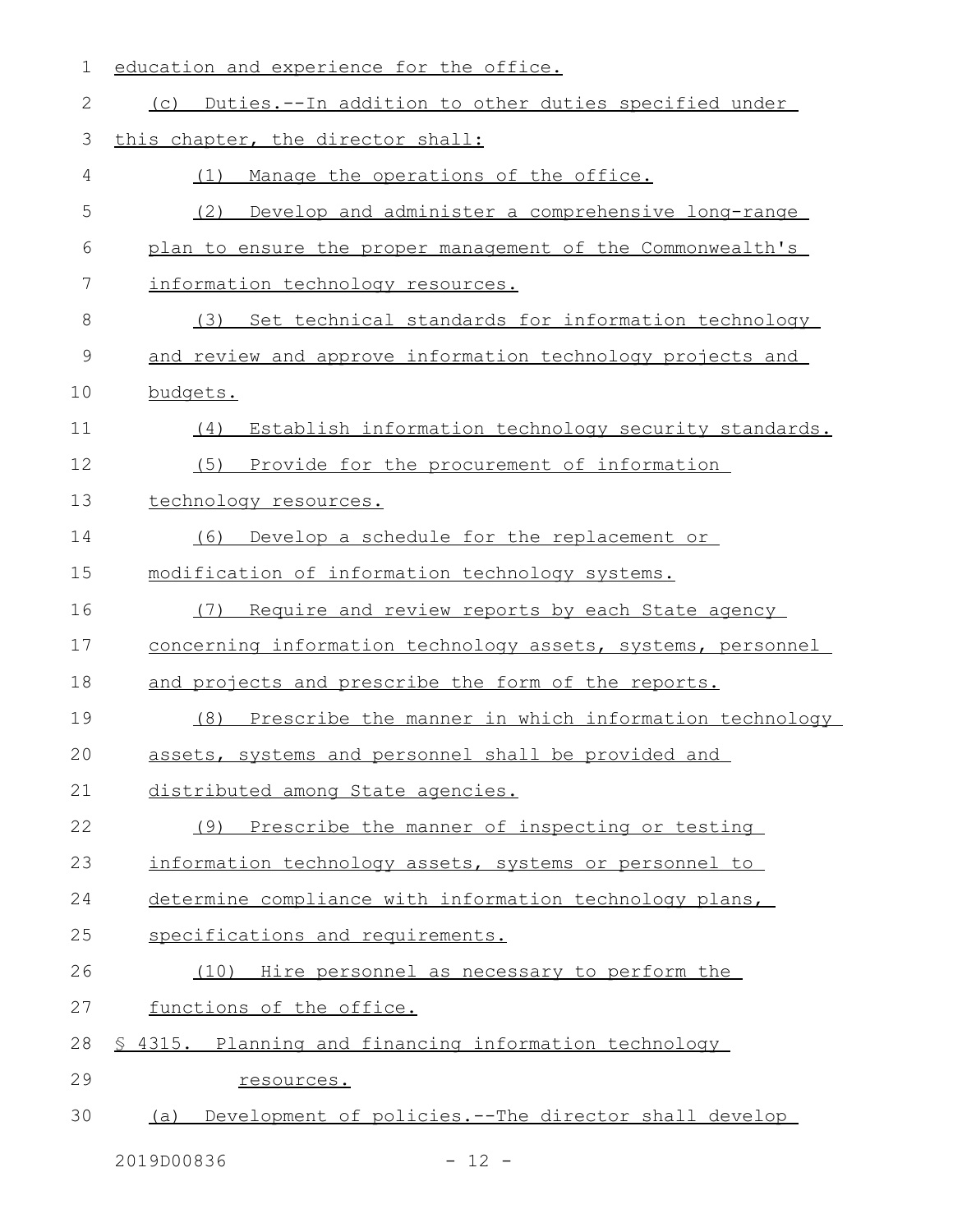| 1             | necessary policies for State agency information technology      |
|---------------|-----------------------------------------------------------------|
| 2             | planning and financing to achieve the purposes of this chapter. |
| 3             | (b) Development of plan.--                                      |
| 4             | The director shall analyze the information<br>(1)               |
| 5             | technology systems and develop a plan to ascertain the needs,   |
| 6             | costs and time frame required for State agencies to             |
| 7             | efficiently use information technology systems, resources,      |
| 8             | security and data management to achieve the purposes of this    |
| $\mathcal{G}$ | chapter. The plan may include current applications and          |
| 10            | infrastructure, migration from current environments and other   |
| 11            | information necessary for fiscal or technology planning.        |
| 12            | (2)<br>The director shall develop strategic plans for           |
| 13            | information technology as necessary.                            |
| 14            | (c) Consultation and cooperation.--                             |
| 15            | In determining whether a strategic plan is necessary<br>(1)     |
| 16            | for a State agency, the director shall consider the State       |
| 17            | agency's operational needs, functions and performance           |
| 18            | capabilities.                                                   |
| 19            | The director shall consult with and assist State<br>(2)         |
| 20            | agencies in the preparation of plans under this subsection.     |
| 21            | (3) Each State agency shall actively participate in             |
| 22            | preparing, testing and implementing an information technology   |
| 23            | plan as determined by the director. A State agency shall        |
| 24            | provide all financial information to the director necessary     |
| 25            | to determine full costs and expenditures for information        |
| 26            | technology assets, including resources provided by the State    |
| 27            | agency or through contracts or grants.                          |
| 28            | Each State agency shall prepare and submit plans as<br>(4)      |
| 29            | required by the director.                                       |
| 30            | (5) A plan by a State agency shall be submitted to the          |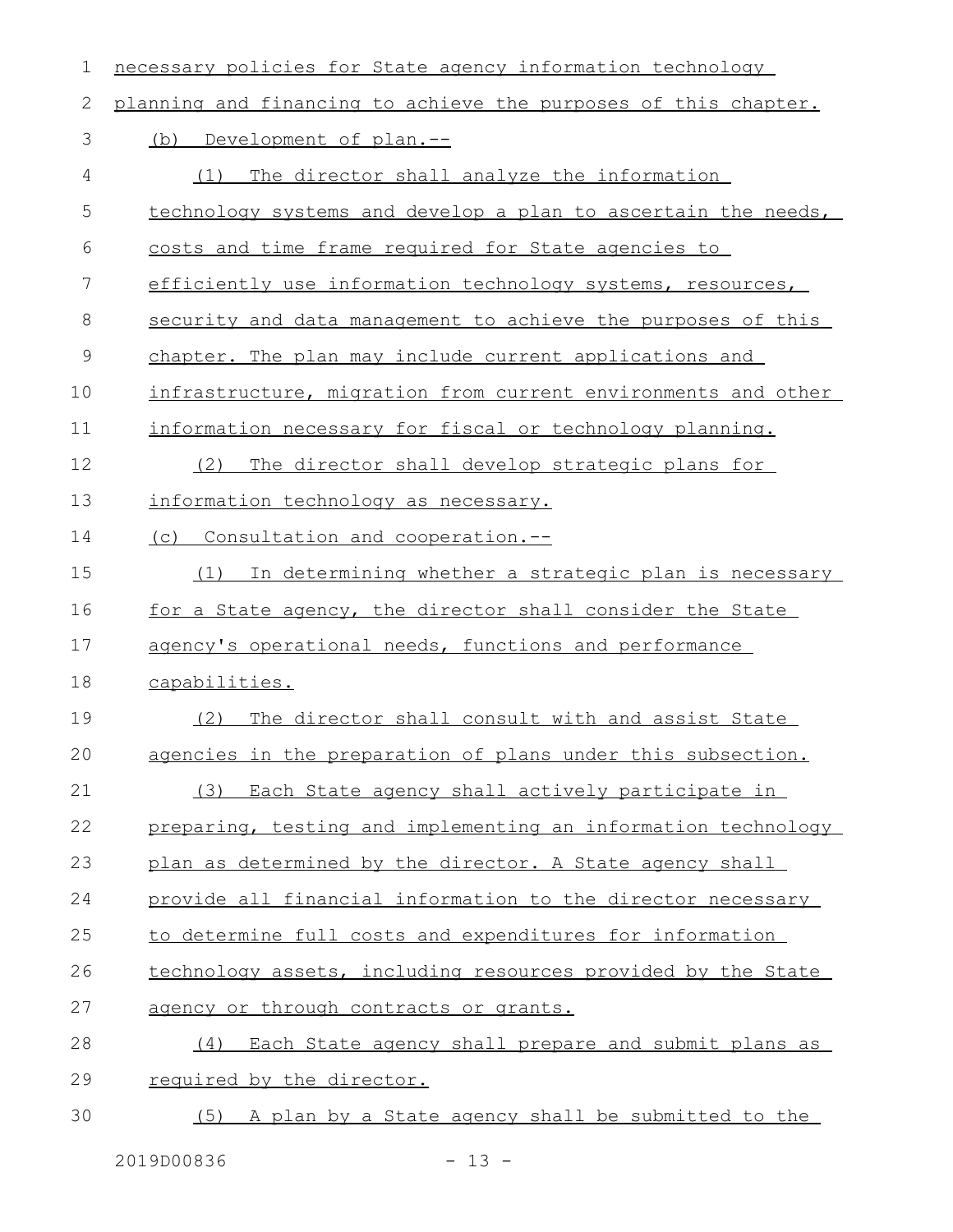| 1            | director no later than October 1 of each even-numbered year.     |
|--------------|------------------------------------------------------------------|
| $\mathbf{2}$ | (d) Biennial plan.--                                             |
| 3            | The director shall develop a biennial State<br>(1)               |
| 4            | Information Technology Plan, which shall be transmitted to       |
| 5            | the General Assembly in conjunction with the Governor's          |
| 6            | budget submission that year.                                     |
| 7            | The biennial plan shall include:<br>(2)                          |
| 8            | (i)<br><u>An inventory of current information technology</u>     |
| 9            | assets and major projects.                                       |
| 10           | (ii) An inventory of significant unmet needs for                 |
| 11           | information technology resources over a five-year time           |
| 12           | period, along with a ranking of the unmet needs in               |
| 13           | priority order according to their urgency.                       |
| 14           | (iii) A statement of the financial requirements,                 |
| 15           | together with a recommended funding schedule for major           |
| 16           | projects in progress or anticipated for approval during          |
| 17           | the upcoming fiscal biennium.                                    |
| 18           | (iv) An analysis of opportunities for Statewide                  |
| 19           | <u>initiatives that would yield significant efficiencies or </u> |
| 20           | improve effectiveness in State programs.                         |
| 21           | (3) As used in this subsection, the term "major project"         |
| 22           | includes a project costing more than \$500,000 to implement.     |
| 23           | § 4316. Information Technology Fund.                             |
| 24           | (a) Establishment.--An account is established in the General     |
| 25           | Fund to be known as the Information Technology Fund.             |
| 26           | (b) Receipt of money.--The fund may receive money for the        |
| 27           | operations of the office and to fulfill the duties of the office |
| 28           | under this chapter by the following methods:                     |
| 29           | The transfer of encumbered funds from each State<br>(1)          |
| 30           | agency which were designated for information technology          |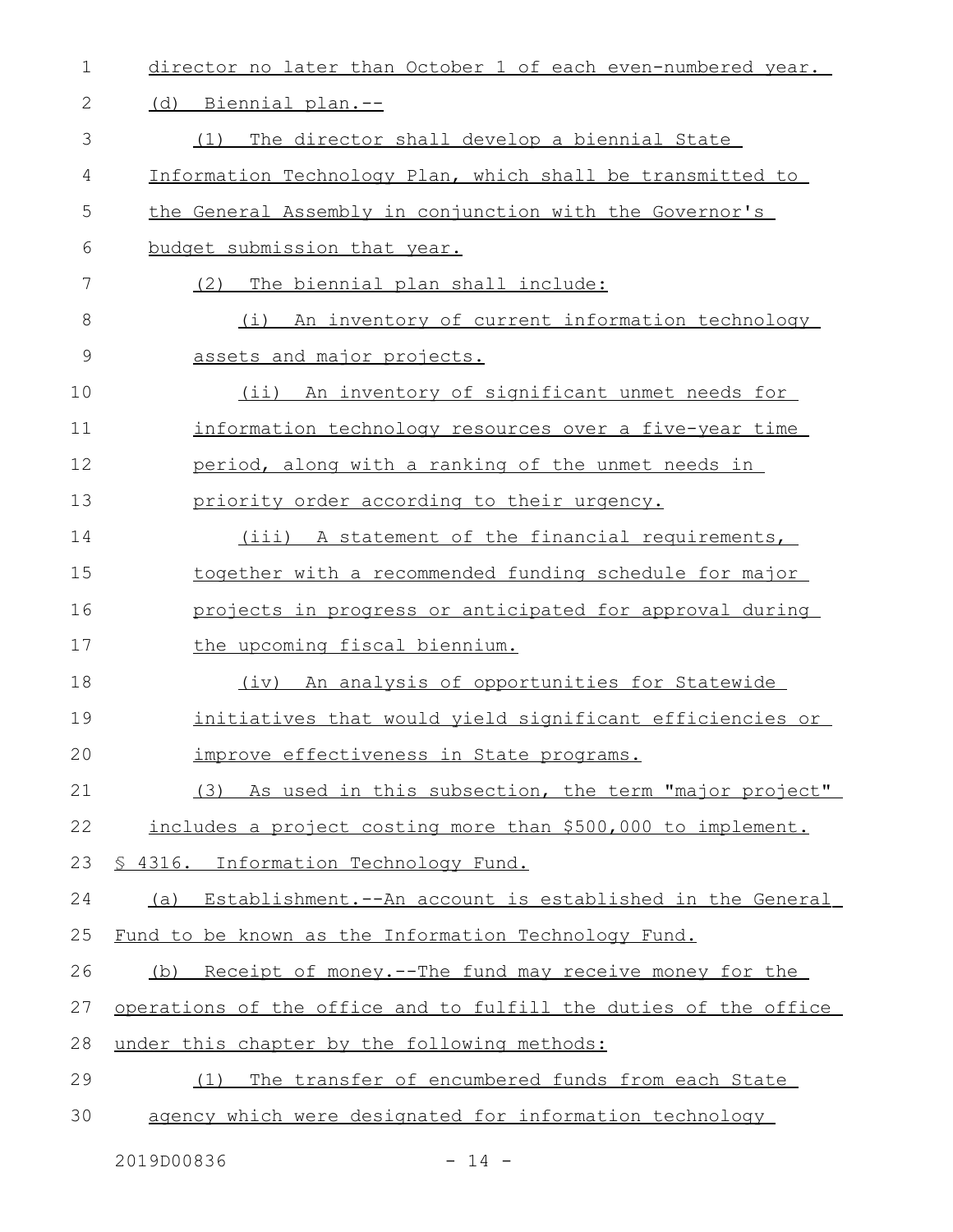| 1  | purposes prior to the effective date of this section.            |
|----|------------------------------------------------------------------|
| 2  | Transfers as authorized by the General Assembly that<br>(2)      |
| 3  | are not already provided for under this section.                 |
| 4  | The transfer of a portion of a State agency's funds<br>(3)       |
| 5  | regarding general government operations for information          |
| 6  | technology employees.                                            |
| 7  | (c) Use of fund money.--                                         |
| 8  | Subject to paragraph (2), the director shall approve<br>(1)      |
| 9  | the disbursement of money from the fund, which shall be used     |
| 10 | for the following purposes and other legitimate purposes:        |
| 11 | Project management.<br>(i)                                       |
| 12 | (ii) Security.                                                   |
| 13 | (iii) E-mail operations.                                         |
| 14 | (iv) State portal operations.                                    |
| 15 | Expenditures made from the fund which involve money<br>(2)       |
| 16 | appropriated from the General Fund shall be approved by the      |
| 17 | director.                                                        |
| 18 | \$ 4317. Financial accountability and information technology.    |
| 19 | (a) Development of processes.--The office, along with the        |
| 20 | Secretary of the Budget and the State Treasurer, shall develop   |
| 21 | processes for budgeting and accounting of expenditures for       |
| 22 | information technology operations, services, projects,           |
| 23 | infrastructure and assets across all State agencies.             |
| 24 | Included information.--The budgeting and accounting<br>(b)       |
| 25 | processes under subsection (a) may include information regarding |
| 26 | the following:                                                   |
| 27 | Hardware.<br>(1)                                                 |
| 28 | (2)<br>Software.                                                 |
| 29 | (3)<br>Personnel.                                                |
| 30 | Training.<br>(4)                                                 |

2019D00836 - 15 -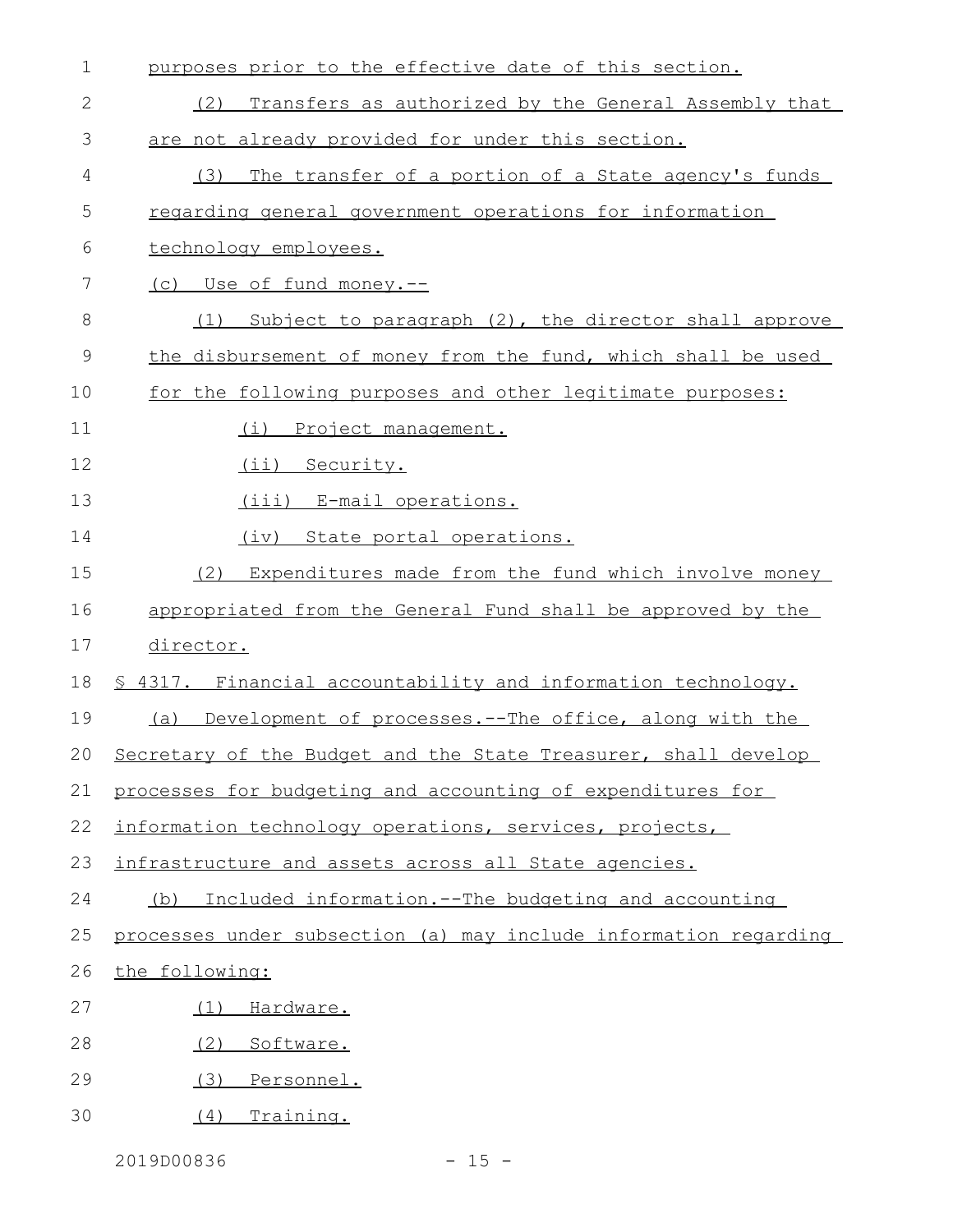| $\mathbf 1$ | (5)<br>Contractual services.                                   |
|-------------|----------------------------------------------------------------|
| 2           | (6)<br>Other items relevant to information technology.         |
| 3           | (c) Reports.--By February 1 of each year, the director shall   |
| 4           | also report to the General Assembly the following information: |
| 5           | Services currently provided and associated<br>(1)              |
| 6           | transaction volumes or other relevant indicators of            |
| 7           | utilization by user type.                                      |
| 8           | New services added during the previous year.<br>(2)            |
| 9           | (3)<br>The total appropriation for each service.               |
| 10          | (4)<br>The total amount remitted to the vendor for each        |
| 11          | service.                                                       |
| 12          | Any other use of State data by the vendor and the<br>(5)       |
| 13          | total amount of revenue collected per use and in total.        |
| 14          | User satisfaction with each service.<br>(6)                    |
| 15          | Any other issues associated with the provision of<br>(7)       |
| 16          | each service.                                                  |
| 17          | <u>Financial information.--The director shall, at a</u><br>(d) |
| 18          | minimum, include in the report under subsection (c) the        |
| 19          | following financial information:                               |
| 20          | (1) Current budgetary balances for the fund and each           |
| 21          | information technology project.                                |
| 22          | (2) Line-item details on expenditures.                         |
| 23          | (3) Anticipated expenditures for the next three years.         |
| 24          | The financial activities of the fund, including fund<br>(4)    |
| 25          | expenditures, during the immediately prior fiscal year.        |
| 26          | (e) Issuance.--In addition to the General Assembly, a report   |
| 27          | under subsection (c) shall be submitted to the following:      |
| 28          | The Secretary of the Budget.<br>(1)                            |
| 29          | The Independent Fiscal Office.<br>(2)                          |
| 30          | The General Assembly.<br>(3)                                   |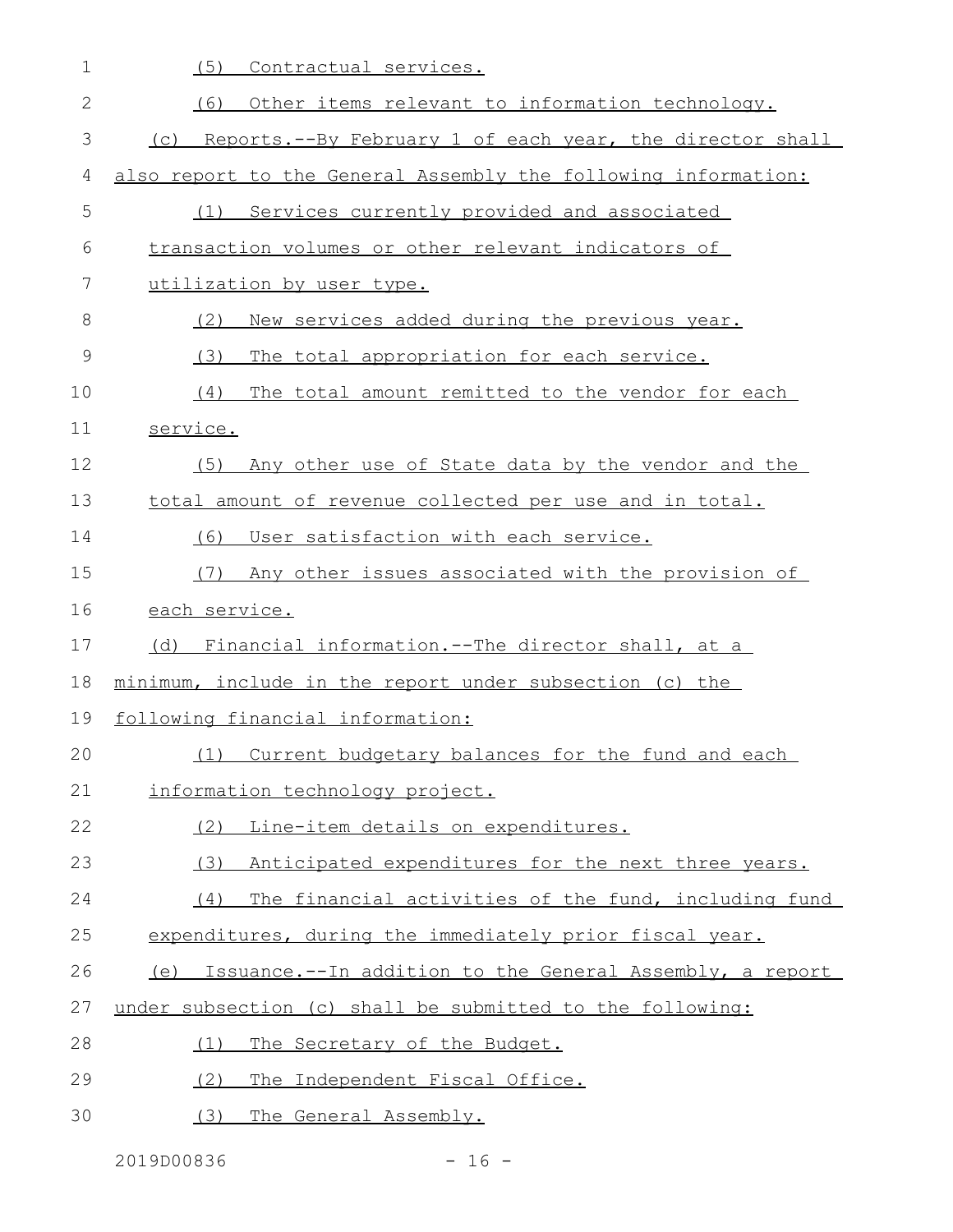| 1           | \$ 4318. Statewide electronic portal and annual report.         |
|-------------|-----------------------------------------------------------------|
| 2           | The office shall develop and operate a Statewide electronic     |
| 3           | portal to increase the convenience of the public in conducting  |
| 4           | online transactions with and obtaining information from State   |
| 5           | government. The portal shall be designed to facilitate and      |
| 6           | improve public interactions along with communications between   |
| 7           | State agencies.                                                 |
| 8           | <u>§ 4319. Budget for information technology.</u>               |
| $\mathsf 9$ | The office, along with the Secretary of the Budget, shall       |
| 10          | develop and implement a plan to manage all information          |
| 11          | technology funding, including State and other receipts, as soon |
| 12          | as practicable. As part of the plan and implementation, the     |
| 13          | following shall apply:                                          |
| 14          | Funding for information technology resources,<br>(1)            |
| 15          | projects and contracts shall be appropriated to and managed     |
| 16          | by the office.                                                  |
| 17          | Funding for the office's information technology<br>(2)          |
| 18          | shared services and approved contracts shall remain with the    |
| 19          | State agencies.                                                 |
| 20          | (3) Information technology budget codes and fund codes          |
| 21          | shall be created as required.                                   |
| 22          | § 4320. Commonwealth portal.                                    |
| 23          | Each State agency shall functionally link its Internet or       |
| 24          | electronic services to a centralized web portal system          |
| 25          | established under this chapter.                                 |
| 26          | § 4321. Information technology request.                         |
| 27          | A State agency may request significant resources, as defined    |
| 28          | by the director, for the purpose of acquiring, operating or     |
| 29          | maintaining information technology for the State agency. In     |
| 30          | addition to other information that may be required by the       |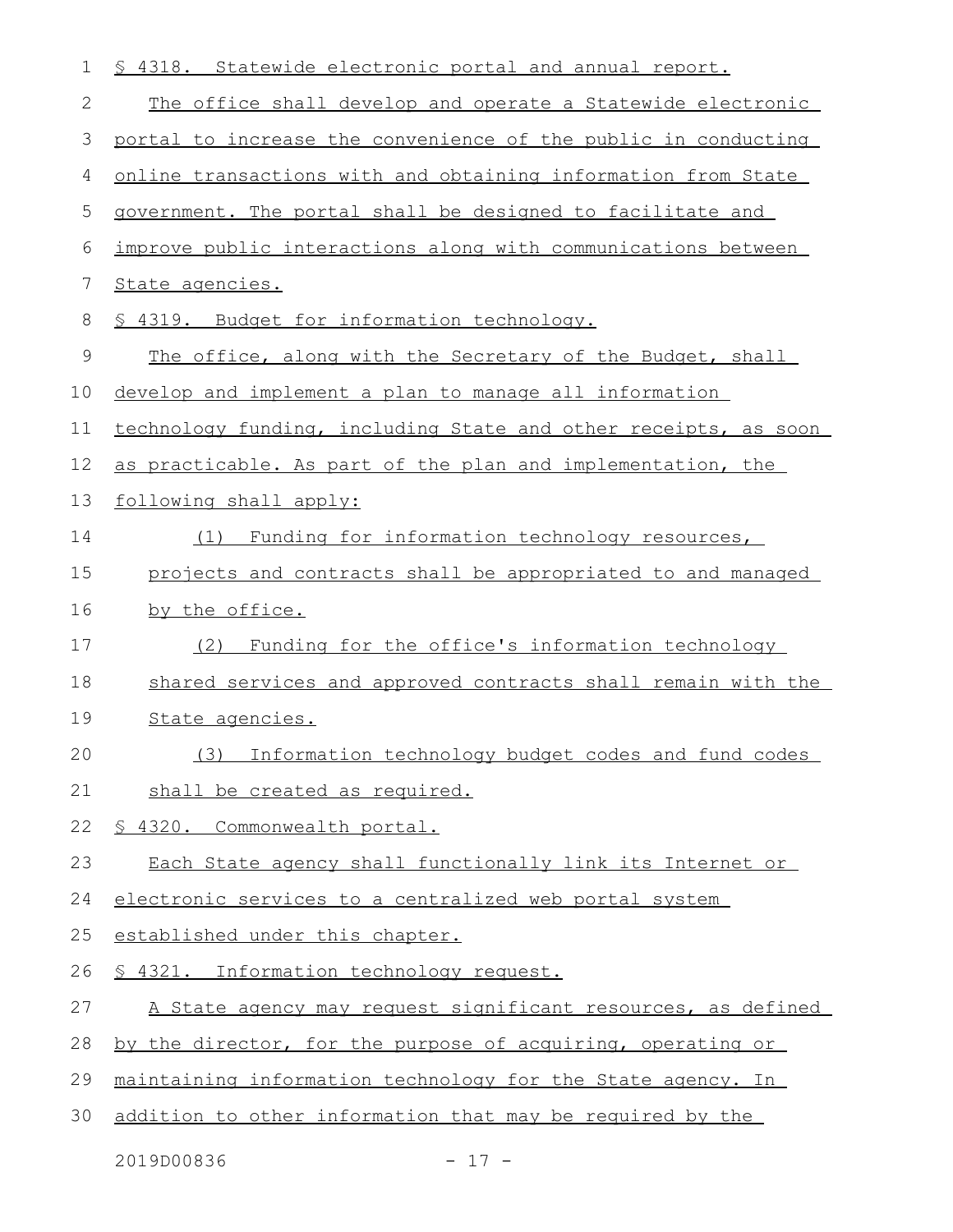| 1  | director, the State agency shall submit the following to         |
|----|------------------------------------------------------------------|
| 2  | accompany the request:                                           |
| 3  | (1) A statement setting forth the following:                     |
| 4  | (i) The needs of the State agency for information                |
| 5  | technology and related resources, including expected             |
| 6  | improvements to programmatic or business operations.             |
| 7  | $(i$ ii)<br>The requirements for State resources, together       |
| 8  | with an evaluation of those requirements by the chief            |
| 9  | information officer assigned to the State agency which           |
| 10 | takes into consideration the following:                          |
| 11 | The State's current technology.<br>(A)                           |
| 12 | The opportunities for technology sharing.<br>(B)                 |
| 13 | (C)<br>Any other factors relevant to the analysis                |
| 14 | by the director.                                                 |
| 15 | (2) A review and evaluation of the statement under               |
| 16 | paragraph (1) which is prepared by the chief information         |
| 17 | officer assigned to the State agency.                            |
| 18 | In cases of an acquisition, an explanation of the<br>(3)         |
| 19 | method by which the acquisition is to be financed.               |
| 20 | (4) A statement by the chief information officer                 |
| 21 | assigned to the State agency which sets forth viable             |
| 22 | alternatives, if any, for meeting the State agency needs in      |
| 23 | an economical and efficient manner.                              |
| 24 | \$ 4322. Status of information technology projects and           |
| 25 | corrective action plans.                                         |
| 26 | (a) Portal.--Within one year of the effective date of this       |
| 27 | act, the director shall develop a web-based portal detailing the |
| 28 | status of each of the Commonwealth's information technology      |
| 29 | projects. The portal shall include the following:                |
| 30 | (1) A brief summary of each information technology               |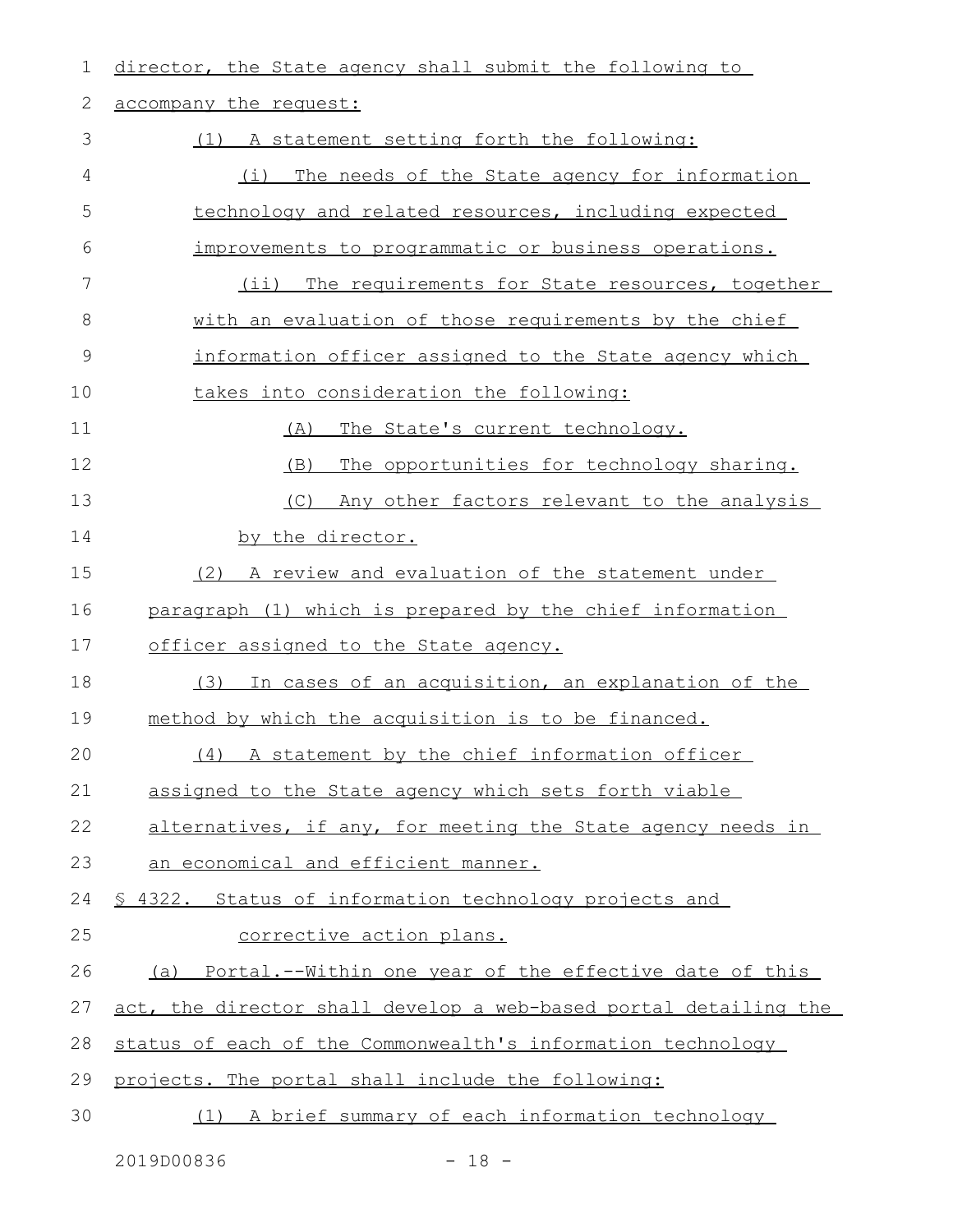|  | project. |
|--|----------|
|  |          |

| 2             | (2)<br>The approved budget of each project.                   |
|---------------|---------------------------------------------------------------|
| 3             | (3)<br>The total and percent of the project's approved        |
| 4             | budget which has been expended by the agency based on the end |
| 5             | balance from the prior business day, along with a color       |
| 6             | designation as follows:                                       |
| 7             | (i) If an information technology project is under             |
| 8             | the project's approved budget, the project shall be           |
| $\mathcal{G}$ | designated as the color green.                                |
| 10            | (ii) If an information technology project is over             |
| 11            | the project's approved budget, the project shall be           |
| 12            | designated as the color red.                                  |
| 13            | The completion date in the original contract along<br>(4)     |
| 14            | with the total percent of work for the project that has been  |
| 15            | completed, along with a color designation as follows:         |
| 16            | (i) If an information technology project has not              |
| 17            | exceeded the completion date in the original contract,        |
| 18            | the project shall be designated as green.                     |
| 19            | (ii) If an information technology project has                 |
| 20            | exceeded the completion date in the original contract,        |
| 21            | the project shall be designated as red.                       |
| 22            | (5) A summary of the scope of work, along with a color        |
| 23            | designation as follows:                                       |
| 24            | (i) If an information technology project is meeting           |
| 25            | the scope of work in the original contract, the project       |
| 26            | shall be designated as the color green.                       |
| 27            | (ii) If an information technology project is not              |
| 28            | meeting the scope of work in the original contract, the       |
| 29            | project shall be designated as the color red.                 |
| 30            | (6) A summary of the performance requirements of the          |
|               |                                                               |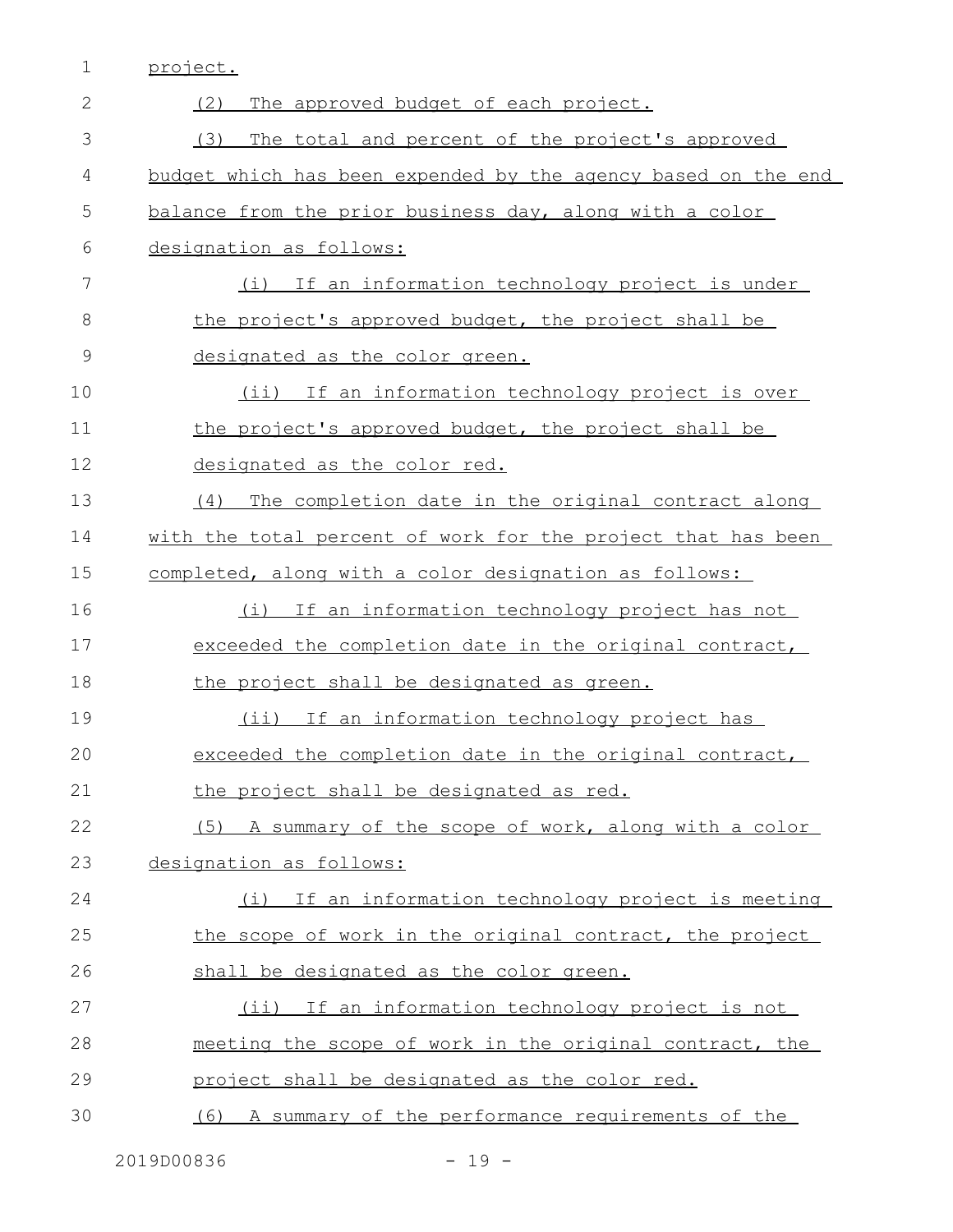| $\mathbf 1$ | contract, along with a color designation as follows:          |
|-------------|---------------------------------------------------------------|
| 2           | (i) If an information technology project is meeting           |
| 3           | the performance requirements in the original contract,        |
| 4           | the project shall be designated as the color green.           |
| 5           | (ii) If an information technology project is not              |
| 6           | meeting the performance measures in the original              |
| 7           | contract, the project shall be designated as the color        |
| 8           | red.                                                          |
| $\mathsf 9$ | (b) Notification.--The following shall apply:                 |
| 10          | Upon determining that an information technology<br>(1)        |
| 11          | project will be designated red, the director shall notify the |
| 12          | Governor's Office, the Independent Fiscal Office and the      |
| 13          | General Assembly.                                             |
| 14          | Upon being notified that the information technology<br>(2)    |
| 15          | project is designated as red, the director shall develop a    |
| 16          | <u>corrective action plan to ensure that the information</u>  |
| 17          | technology project moves back to green status.                |
| 18          | The corrective action plan shall be finalized within<br>(3)   |
| 19          | 20 days from the notification. The finalized corrective       |
| 20          | action plan shall be sent to the General Assembly, the        |
| 21          | Independent Fiscal Office and the Auditor General.            |
| 22          | SUBCHAPTER C                                                  |
| 23          | PROCUREMENT AND BUSINESS OPERATIONS                           |
| 24          | Sec.                                                          |
| 25          | Reporting requirements regarding procurement.<br>4331.        |
| 26          | Business continuity planning.<br>4332.                        |
| 27          | 4333.<br>Information technology operations.                   |
| 28          | Communications services.<br>4334.                             |
| 29          | 4335.<br>Project approval standards.                          |
| 30          | 4336.<br>Project management standards.                        |
|             |                                                               |

2019D00836 - 20 -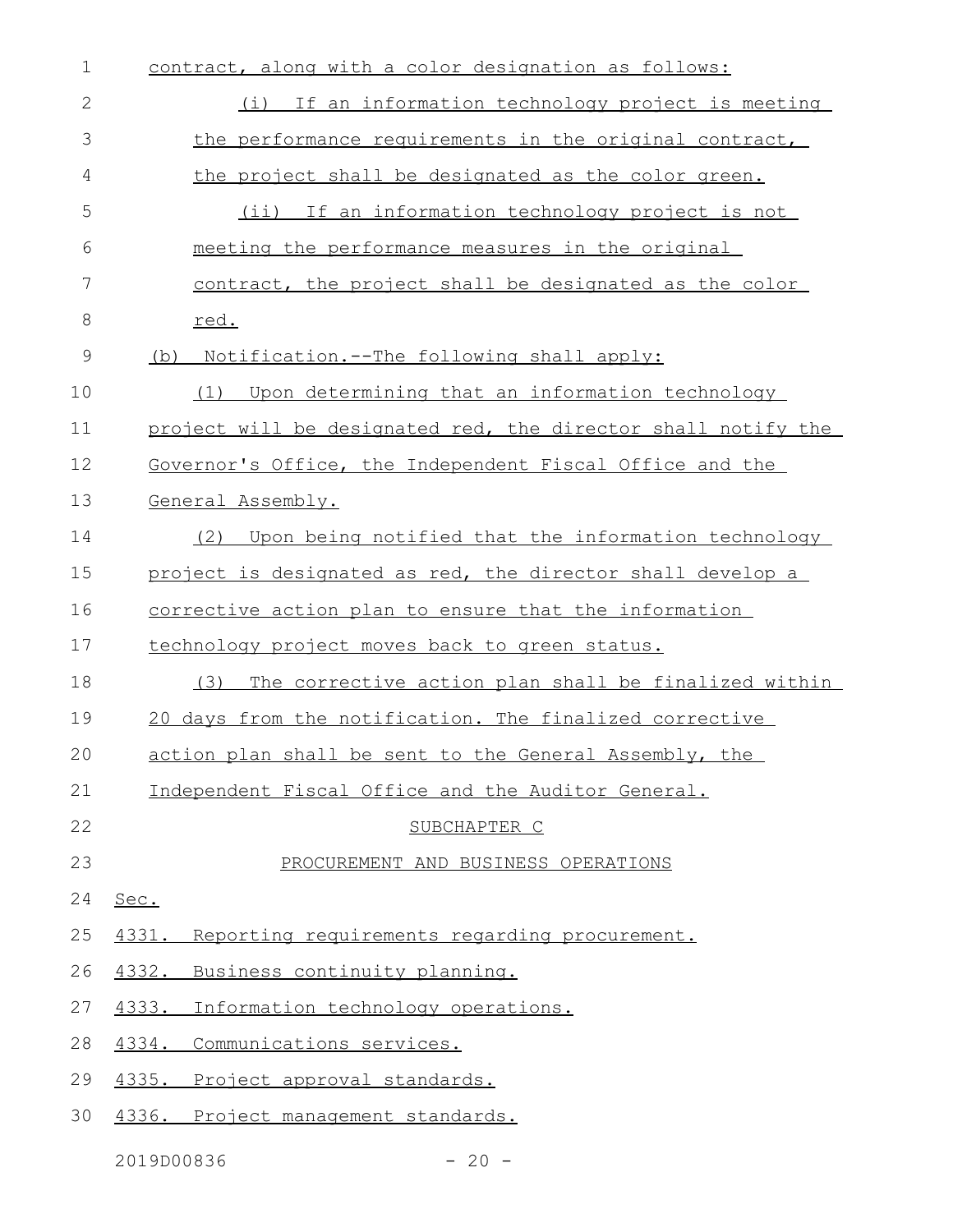- 4337. Dispute resolution. 1
- 4338. Procurement of information technology. 2
- 4339. Contractor verification. 3
- 4340. Review and approval of contracts. 4
- 4341. Purchase of certain equipment prohibited. 5
- 4342. Refurbished computer equipment purchasing program. 6
- 4343. Data on reliability and other matters. 7
- § 4331. Reporting requirements regarding procurement. 8
- (a) Bids.--A vendor submitting a bid or proposal shall 9
- disclose in a statement, provided contemporaneously with the bid 10
- or proposal, where services will be performed under the contract 11
- sought, including any subcontracts, and whether any services 12
- under that contract, including any subcontracts, are anticipated 13
- to be performed outside the United States. 14
- (b) Retention and reports.--The director shall: 15
- (1) retain the statements required by this section 16
- regardless of the State agency that awards the contract; and 17
- (2) report annually to the secretary on the number of 18
- contracts. 19
- (c) Records of purchases.--Each State agency which makes a 20
- purchase of information technology through the office shall 21
- report directly to the director, who shall keep annual records 22
- of information technology purchases. 23
- (d) Effect of section.--Nothing in this section is intended 24
- to contravene any existing treaty, law, agreement or regulation 25
- of the United States. 26
- § 4332. Business continuity planning. 27
- (a) Oversight.--The director shall oversee the manner and 28
- means by which information technology business and disaster 29
- recovery plans for State agencies are created, reviewed and 30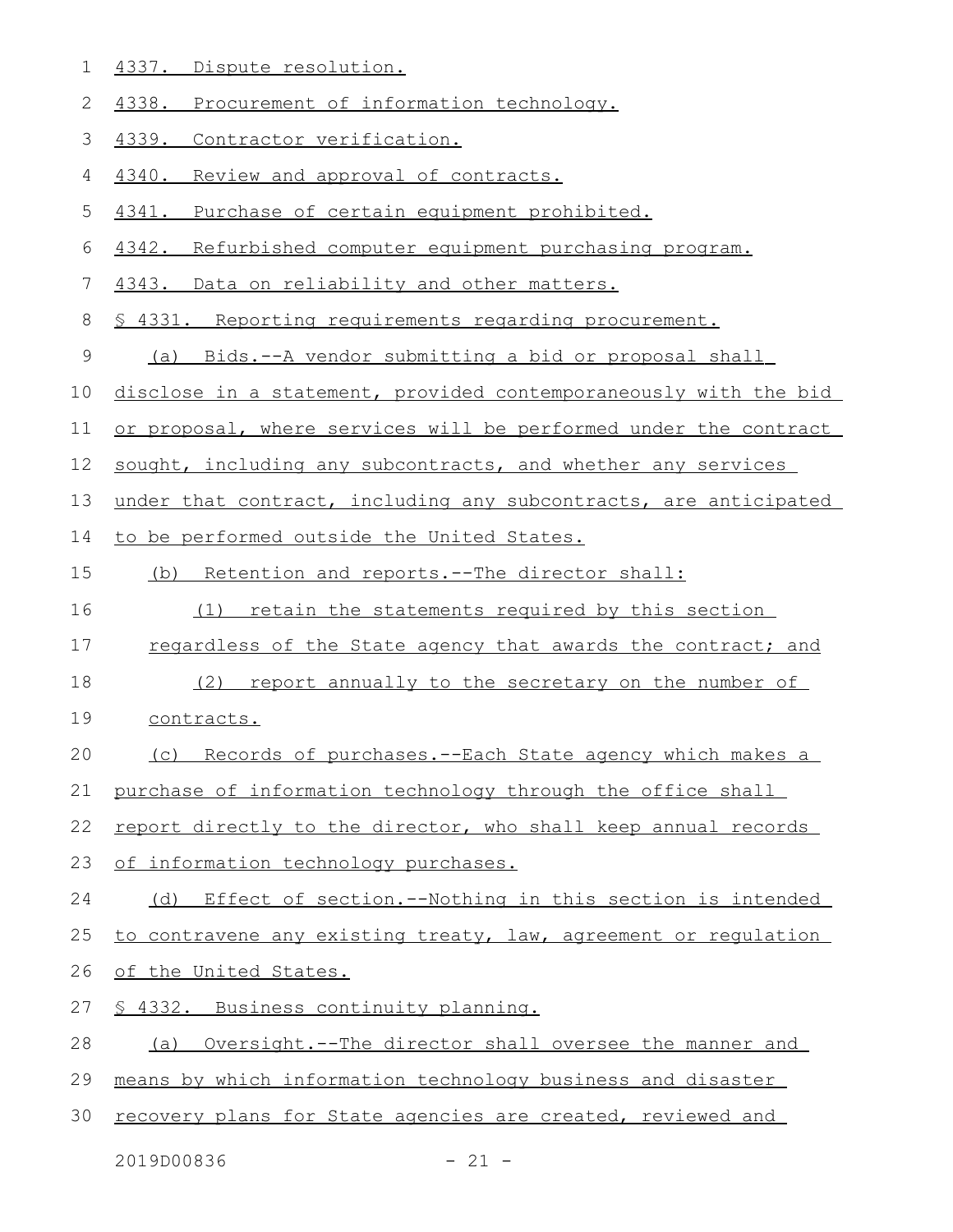1 updated.

| $\mathbf{2}$ | Disaster recovery planning team. -- Each State agency<br>(b)    |
|--------------|-----------------------------------------------------------------|
| 3            | shall establish a disaster recovery planning team to work with  |
| 4            | the office to develop the disaster recovery plan and administer |
| 5            | and implement the plan.                                         |
| 6            | (c) Components of plan.--In developing a disaster recovery      |
| 7            | plan, all of the following shall be completed:                  |
| $\,8\,$      | Consideration of the organizational, managerial and<br>(1)      |
| $\mathsf 9$  | technical environments in which the plan must be implemented.   |
| 10           | An assessment of the types and likely parameters of<br>(2)      |
| 11           | disasters most likely to occur and the resultant impacts on     |
| 12           | the State agency's ability to perform its mission.              |
| 13           | The listing of the protective measures to be<br>(3)             |
| 14           | implemented in anticipation of a natural or manmade disaster.   |
| 15           | (4)<br>A determination whether the plan is adequate to          |
| 16           | address information technology security incidents.              |
| 17           | (d) Submittal.--Each State agency shall submit its disaster     |
| 18           | <u>recovery plan to the director on an annual basis and as</u>  |
| 19           | otherwise requested by the director.                            |
| 20           | § 4333. Information technology operations.                      |
| 21           | (a) Functions.--In addition to other functions authorized or    |
| 22           | required by this chapter, the office shall do the following:    |
| 23           | Establish and operate centers of expertise for<br>(1)           |
| 24           | specific information technologies and services to serve two     |
| 25           | or more State agencies on a cost-sharing basis, if the          |
| 26           | director, after consultation with the Budget Office, decides    |
| 27           | it is advisable from the standpoint of efficiency and           |
| 28           | economy to establish these centers and services.                |
| 29           | (2) Require a State agency served to transfer to the            |
| 30           | department ownership, custody or control of information         |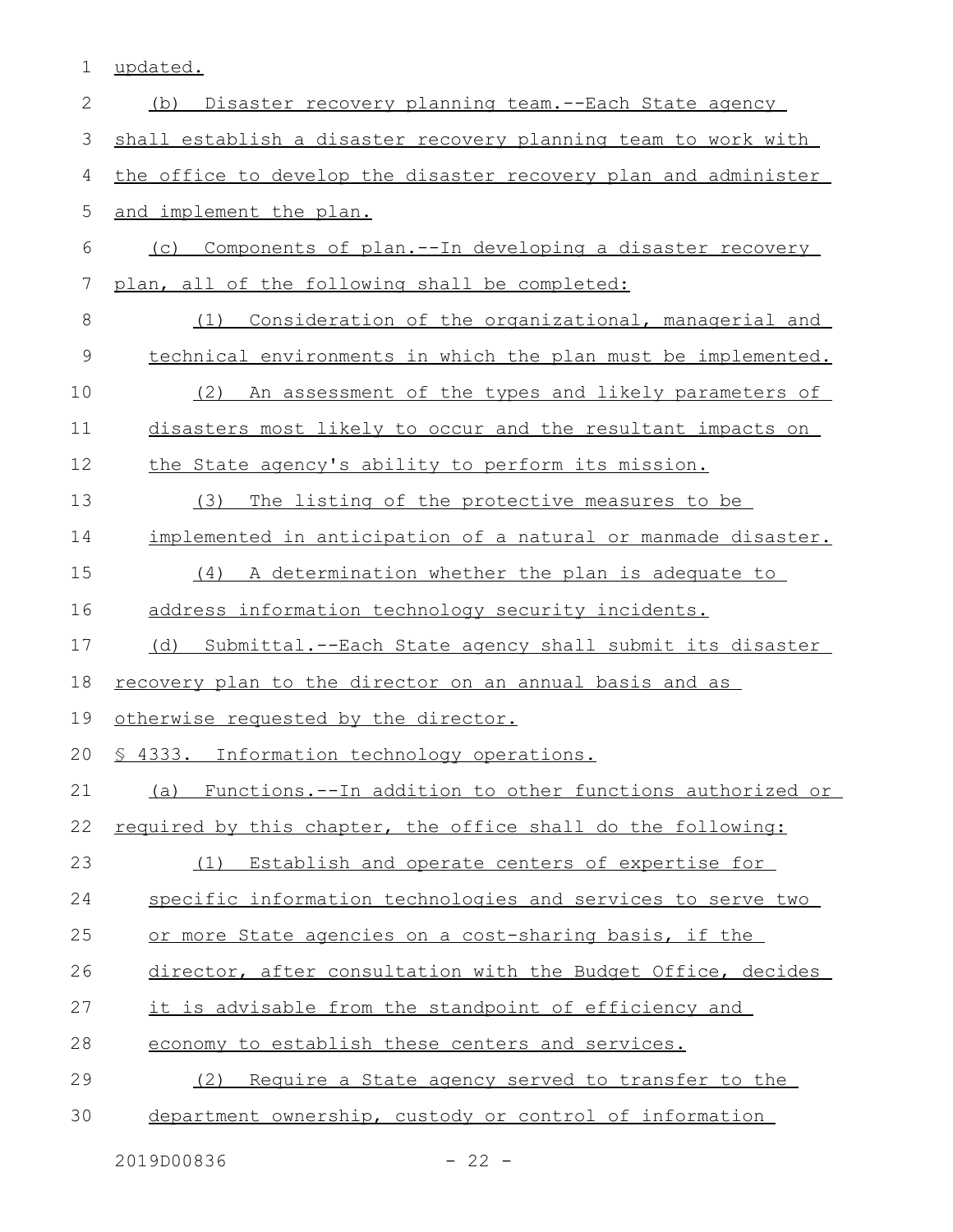| $\mathbf 1$ | processing equipment, supplies and positions required by the     |
|-------------|------------------------------------------------------------------|
| 2           | shared centers and services.                                     |
| 3           | Adopt plans, policies and procedures for the<br>(3)              |
| 4           | acquisition, management and use of information technology        |
| 5           | resources in State agencies to facilitate more efficient and     |
| 6           | economic use of information technology in the State agencies.    |
| 7           | Develop and promote training programs to efficiently<br>(4)      |
| 8           | implement, use and manage information technology resources       |
| 9           | throughout State government.                                     |
| 10          | Confidentiality.--No data of a confidential nature shall<br>(b)  |
| 11          | be entered into or processed through an information technology   |
| 12          | system or network established under this chapter until           |
| 13          | appropriate safequards and other security measures are approved  |
| 14          | by the director and installed and fully operational.             |
| 15          | (c) Cost sharing.--Notwithstanding any other provision of        |
|             |                                                                  |
| 16          | law, the office shall provide information technology services on |
| 17          | a cost-sharing basis to:                                         |
| 18          | An independent department as requested by the head<br>(1)        |
| 19          | of the independent department.                                   |
| 20          | (2)<br>The General Assembly and its agencies as requested        |
| 21          | by the President pro tempore of the Senate and the Speaker of    |
| 22          | the House of Representatives.                                    |
| 23          | The judicial branch as requested by the Chief<br>(3)             |
| 24          | Justice.                                                         |
| 25          | (d) Estimates and actual expenditures. -- Each State agency      |
| 26          | shall furnish to the director upon request and on forms          |
| 27          | prescribed:                                                      |
| 28          | estimates of all information technology goods and<br>(1)         |
| 29          | services needed and required by the State agency; and            |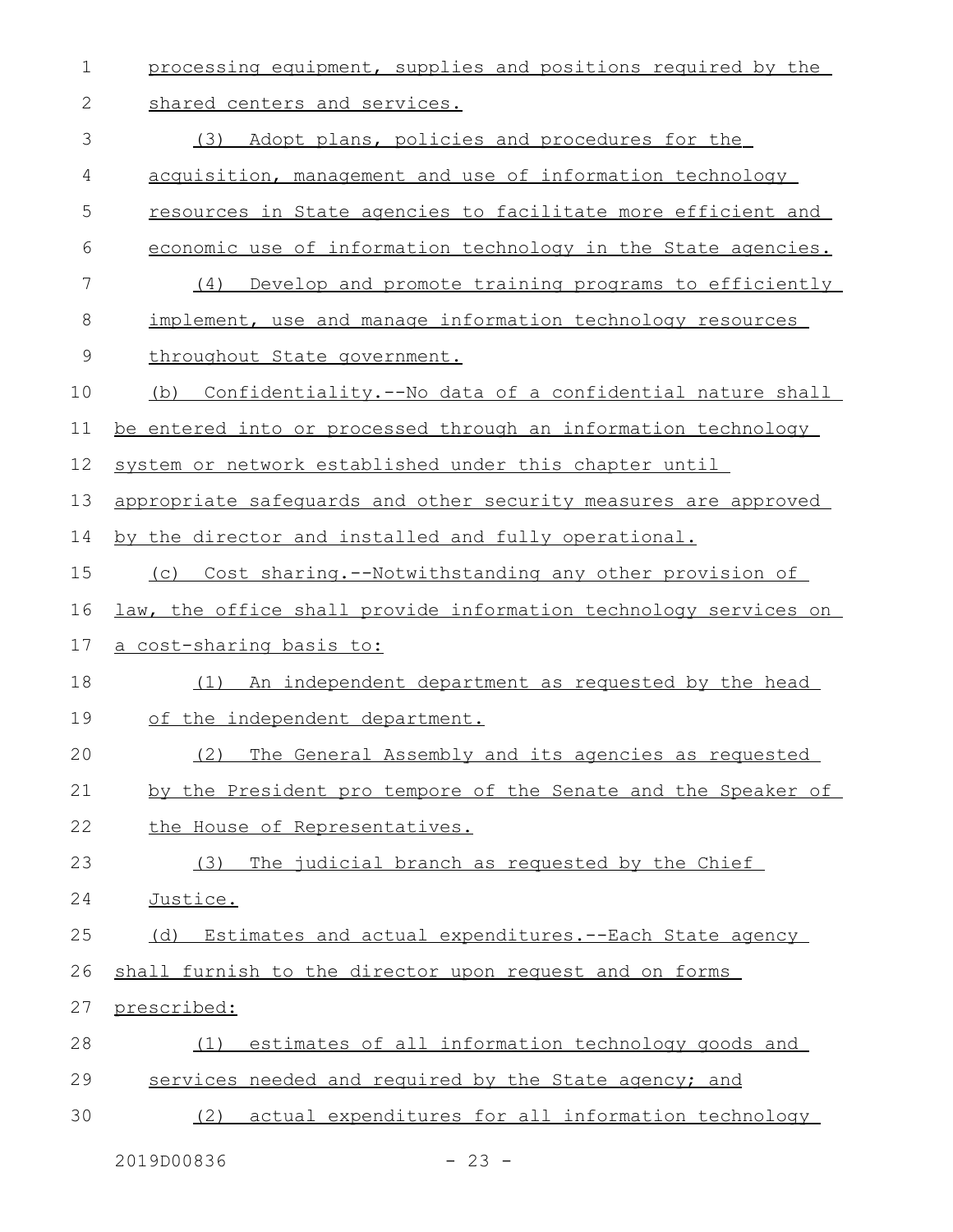| $\mathbf 1$ | goods and services needed and required by the State agency      |
|-------------|-----------------------------------------------------------------|
| 2           | for the periods after the expenditures have been made.          |
| 3           | § 4334. Communications services.                                |
| 4           | The director shall exercise authority for telecommunications    |
| 5           | and other communications included in information technology     |
| 6           | relating to the internal management and operations of a State   |
| 7           | agency. In discharging this responsibility, the director shall: |
| 8           | (1) Provide for the establishment, management and               |
| 9           | operation, through State ownership, by contract or through      |
| 10          | commercial leasing, of the following systems and services as    |
| 11          | they affect the internal management and operation of State      |
| 12          | agencies:                                                       |
| 13          | (i) Central telephone systems and telephone                     |
| 14          | networks, including Voice over Internet Protocol and            |
| 15          | commercial mobile radio systems.                                |
| 16          | (ii) Satellite services.                                        |
| 17          | (iii) Closed-circuit television systems.                        |
| 18          | <u>Two-way radio systems.</u><br>(iv)                           |
| 19          | (v)<br>Microwave systems.                                       |
| 20          | (vi) Related systems based on telecommunication                 |
| 21          | technologies.                                                   |
| 22          | (vii) Broadband.                                                |
| 23          | (2) Coordinate the development of cost-sharing systems          |
| 24          | for respective State agencies for their proportionate parts     |
| 25          | of the cost of maintenance and operation of the systems and     |
| 26          | services listed in this section.                                |
| 27          | Assist in the development of coordinated<br>(3)                 |
| 28          | telecommunications services or systems within and among all     |
| 29          | State agencies and recommend, where appropriate, cooperative    |
| 30          | utilization of telecommunication facilities by aggregating      |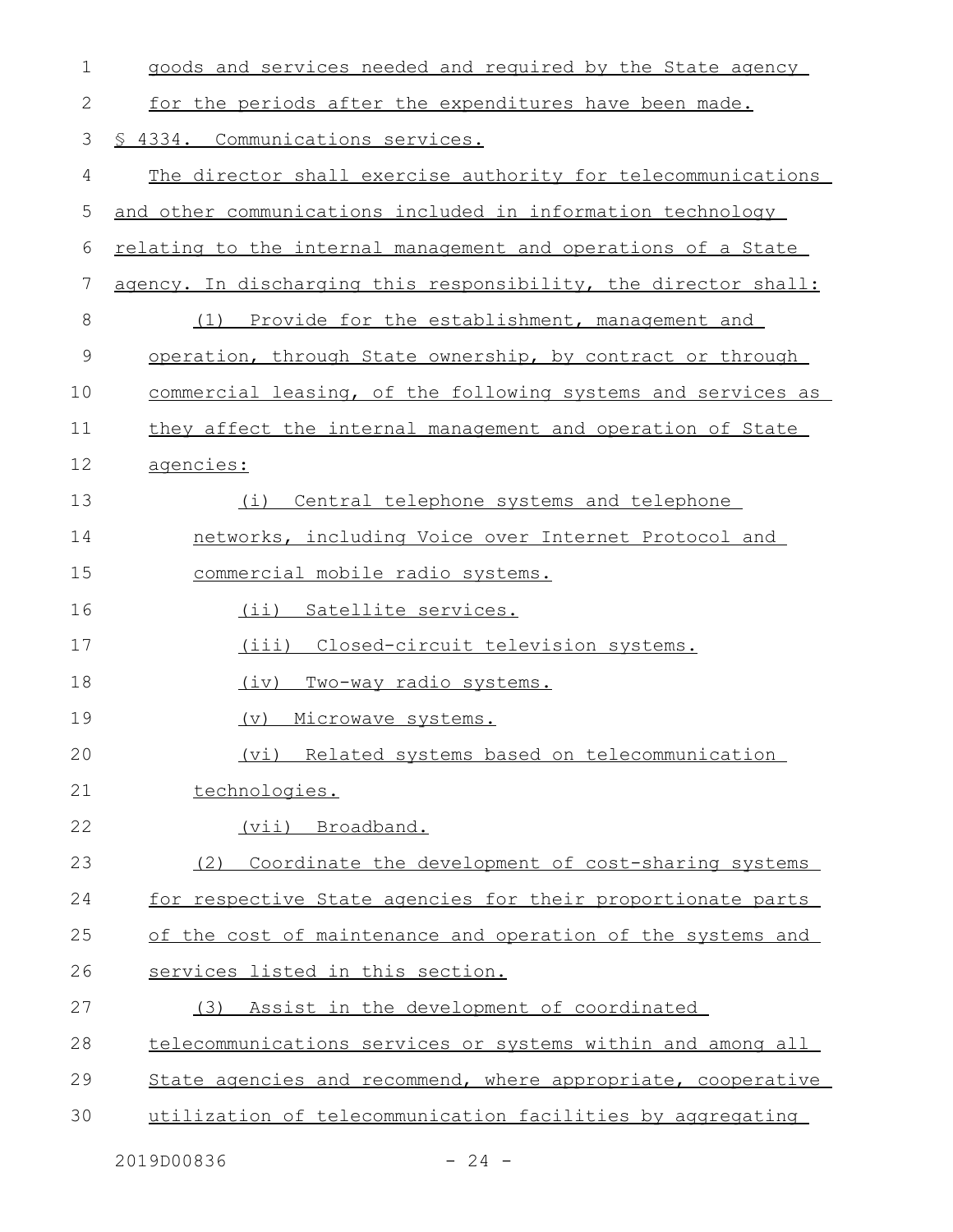| ∼<br>,,<br>∽ ≁ .<br>- |
|-----------------------|
|-----------------------|

| $\mathbf{2}$  | (4) Perform traffic analysis and engineering for all               |
|---------------|--------------------------------------------------------------------|
| 3             | telecommunications services and systems listed in this             |
| 4             | section.                                                           |
| 5             | Establish telecommunications specifications and<br>(5)             |
| 6             | designs so as to promote and support compatibility of the          |
| 7             | systems within State agencies.                                     |
| 8             | (6)<br>Provide every three years an inventory of                   |
| $\mathcal{G}$ | telecommunications costs, facilities, systems and personnel        |
| 10            | within State agencies.                                             |
| 11            | Promote, coordinate and assist in the design and<br>(7)            |
| 12            | engineering of emergency telecommunications systems,               |
| 13            | including, but not limited to, the 911 emergency telephone         |
| 14            | number program, emergency medical services, and other              |
| 15            | emergency telecommunications services.                             |
| 16            | Perform frequency coordination and management for<br>(8)           |
| 17            | State agencies and municipalities, including all public            |
| 18            | safety radio service frequencies, in accordance with the           |
| 19            | rules and requlations of the Federal Communications                |
| 20            | Commission or any successor Federal agency.                        |
| 21            | Advise all State agencies on telecommunications<br>(9)             |
| 22            | management planning and related matters and provide                |
| 23            | opportunities for training to users within State agencies in       |
| 24            | telecommunications technology and systems.                         |
| 25            | (10) Assist and coordinate the development of policies             |
| 26            | and long-range plans, consistent with the protection of            |
| 27            | <u>residents' rights to privacy and access to information, for</u> |
| 28            | the acquisition and use of telecommunications systems. All         |
| 29            | policies and plans shall be based on current information           |
| 30            | about the Commonwealth's telecommunications activities in          |
|               |                                                                    |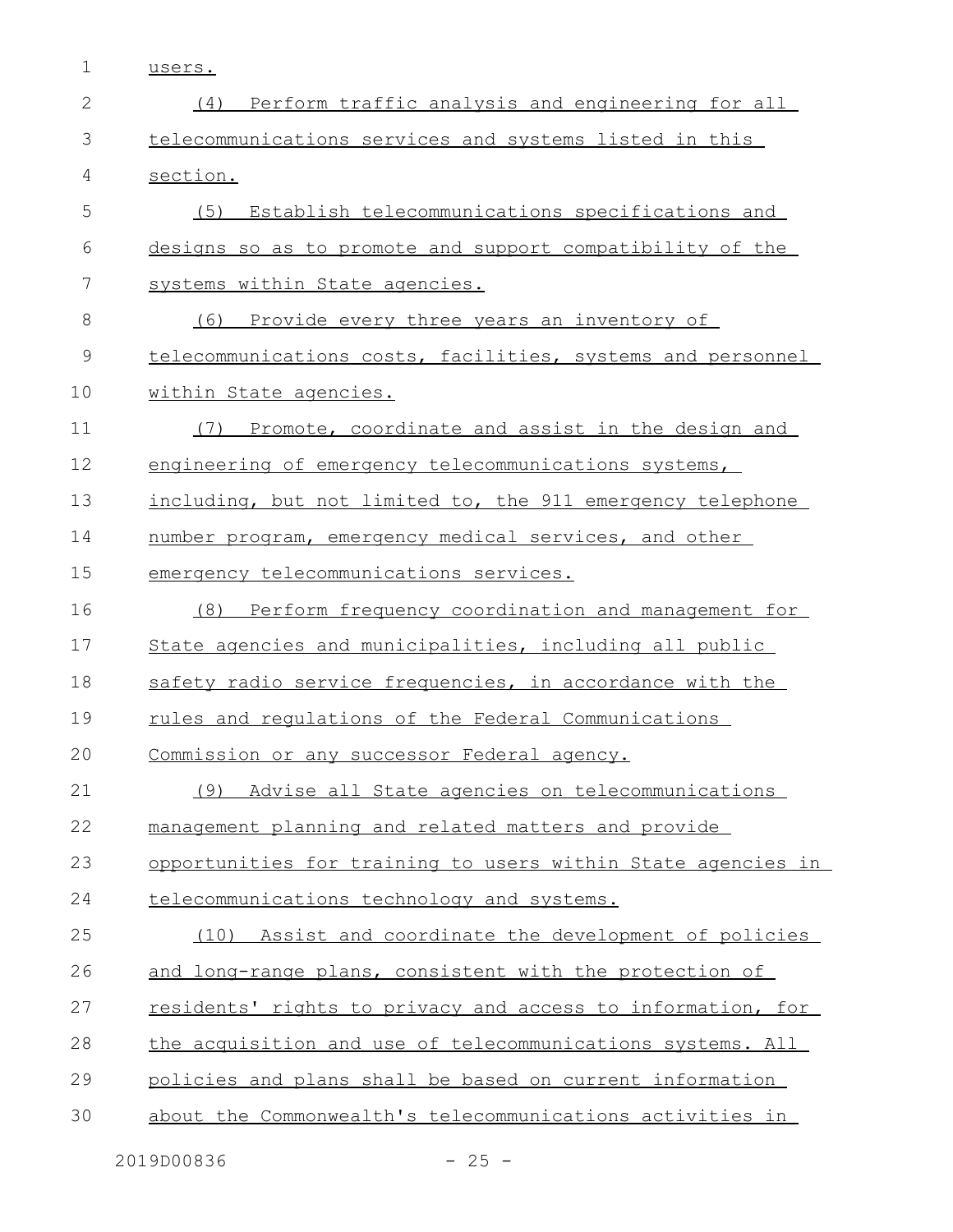| 1  | relation to the full range of emerging technologies.             |
|----|------------------------------------------------------------------|
| 2  | § 4335. Project approval standards.                              |
| 3  | (a) Review and approval.--The director shall review all          |
| 4  | proposed information technology projects for each State agency.  |
| 5  | Project approval may be granted upon the director's              |
| 6  | determination that:                                              |
| 7  | the project conforms to project management<br>(1)                |
| 8  | procedures and policies and to procurement rules and             |
| 9  | policies; and                                                    |
| 10 | sufficient funds are available for implementation.<br>(2)        |
| 11 | (b) Implementation.--Unless expressly exempt within this         |
| 12 | chapter, no State agency shall proceed with an information       |
| 13 | technology project until the director approves the project.      |
| 14 | (c) Disapproval.--If a project is not approved, the director     |
| 15 | shall specify in writing the grounds for the disapproval no      |
| 16 | later than 15 business days after making the determination. The  |
| 17 | director shall provide notice of the disapproval, along with the |
| 18 | grounds for the disapproval, to all of the following:            |
| 19 | <u>(1) The State agency.</u>                                     |
| 20 | (2) The Secretary of the Budget.                                 |
| 21 | (3)<br>The Independent Fiscal Office.                            |
| 22 | (4) The General Assembly.                                        |
| 23 | (d) Suspension.--                                                |
| 24 | The director may suspend an information technology<br>(1)        |
| 25 | project if the project:                                          |
| 26 | (i) fails to meet the applicable quality assurance               |
| 27 | standards;                                                       |
| 28 | $(i$ i)<br>has exceeded its projected costs; or                  |
| 29 | (iii) has failed to meet its projected completion                |
| 30 | date.                                                            |

2019D00836 - 26 -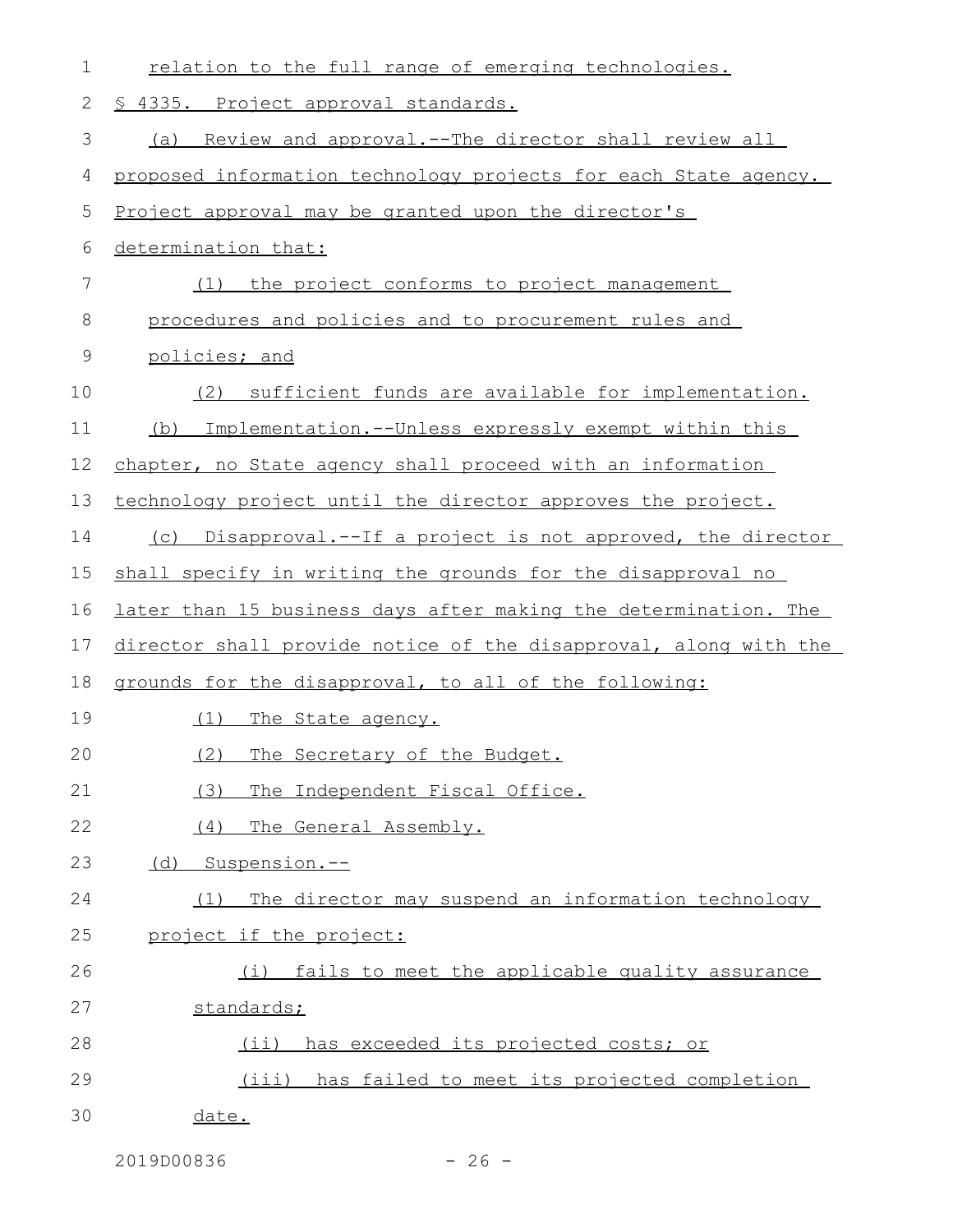| $\mathbf 1$   | (2) If the director suspends a project for a reason               |
|---------------|-------------------------------------------------------------------|
| 2             | under paragraph (1), the director shall specify in writing        |
| 3             | the grounds for suspending the project no later than five         |
| 4             | business days after making the determination. The director        |
| 5             | shall provide notice of the suspension, along with the            |
| 6             | grounds for suspension, to all of the following:                  |
| 7             | (i)<br>The State agency.                                          |
| 8             | (ii) The Independent Fiscal Office.                               |
| $\mathcal{G}$ | (iii) The Auditor General.                                        |
| 10            | (iv)<br>The Secretary of the Budget.                              |
| 11            | (v)<br>The State Treasurer.                                       |
| 12            | (vi)<br>The General Assembly.                                     |
| 13            | After a project has been suspended, the State<br>(3)              |
| 14            | Treasurer may not allow the transfer of money from the State      |
| 15            | agency to further implement the project unless the director       |
| 16            | approves an amended version of the plan for the project.          |
| 17            | (4) If a State agency attempts to continue to implement           |
| 18            | a project that is no longer approved by the director and          |
| 19            | expend additional money for the project, the State Treasurer      |
| 20            | shall prevent the transfer of funds and remit the intended        |
| 21            | expenditures into the fund. After remitting the unauthorized      |
| 22            | expenditure, the State Treasurer shall immediately notify the     |
| 23            | following:                                                        |
| 24            | The director.<br>(i)                                              |
| 25            | (ii) The Governor.                                                |
| 26            | The Secretary of the Budget.<br>(iii)                             |
| 27            | The General Assembly.<br>(iv)                                     |
| 28            | <u>Ouality assurance.--Information technology projects</u><br>(e) |
| 29            | authorized under this chapter shall meet all project standards    |
| 30            | and requirements established under this chapter.                  |

2019D00836 - 27 -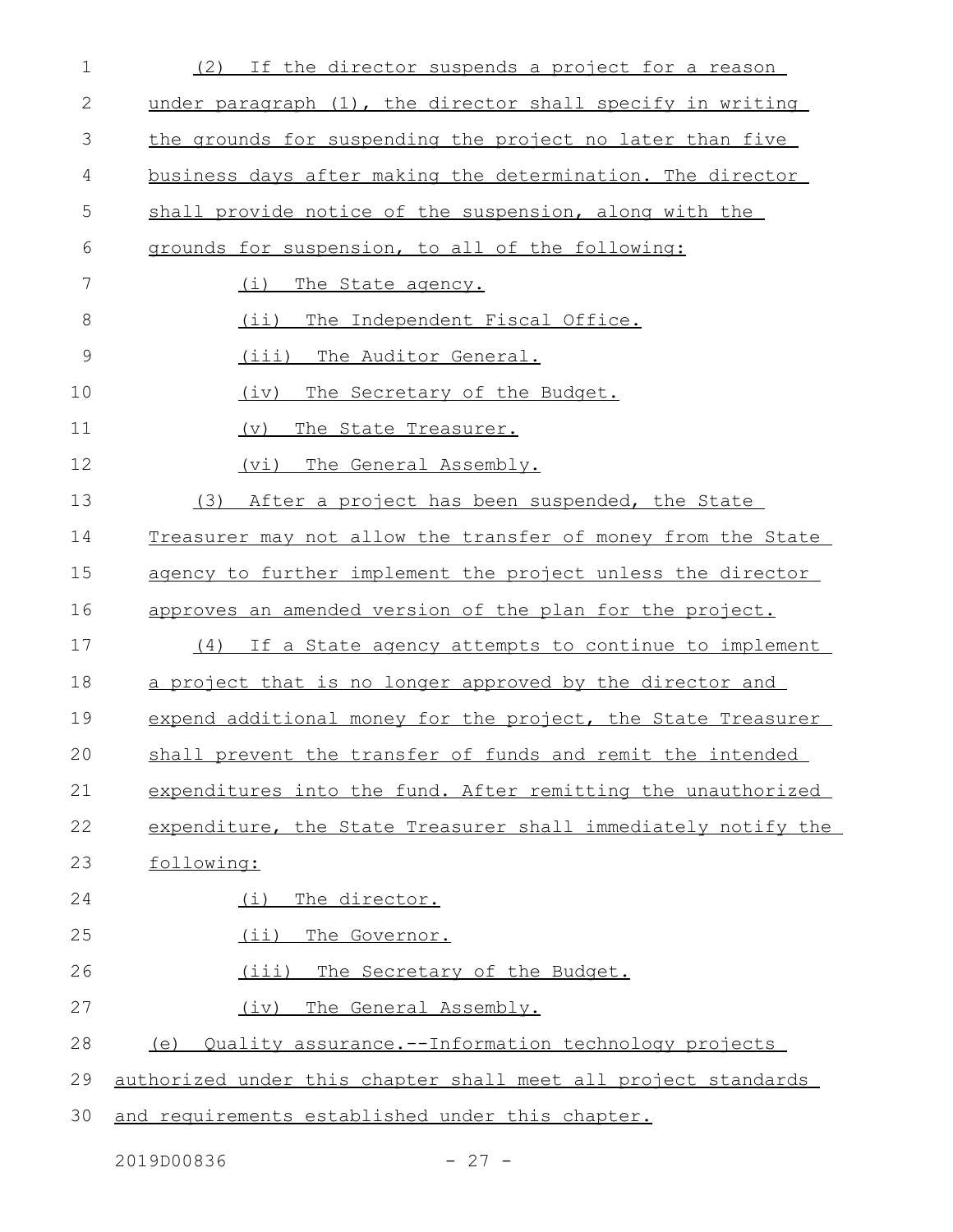| 1  | (f)<br>Performance contracting.--All contracts between a State |
|----|----------------------------------------------------------------|
| 2  | agency and a private party for information technology projects |
| 3  | shall include provisions for vendor performance review and     |
| 4  | accountability, contract suspension or termination and         |
| 5  | termination of funding.                                        |
| 6  | (q) Contract provisions.--                                     |
| 7  | The director may require the following contract<br>(1)         |
| 8  | provisions:                                                    |
| 9  | (i) A performance bond.                                        |
| 10 | (ii) Monetary penalties.                                       |
| 11 | (iii)<br>Other performance assurance measures for              |
| 12 | projects that are not completed within the specified time      |
| 13 | period or that involve costs in excess of those specified      |
| 14 | in the contract.                                               |
| 15 | Notwithstanding the provisions under paragraph (1)<br>(2)      |
| 16 | which are included in the contract, the director shall have    |
| 17 | the authority to suspend the project that is the basis of the  |
| 18 | contract.                                                      |
| 19 | Cost savings.--The director may utilize cost savings<br>(h)    |
| 20 | realized on government vendor partnerships as performance      |
| 21 | incentives for an information technology vendor.               |
| 22 | (i) Use of experts.--                                          |
| 23 | Notwithstanding any other provision of this chapter<br>(1)     |
| 24 | to the contrary, the director may require a State agency to    |
| 25 | engage the services of private counsel or other experts with   |
| 26 | information technology and intellectual property expertise on  |
| 27 | a particular subject matter if the State agency is developing  |
| 28 | and implementing an information technology project with a      |
| 29 | total cost of ownership in excess of \$5,000,000.              |
| 30 | (2) At the director's discretion, the private counsel or       |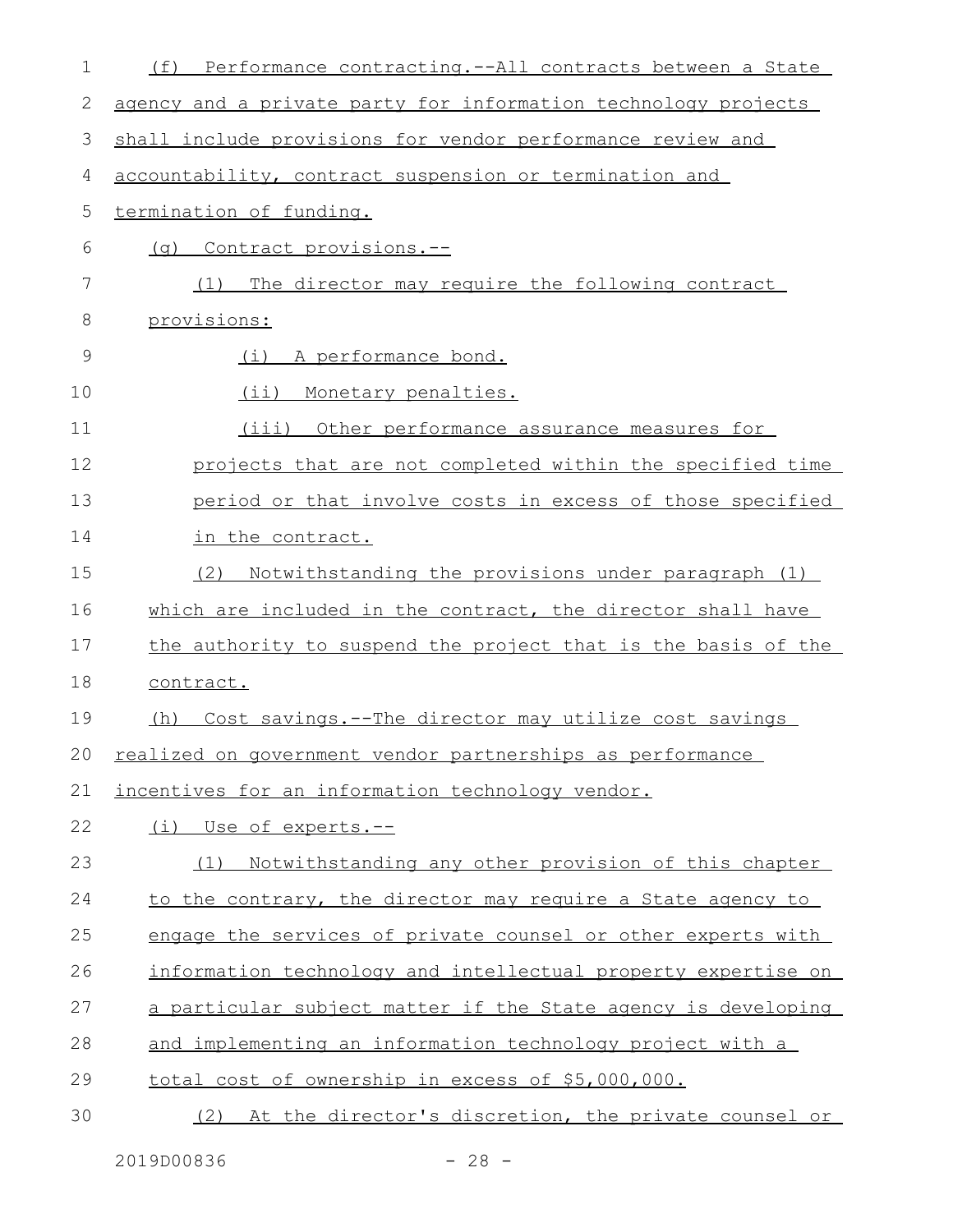| $\mathbf 1$  | other expert under paragraph (1) may:                           |
|--------------|-----------------------------------------------------------------|
| $\mathbf{2}$ | (i) Review requests for proposals or invitation for             |
| 3            | bids.                                                           |
| 4            | (ii) Review and provide advice and assistance during            |
| 5            | the evaluation of proposals or bids and selection of            |
| 6            | contractors.                                                    |
| 7            | Review and negotiate contracts associated with<br>(iii)         |
| 8            | the development, implementation, operation and                  |
| $\mathsf 9$  | maintenance of the project.                                     |
| 10           | (3) At the director's discretion, the requirement under         |
| 11           | paragraph (1) may also apply to information technology          |
| 12           | programs that are separated into individual projects, if the    |
| 13           | total cost of ownership for the overall program exceeds         |
| 14           | \$5,000,000.                                                    |
| 15           | § 4336. Project management standards.                           |
| 16           | (a) Personnel.--Each State agency shall provide personnel if    |
| 17           | necessary to participate in project management, implementation, |
| 18           | testing and other activities for an information technology      |
| 19           | project.                                                        |
| 20           | (b)<br>Policies.--The director shall develop office policies    |
| 21           | for implementing an approved project, whether the project is    |
| 22           | undertaken in single or multiple phases or components.          |
| 23           | (c) Project management assistant.--                             |
| 24           | The director may designate a project management<br>(1)          |
| 25           | assistant to implement an information technology project of a   |
| 26           | State agency.                                                   |
| 27           | (2) A project management assistant for a State agency           |
| 28           | shall:                                                          |
| 29           | (i) Advise the State agency regarding the initial               |
| 30           | planning of an information technology project, the              |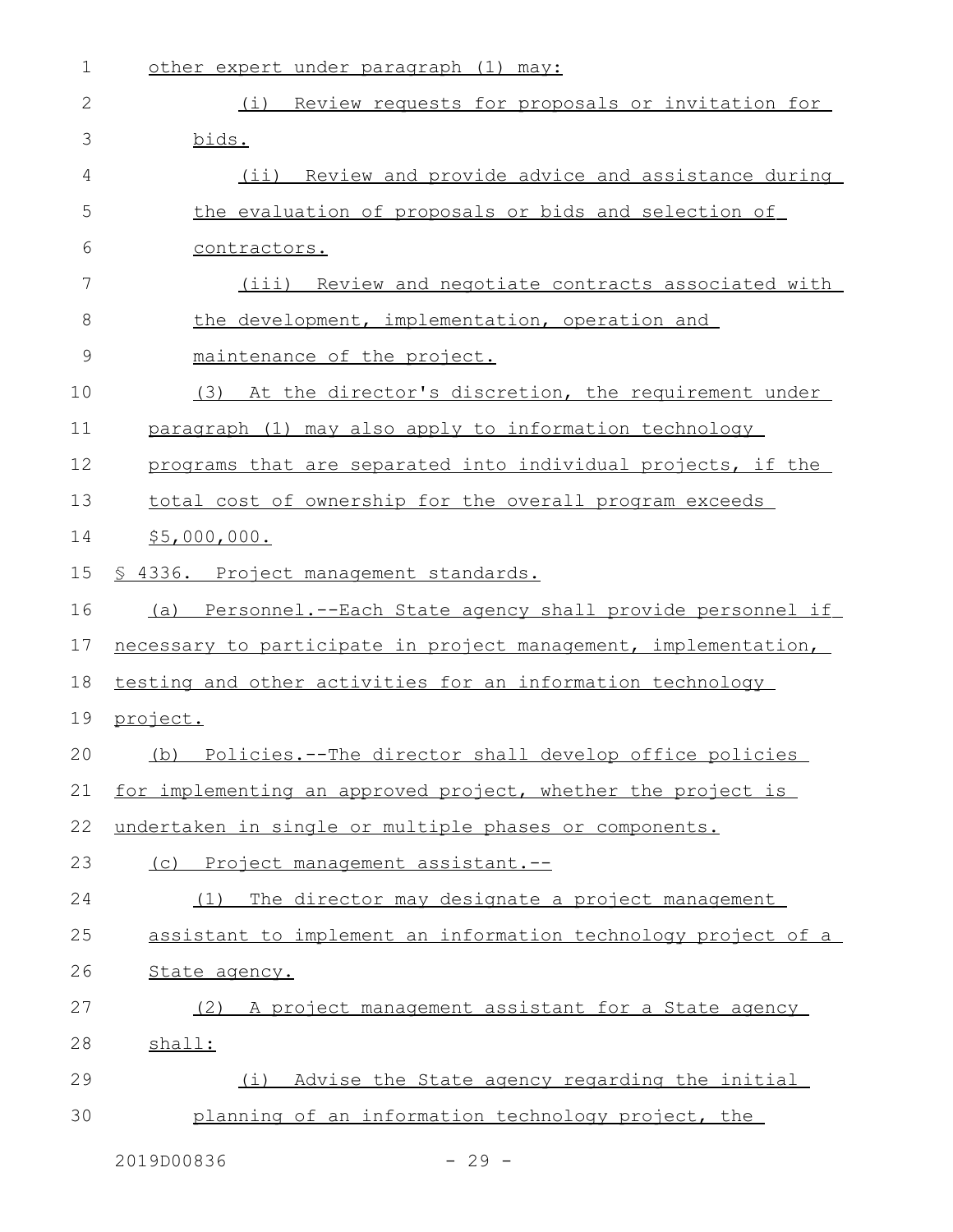| $\mathbf 1$ | content and design of a request for proposals, contract            |
|-------------|--------------------------------------------------------------------|
| 2           | development, procurement and architectural and other               |
| 3           | technical reviews.                                                 |
| 4           | $(i$ i)<br>Monitor progress in the development and                 |
| 5           | implementation of an information technology project.               |
| 6           | (iii) Provide status reports to the State agency and               |
| 7           | the director, including recommendations regarding                  |
| 8           | continued approval of an information technology project.           |
| 9           | (3) Personnel of the State agency to which a project               |
| 10          | management assistant is designated shall provide periodic          |
| 11          | reports to the project management assistant regarding an           |
| 12          | information technology project. Each report shall include          |
| 13          | information regarding the following:                               |
| 14          | The State agency's business requirements.<br>(i)                   |
| 15          | $(i$ i)<br>Applicable laws and regulations.                        |
| 16          | (iii) Project costs.                                               |
| 17          | Issues related to hardware, software or<br>(iv)                    |
| 18          | training.                                                          |
| 19          | (v) Projected and actual completion dates for the                  |
| 20          | project.                                                           |
| 21          | (vi) Any other information related to the                          |
| 22          | implementation of the project.                                     |
| 23          | <u>S 4337. Dispute resolution.</u>                                 |
| 24          | (a) Right to request for review.--If the director has              |
| 25          | disapproved or suspended an information technology project or      |
| 26          | has disapproved a State agency's request for an amended version    |
| 27          | of the plan for the project, the affected State agency may         |
| 28          | <u>request the director to revisit the determination about the</u> |
| 29          | project. The request for review shall be submitted in writing to   |
| 30          | the director within 15 business days following the State           |
|             |                                                                    |

2019D00836 - 30 -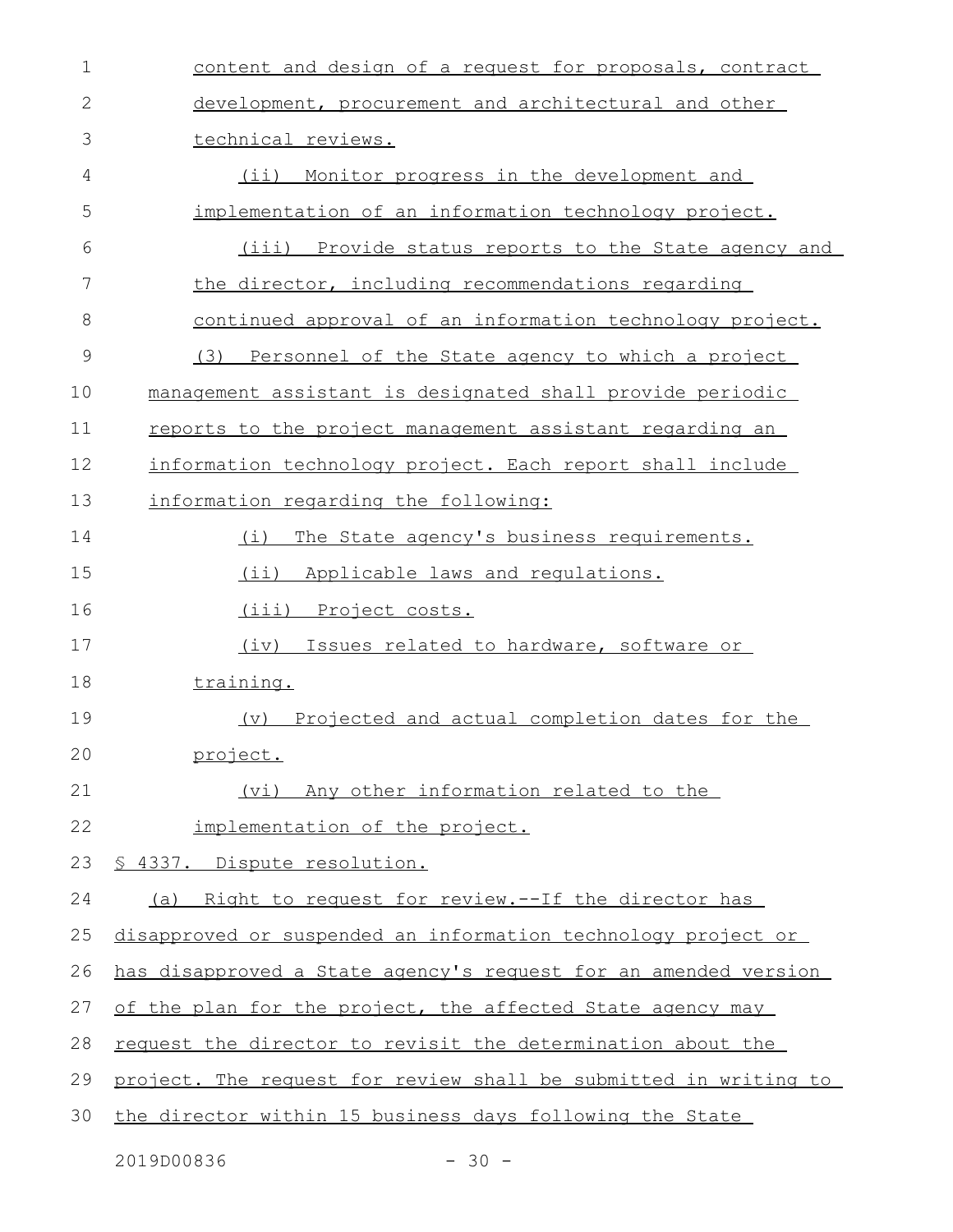| 1             | agency's receipt of the disapproval or suspension.               |
|---------------|------------------------------------------------------------------|
| 2             | Contents of request for review. -- A request for review<br>(b)   |
| 3             | under subsection (a) shall specify the grounds for the State     |
| 4             | agency's disagreement with the director's determination. The     |
| 5             | State agency shall include with its request a plan to modify the |
| 6             | project to meet the director's concerns.                         |
| 7             | (c) Notification.--                                              |
| 8             | Within 30 days after initial receipt of a State<br>(1)           |
| $\mathcal{G}$ | agency's request for review, the director shall notify the       |
| 10            | State agency whether or not the project, as modified, may be     |
| 11            | implemented.                                                     |
| 12            | (2) If the director approves the implementation of a             |
| 13            | modified project by a State agency, the director shall notify    |
| 14            | the State Treasurer and the Secretary of the Budget              |
| 15            | immediately.                                                     |
| 16            | <u>S 4338. Procurement of information technology.</u>            |
| 17            | (a)<br>General duty of office.--Notwithstanding any other        |
| 18            | provision of law, the office shall procure all information       |
| 19            | technology for State agencies utilizing the processes under 62   |
|               | 20 Pa.C.S. Ch. 5 (relating to source selection and contract      |
| 21            | formation). The office shall integrate technological review,     |
| 22            | cost analysis and procurement for all information technology     |
| 23            | needs of State agencies to make procurement and implementation   |
| 24            | of technology more responsive, efficient and cost-effective.     |
| 25            | (b) Specific duties of office.--Subject to the provisions of     |
| 26            | this chapter and consistent with the processes enacted under 62  |
| 27            | Pa.C.S. Ch. 5, the office shall have the authority and           |
| 28            | responsibility to:                                               |
| 29            | Purchase or contract for all information technology<br>(1)       |
| 30            | for State agencies.                                              |

2019D00836 - 31 -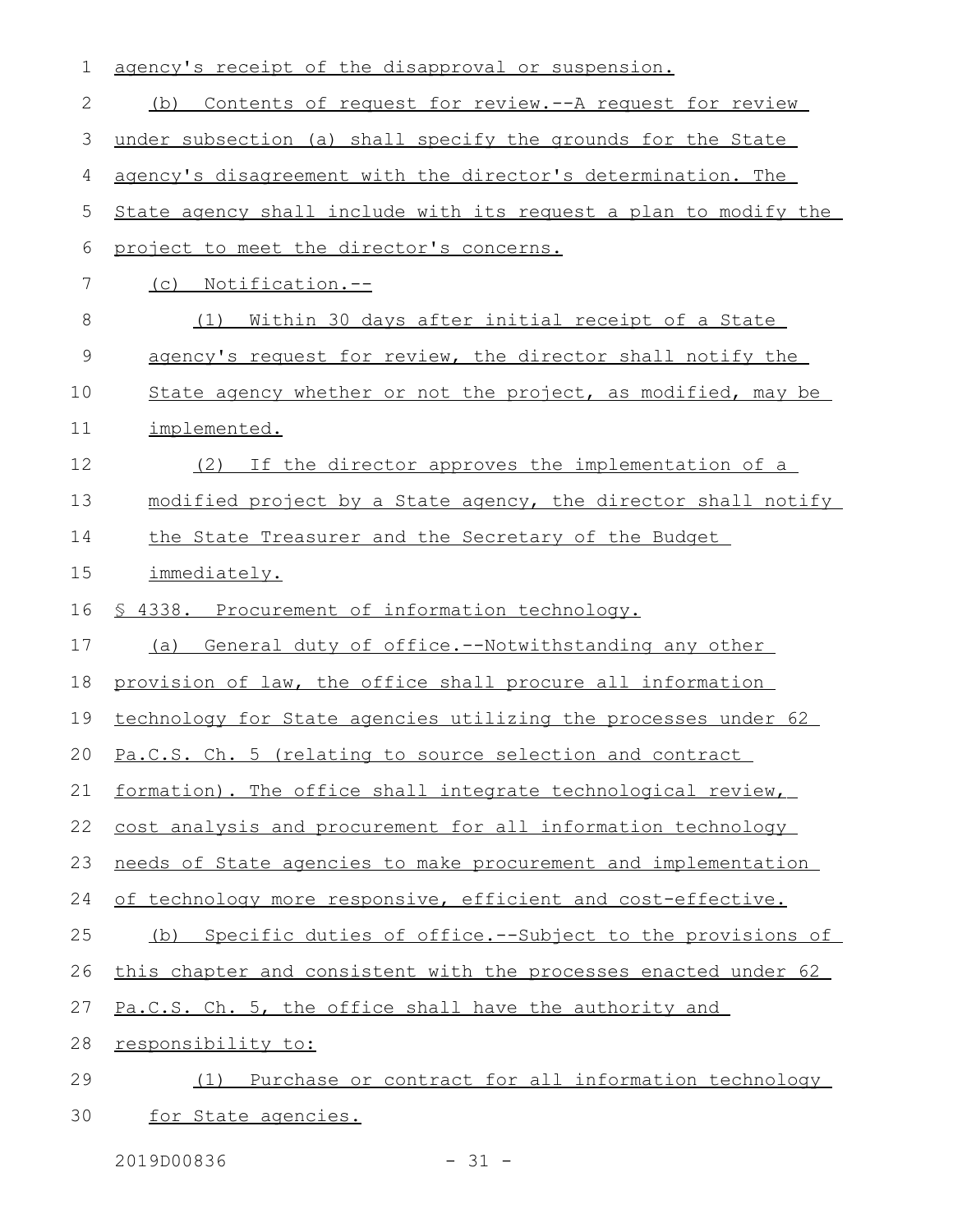| 1  | Establish processes, specifications and standards<br>(2)      |
|----|---------------------------------------------------------------|
| 2  | which shall apply to all information technology to be         |
| 3  | purchased, licensed or leased by State agencies.              |
| 4  | (3)<br>Establish processes, specifications and standards      |
| 5  | relating to information technology services contract          |
| 6  | requirements for State agencies.                              |
| 7  | (4) Utilize the purchasing benchmarks established by the      |
| 8  | director.                                                     |
| 9  | (5)<br>Provide strategic sourcing resources and planning to   |
| 10 | compile and consolidate all estimates of information          |
| 11 | technology goods and services needed and required by State    |
| 12 | agencies.                                                     |
| 13 | Reduce the size of information technology projects<br>(6)     |
| 14 | to ensure that the projects are manageable and meet initial   |
| 15 | estimates for project costs and completion dates.             |
| 16 | Ensure that projects utilize problem-based<br>(7)             |
| 17 | procurement. As used in this paragraph, the term "problem-    |
| 18 | based procurement" means a request for bids by a State agency |
| 19 | for an information technology project which details the       |
| 20 | information technology needs of the State agency and solicits |
| 21 | proposals by bidders regarding how to best meet those needs.  |
| 22 | (c) Confidentiality.--                                        |
| 23 | (1) Subject to paragraph (2), contract information            |
| 24 | compiled by the office shall be made a matter of public       |
| 25 | record after the award of contract.                           |
| 26 | Trade secrets, test data and similar proprietary<br>(2)       |
| 27 | information and security information protected from           |
| 28 | disclosure under Federal or State law shall remain            |
| 29 | confidential.                                                 |
| 30 | (d) Electronic procurement.--The office may authorize the     |
|    |                                                               |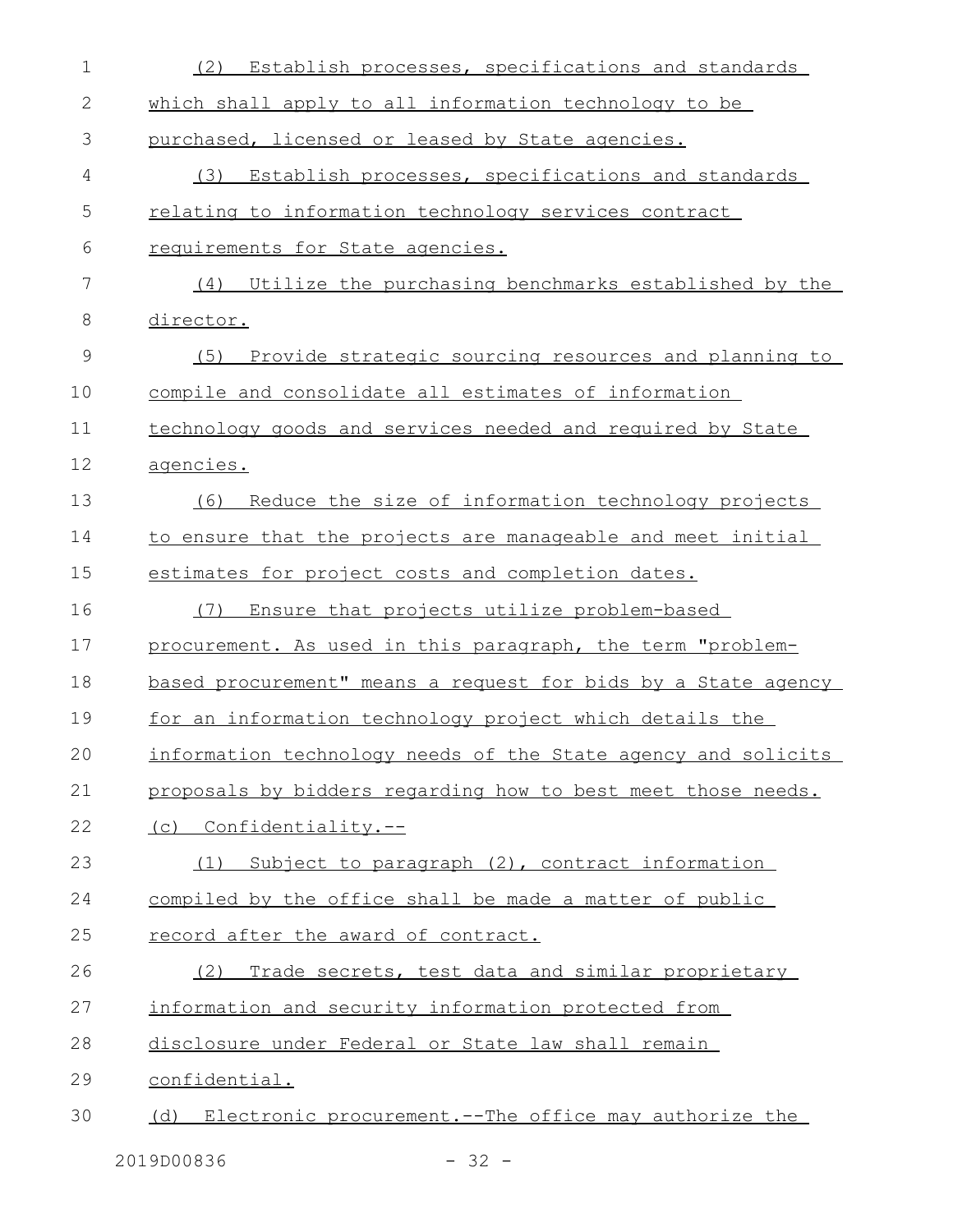| 1             | use of an electronic procurement system to conduct a reverse   |
|---------------|----------------------------------------------------------------|
| 2             | auction and electronic bidding. The following apply:           |
| 3             | The vendor's price may be revealed during the<br>(1)           |
| 4             | reverse auction.                                               |
| 5             | The office may contract with a third-party vendor to<br>(2)    |
| 6             | conduct the reverse auction.                                   |
| 7             | Offers or bids may be accepted and contracts may be<br>(3)     |
| 8             | entered by use of electronic bidding.                          |
| $\mathcal{G}$ | All requirements relating to formal and competitive<br>(4)     |
| 10            | bids, including advertisement, seal and signature, are         |
| 11            | satisfied when a procurement is conducted or a contract is     |
| 12            | entered in compliance with the reverse auction or electronic   |
| 13            | bidding requirements established by the office.                |
| 14            | (e) Bulk purchasing.--                                         |
| 15            | The director shall establish procedures for the<br>(1)         |
| 16            | procurement of information technology through bulk purchases.  |
| 17            | The procedures may include the following:                      |
| 18            | The aggregation of hardware purchases.<br>(i)                  |
| 19            | $(i$ ii)<br>The use of formal bid procedures.                  |
| 20            | (iii) Restrictions on supplemental staffing.                   |
| 21            | (iv) Enterprise software licensing, hosting and                |
| 22            | multiyear maintenance agreements.                              |
| 23            | The director may require State agencies to submit<br>(2)       |
| 24            | information technology procurement requests to the department  |
| 25            | on October 1, January 1 and June 1, or another reqularly       |
| 26            | occurring schedule, of each fiscal year in order to allow for  |
| 27            | bulk purchasing.                                               |
| 28            | <u>Most advantageous offer.--All bids or offers to</u><br>(f)  |
| 29            | contract, whether through competitive sealed bidding or other  |
| 30            | procurement method under 62 Pa.C.S. Ch. 5, shall be subject to |
|               | 2019D00836<br>$-33 -$                                          |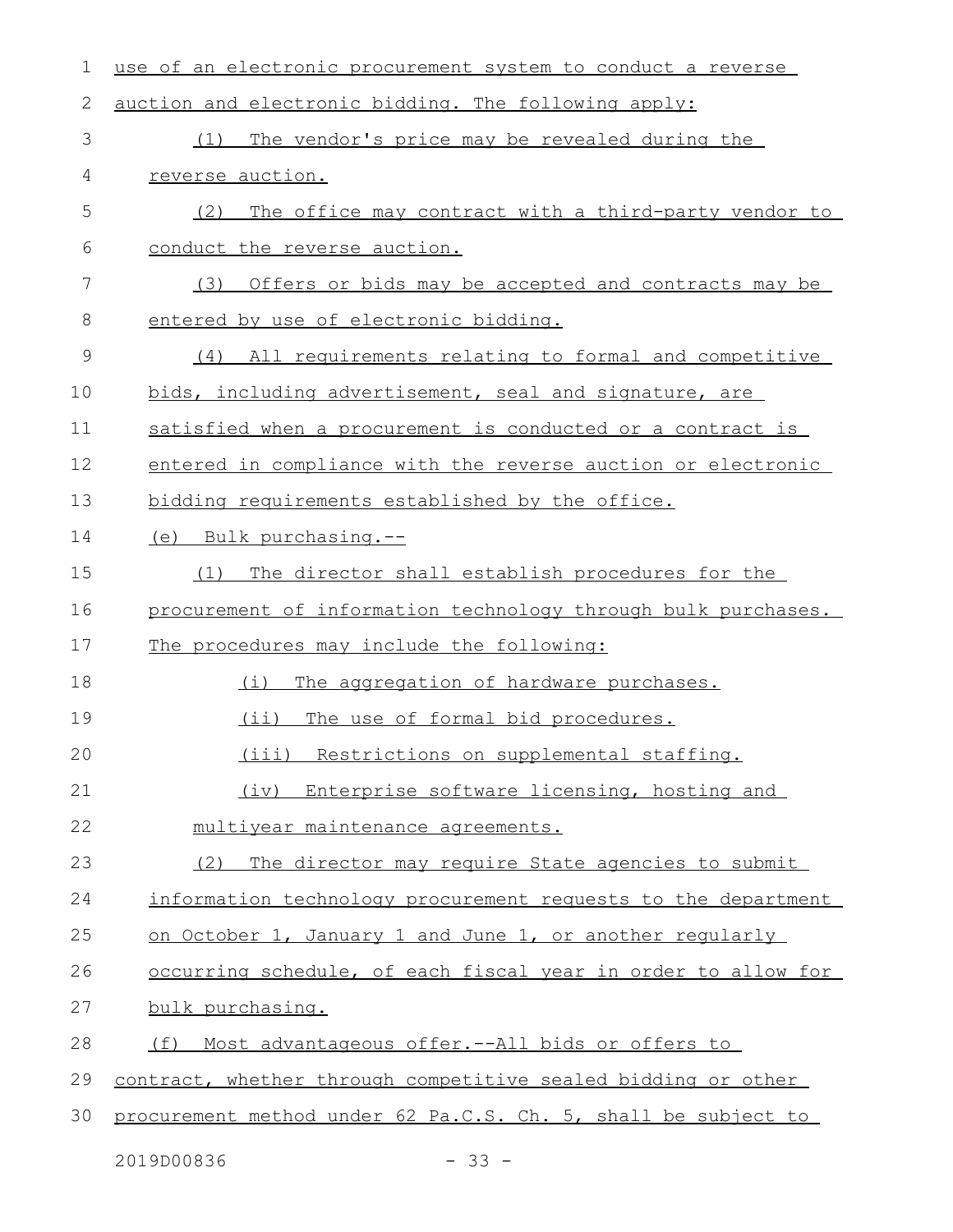| $\mathbf 1$ | evaluation and selection by acceptance of the most advantageous  |
|-------------|------------------------------------------------------------------|
| 2           | offer to the Commonwealth.                                       |
| 3           | Considerations.--Evaluation of an information technology<br>(a)  |
| 4           | purchase shall take into consideration the following factors:    |
| 5           | The best value of the purchase.<br>(1)                           |
| 6           | Compliance with information technology project<br>(2)            |
| 7           | management policies.                                             |
| 8           | Compliance with information technology security<br>(3)           |
| 9           | standards and policies.                                          |
| 10          | Substantial conformity with the specifications and<br>(4)        |
| 11          | other conditions set forth in the solicitation.                  |
| 12          | Exceptions.--In addition to permitted waivers of<br>(h)          |
| 13          | competition, the requirements of competitive bidding shall not   |
| 14          | apply to information technology contracts and procurements:      |
| 15          | in the case of a pressing need or an emergency<br>(1)            |
| 16          | arising from an information technology security incident; or     |
| 17          | (2)<br>in the use of master licensing or purchasing              |
| 18          | agreements governing the office's acquisition of proprietary     |
| 19          | intellectual property.                                           |
| 20          | (i) Award by director.--The director may award a cost plus       |
| 21          | percentage of cost contract for information technology projects. |
| 22          | As needed, the director shall report the cost plus percentage of |
| 23          | cost contract to the following:                                  |
| 24          | The Secretary of the Budget.<br>(1)                              |
| 25          | (2)<br>The Auditor General.                                      |
| 26          | (3)<br>The General Assembly.                                     |
| 27          | <u>S 4339. Contractor verification.</u>                          |
| 28          | General rule.--A contract for professional or technical<br>(a)   |
| 29          | services in which the cost to the Commonwealth exceeds \$100,000 |
| 30          | shall require a contractor working with a State agency on a      |

2019D00836 - 34 -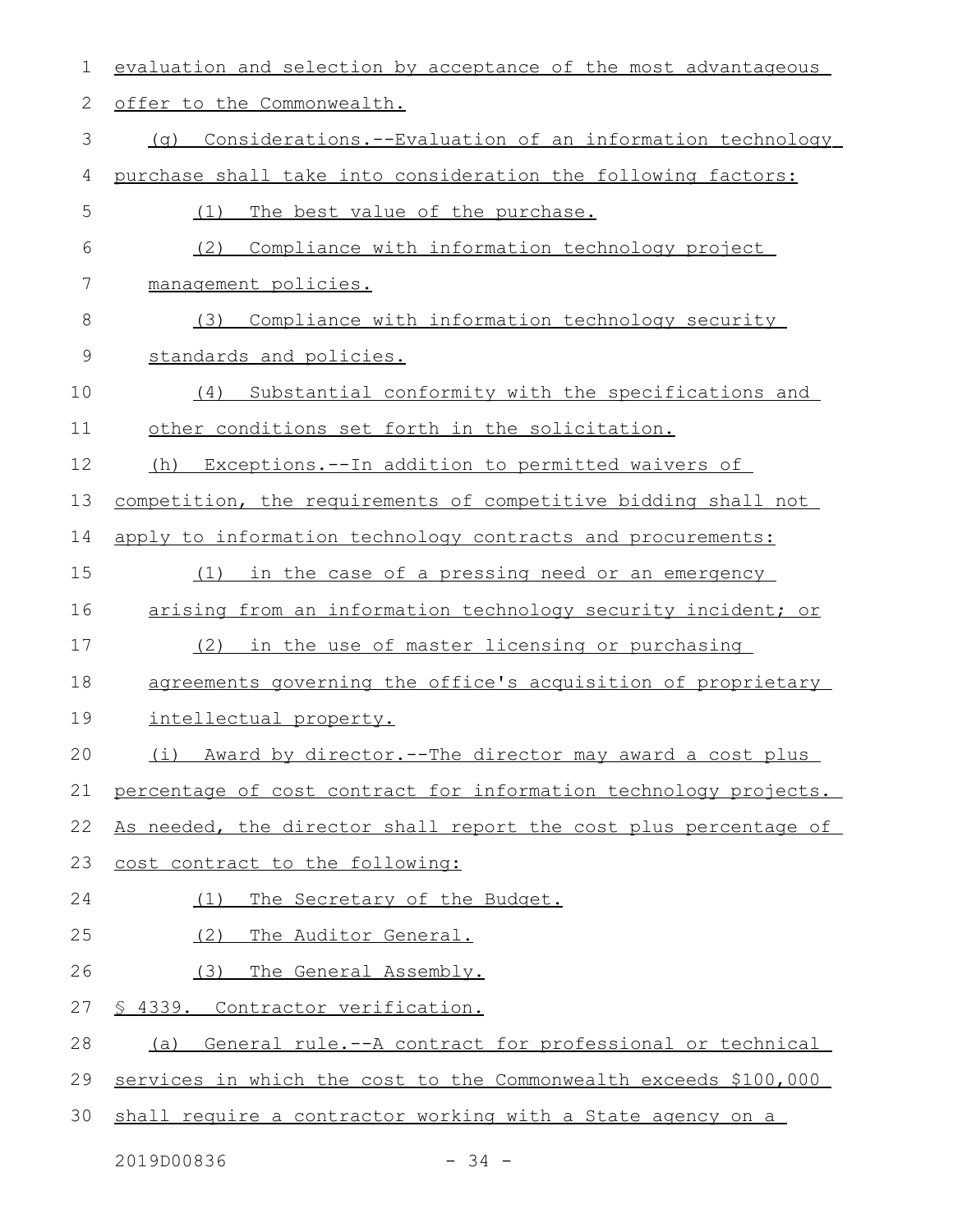| $\mathbf 1$ | project to use software that verifies that the hours billed on a |
|-------------|------------------------------------------------------------------|
| 2           | contract with the State agency are valid and fulfill the purpose |
| 3           | of the contract.                                                 |
| 4           | Contract specifications.--A contract shall specify that<br>(b)   |
| 5           | a State agency may not pay for hours worked on a project that    |
| 6           | are performed on a computer unless the hours can be verified     |
| 7           | through the use of the software or data collected by the         |
| 8           | software.                                                        |
| 9           | (c) Software requirements.--The software incorporated by a       |
| 10          | contractor to meet the requirements of this section shall:       |
| 11          | Permit the State agency or an auditor of the State<br>(1)        |
| 12          | agency to have real-time or retroactive access to data           |
| 13          | collected by the software.                                       |
| 14          | (2)<br>Automatically capture a screenshot of activity as         |
| 15          | follows:                                                         |
| 16          | The software shall capture a screenshot at least<br>(i)          |
| 17          | once every three minutes.                                        |
| 18          | (ii) A screenshot shall be made available for review             |
| 19          | by the State agency or an auditor of the State agency in         |
| 20          | real-time and retroactively.                                     |
| 21          | (iii) Track total keystroke and mouse event                      |
| 22          | frequency.                                                       |
| 23          | (iv) Be procured by the contractor from an                       |
| 24          | independent entity.                                              |
| 25          | (3) Provide the State agency or an auditor of the State          |
| 26          | agency an automated real-time cost status of each task           |
| 27          | relating to the contract.                                        |
| 28          | (4) Provide the State agency professional biographical           |
| 29          | information that is not private or confidential on               |
| 30          | individuals performing tasks under the contract.                 |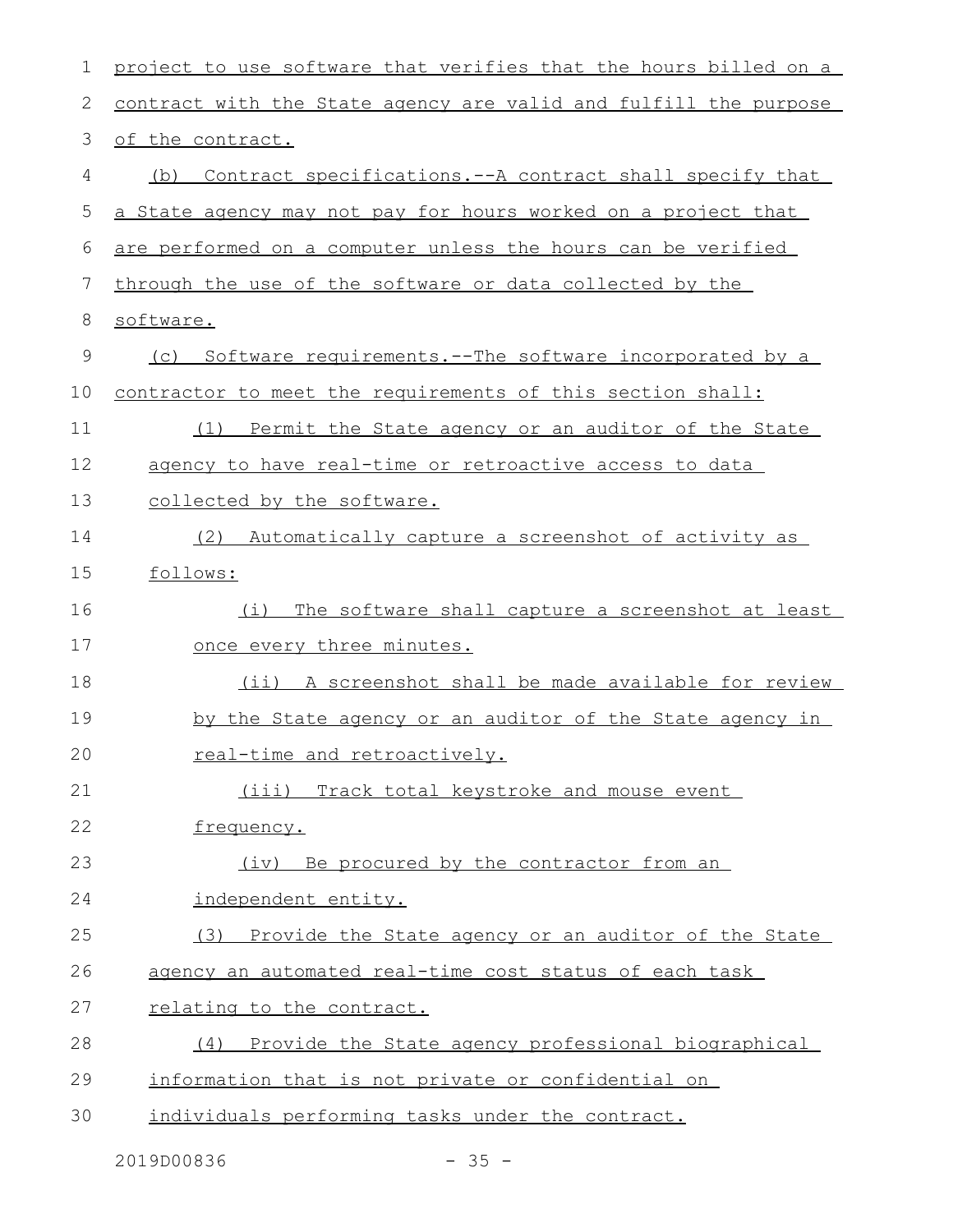| $\mathbf 1$ | (5)<br>Protect all data that is private or confidential on       |
|-------------|------------------------------------------------------------------|
| 2           | individuals consistent with Pennsylvania law.                    |
| 3           | (6)<br>Permit the State agency to provide immediate              |
| 4           | feedback to the contractor on work in progress under the         |
| 5           | contract.                                                        |
| 6           | (d) Data storage.--The contractor shall store, or contract       |
| 7           | to store, the data collected by the software required under this |
| 8           | section for a period of no less than seven years after the State |
| 9           | agency has remitted payment to the contractor for work under the |
| 10          | contract.                                                        |
| 11          | Requests for data.--Data collected by the software<br>(e)        |
| 12          | during the contract period shall not be considered government    |
| 13          | data and the contractor shall retrieve the data upon request of  |
| 14          | the State agency, in the format requested by the State agency,   |
| 15          | at any time during the seven-year period.                        |
| 16          | (f) Charge prohibited.--The contractor may not charge the        |
| 17          | State agency or an auditor of the State agency for access to or  |
| 18          | use of the software or for access to or retrievals of data       |
| 19          | collected by the software.                                       |
|             | 20 § 4340. Review and approval of contracts.                     |
| 21          | (a) Submittal to director.--When the dollar value of a           |
| 22          | proposed contract for the procurement of information technology  |
| 23          | equipment, materials or supplies exceeds the benchmark           |
| 24          | established under this chapter or by the director, a State       |
| 25          | agency shall submit the proposed contract to the director for    |
| 26          | review and approval or other action deemed appropriate by the    |
| 27          | <u>director.</u>                                                 |
| 28          | Considerations.--The director shall determine whether<br>(b)     |
| 29          | the proposed contract under subsection (a) ensures compliance    |
| 30          | with the established processes, specifications and standards     |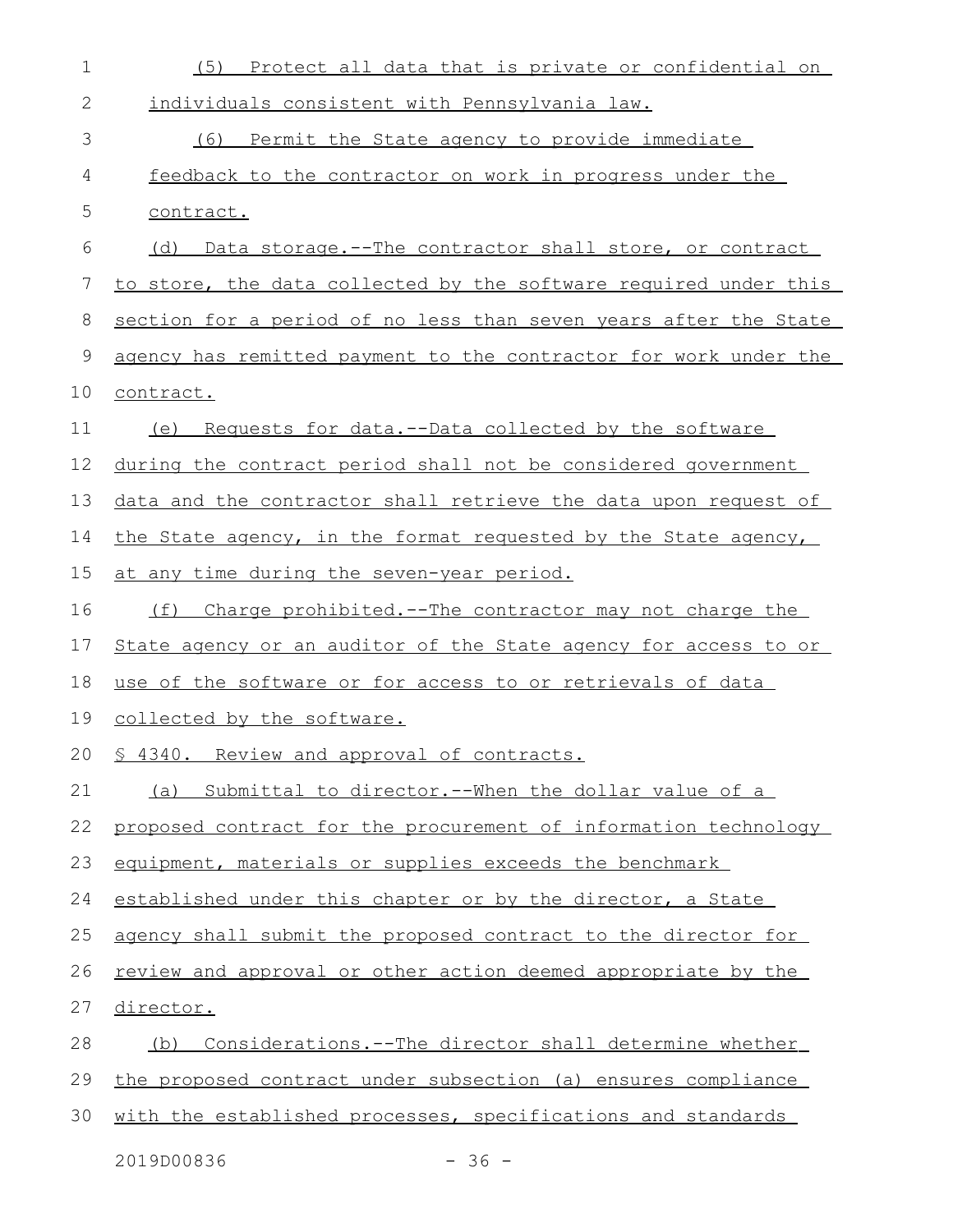| 1               | applicable to the information technology purchased, licensed or  |
|-----------------|------------------------------------------------------------------|
| 2               | leased in this Commonwealth, including established procurement   |
| 3               | processes.                                                       |
| 4               | Determination.--The director shall promptly notify the<br>(C)    |
| 5               | State agency of the determination regarding the proposed         |
| 6               | contract under subsection (a).                                   |
| $7\phantom{.0}$ | (d) Notification.--For contract awards greater than              |
| 8               | \$100,000, the director shall provide updates on an annual basis |
| 9               | to the General Assembly.                                         |
| 10              | § 4341. Purchase of certain equipment prohibited.                |
| 11              | Determination.--A State agency may not purchase<br>(a)           |
| 12              | information technology equipment or televisions, or enter into a |
| 13              | contract with any manufacturer, unless the director determines   |
| 14              | that the purchase or contract is in compliance with the          |
| 15              | requirements under this chapter and existing State law regarding |
| 16              | the procurement of information technology equipment and          |
| 17              | televisions.                                                     |
| 18              | (b) Findings.--If the director determines that a purchase or     |
| 19              | contract is not in compliance with the requirements under this   |
|                 | 20 chapter or existing State law regarding the procurement of    |
| 21              | information technology equipment and televisions, the director   |
| 22              | shall issue written findings regarding the noncompliance to the  |
| 23              | State agency.                                                    |
| 24              | \$ 4342. Refurbished computer equipment purchasing program.      |
| 25              | Option.--The office shall offer a State agency the<br>(a)        |
| 26              | option of purchasing refurbished computer equipment from         |
| 27              | registered computer equipment refurbishers whenever most         |
| 28              | appropriate to meet the respective needs of the State agency.    |
| 29              | Savings.--A State agency shall document any savings<br>(b)       |
| 30              | resulting from the purchase of refurbished computer equipment,   |
|                 |                                                                  |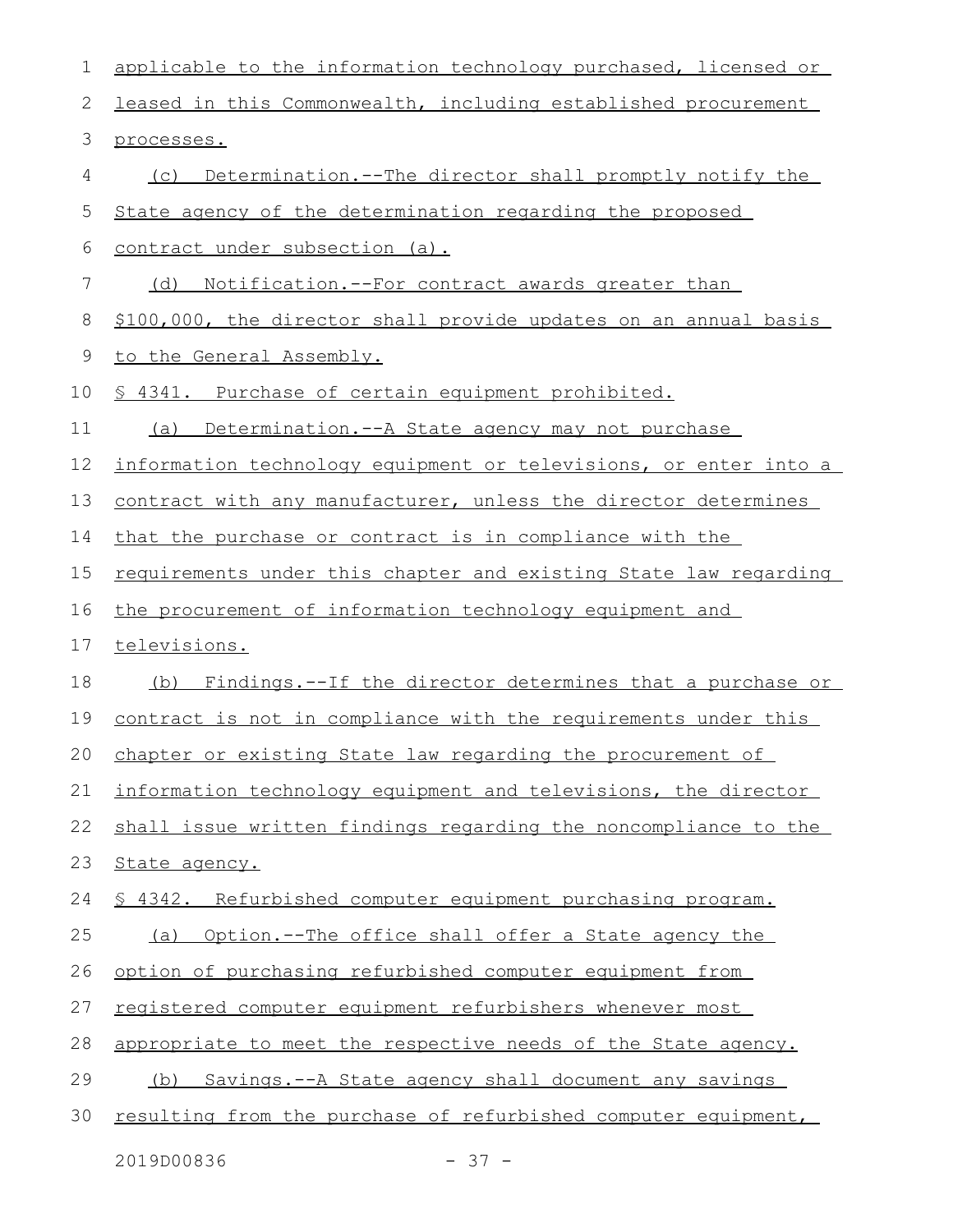| $\mathbf 1$ | including, but not limited to, the initial acquisition cost and |
|-------------|-----------------------------------------------------------------|
| 2           | operations and maintenance costs. The savings shall be reported |
| 3           | annually to:                                                    |
| 4           | The director.<br>(1)                                            |
| 5           | (2)<br>The General Assembly.                                    |
| 6           | (c) Requirements.--Participating computer equipment             |
| 7           | refurbishers shall meet all existing procurement requirements   |
| 8           | established by the office.                                      |
| $\mathsf 9$ | \$ 4343. Data on reliability and other matters.                 |
| 10          | (a) Maintenance of data.--The office shall maintain data on     |
| 11          | equipment reliability, potential cost savings and matters       |
| 12          | associated with the refurbished computer equipment purchasing   |
| 13          | program.                                                        |
| 14          | (b) Report.--The office shall transmit a report regarding       |
| 15          | the matters under subsection (a) by February 1, 2018, and       |
| 16          | quarterly thereafter to:                                        |
| 17          | The General Assembly.<br>(1)                                    |
| 18          | (2)<br>The Independent Fiscal Office.                           |
| 19          | (3)<br>The Secretary of the Budget.                             |
| 20          | SUBCHAPTER D                                                    |
| 21          | <b>SECURITY</b>                                                 |
| 22          | Sec.                                                            |
| 23          | 4351. Statewide security standards.                             |
| 24          | 4352. Security standards and risk assessments.                  |
| 25          | 4353. Assessment of compliance with security standards.         |
| 26          | 4354. Joint Cybersecurity Oversight Committee.                  |
| 27          | § 4351. Statewide security standards.                           |
| 28          | Establishment.--<br>(a)                                         |
| 29          | The director shall establish a Statewide set of<br>(1)          |
| 30          | standards for information technology security to maximize the   |

2019D00836 - 38 -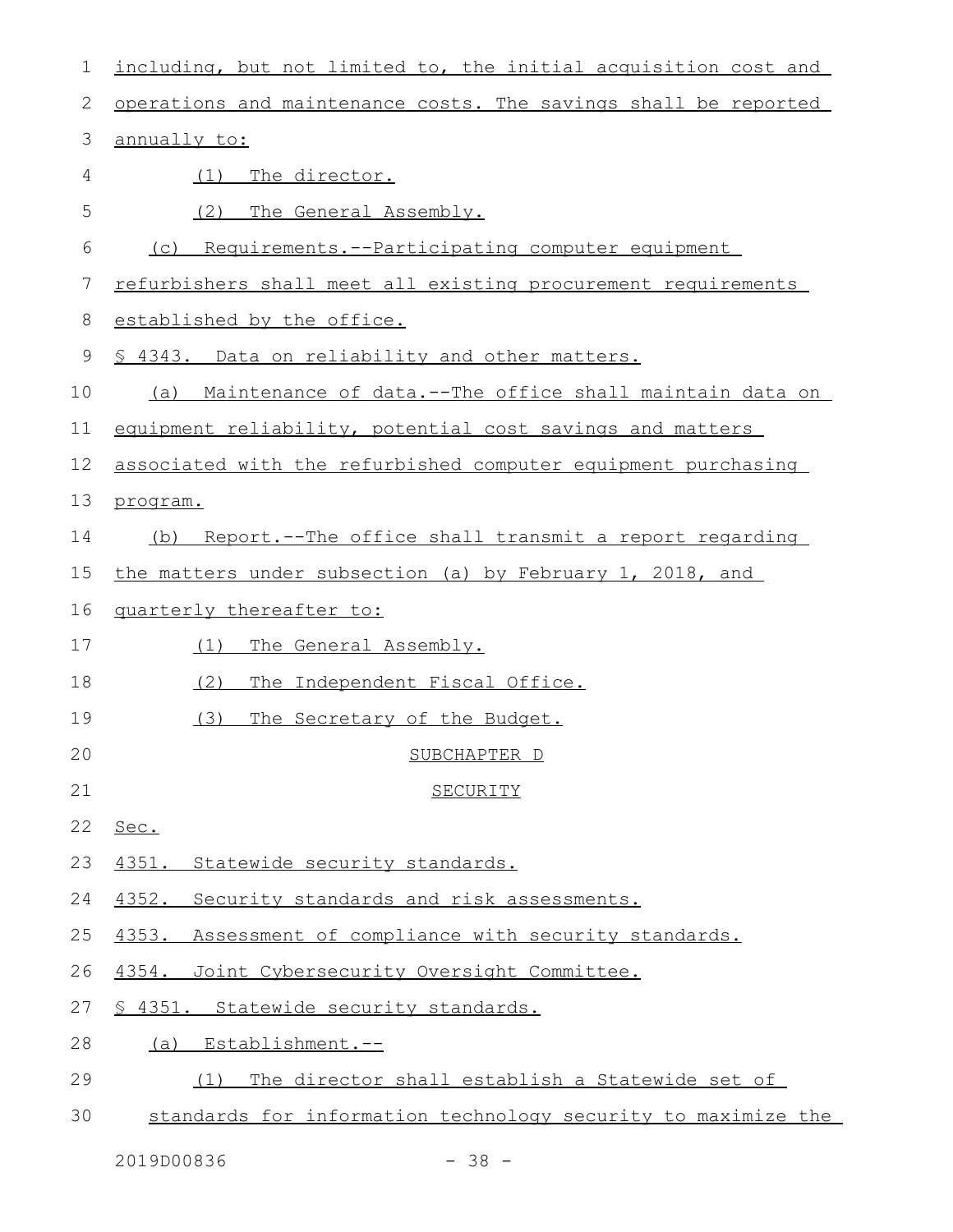| $\mathbf 1$   | functionality, security and interoperability of the              |
|---------------|------------------------------------------------------------------|
| 2             | Commonwealth's distributed information technology assets,        |
| 3             | including:                                                       |
| 4             | Data classification.<br>(i)                                      |
| 5             | (i)<br>Management.                                               |
| 6             | (iii)<br>Communications.                                         |
| 7             | Encryption technologies.<br>(iv)                                 |
| 8             | The standards under this subsection shall conform to<br>(2)      |
| $\mathcal{G}$ | the industry's best practices and standards regarding            |
| 10            | information technology security.                                 |
| 11            | (b) Review and revision.--The director shall review and          |
| 12            | revise the security standards annually as necessary. As part of  |
| 13            | this function, the director shall review periodically existing   |
| 14            | security standards and practices in place among the various      |
| 15            | State agencies to determine whether those standards and          |
| 16            | practices meet Statewide security and encryption requirements.   |
| 17            | (c) Assumption of responsibilities.--The director may assume     |
| 18            | the direct responsibility of providing for the information       |
| 19            | technology security of a State agency that fails to adhere to    |
|               | 20 security standards adopted under this chapter.                |
| 21            | § 4352. Security standards and risk assessments.                 |
| 22            | (a) Standards.--Notwithstanding any other provision of law       |
| 23            | and except as otherwise provided by this chapter, all            |
| 24            | information technology security goods, software or services      |
| 25            | purchased using taxpayer money, or for use by a State agency or  |
| 26            | in a public facility, shall be subject to approval by the        |
| 27            | director in accordance with security standards under this        |
| 28            | chapter.                                                         |
| 29            | (b) Assessments.--The director shall conduct risk                |
| 30            | assessments to identify compliance and operational and strategic |
|               |                                                                  |

2019D00836 - 39 -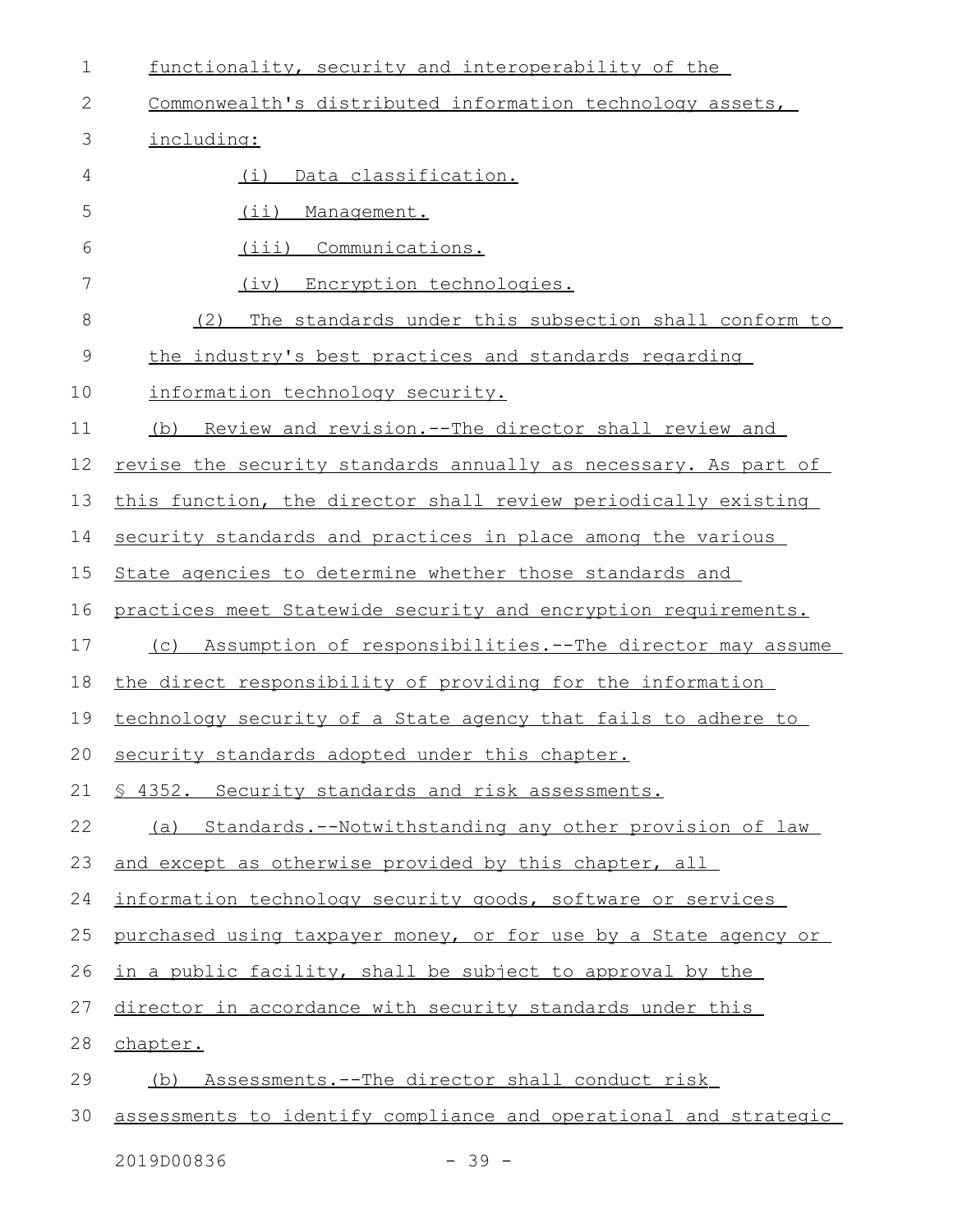risks to the information technology network. The following shall apply: (1) The assessments may include methods such as penetration testing or similar assessment methodologies. (2) The director may contract with another party to perform the assessments. (3) Detailed reports of the risk and security issues identified in the assessments shall be kept confidential. (c) Security audit.--The director shall contract with a Federal Government entity or a third party that is nationally recognized to perform a security audit of a State agency's information technology system. The following shall apply: (1) The director shall determine a schedule for State agency security audits. (2) The audit of a State agency shall be paid from encumbered funds of the State agency. (d) Notification and approval.--Before a State agency may enter into a contract with another party for an assessment of network vulnerability, the State agency shall notify the director and obtain approval of the request. The following shall apply: (1) The party conducting the assessment shall provide the State agency with a detailed report of the security issues identified, which shall not be publicly disclosed. (2) The State agency shall provide the director with copies of the detailed report under paragraph (1), which shall not be publicly disclosed. (3) The State agency shall issue a public report on the general results of the assessment. (e) Effect of section.--Nothing in this section shall be 1 2 3 4 5 6 7 8 9 10 11 12 13 14 15 16 17 18 19 20 21 22 23 24 25 26 27 28 29 30

 $2019D00836$   $-40$   $-$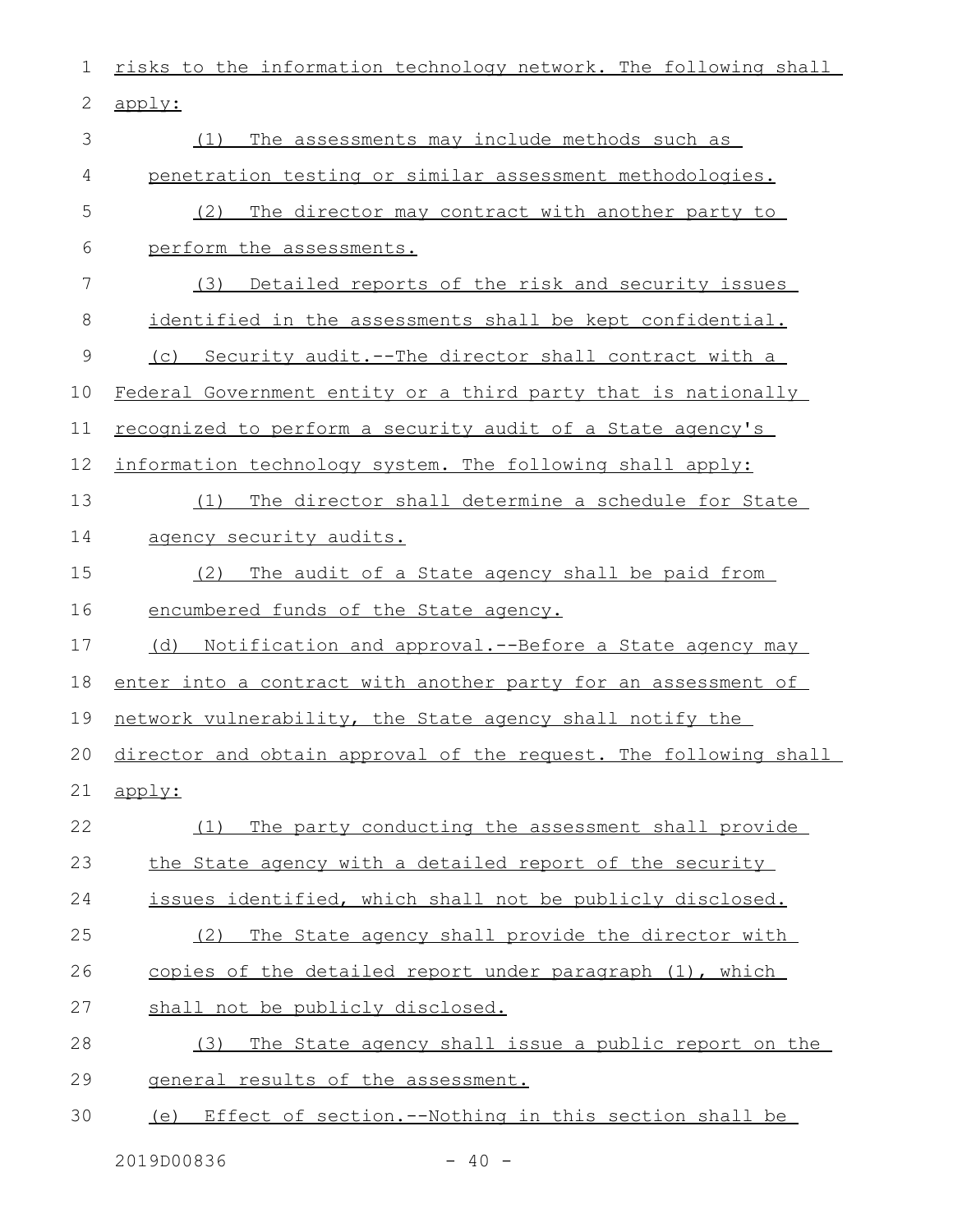| $\mathbf 1$ | construed to preclude the Auditor General or the General        |
|-------------|-----------------------------------------------------------------|
| 2           | Assembly from assessing the security practices of State         |
| 3           | information technology systems as part of its statutory duties  |
| 4           | and responsibilities.                                           |
| 5           | \$ 4353. Assessment of compliance with security standards.      |
| 6           | (a) Frequency.--The director shall biannually assess the        |
| 7           | ability of each State agency and each State agency's contracted |
| 8           | vendors to comply with the current security standards           |
| 9           | established under this chapter.                                 |
| 10          | Contents. -- The assessment under this section shall<br>(b)     |
| 11          | include, at a minimum, the following:                           |
| 12          | The rate of compliance with the current security<br>(1)         |
| 13          | standards.                                                      |
| 14          | (2) An assessment of security organization, security            |
| 15          | practices, security information standards, network security     |
| 16          | architecture and current expenditures of State funds for        |
| 17          | information technology security.                                |
| 18          | (3) An estimate of the cost to implement the security           |
| 19          | measures needed for State agencies to fully comply with the     |
| 20          | established standards.                                          |
| 21          | (c) Submittal of information.--Each State agency shall          |
| 22          | submit information required by the director for the assessments |
| 23          | under this section.                                             |
| 24          | \$ 4354. Joint Cybersecurity Oversight Committee.               |
| 25          | (a) Establishment and membership.--The Joint Cybersecurity      |
| 26          | Oversight Committee is established and shall consist of the     |
| 27          | following members:                                              |
| 28          | The director.<br>(1)                                            |
| 29          | The following individuals appointed by the President<br>(2)     |
| 30          | pro tempore of the Senate:                                      |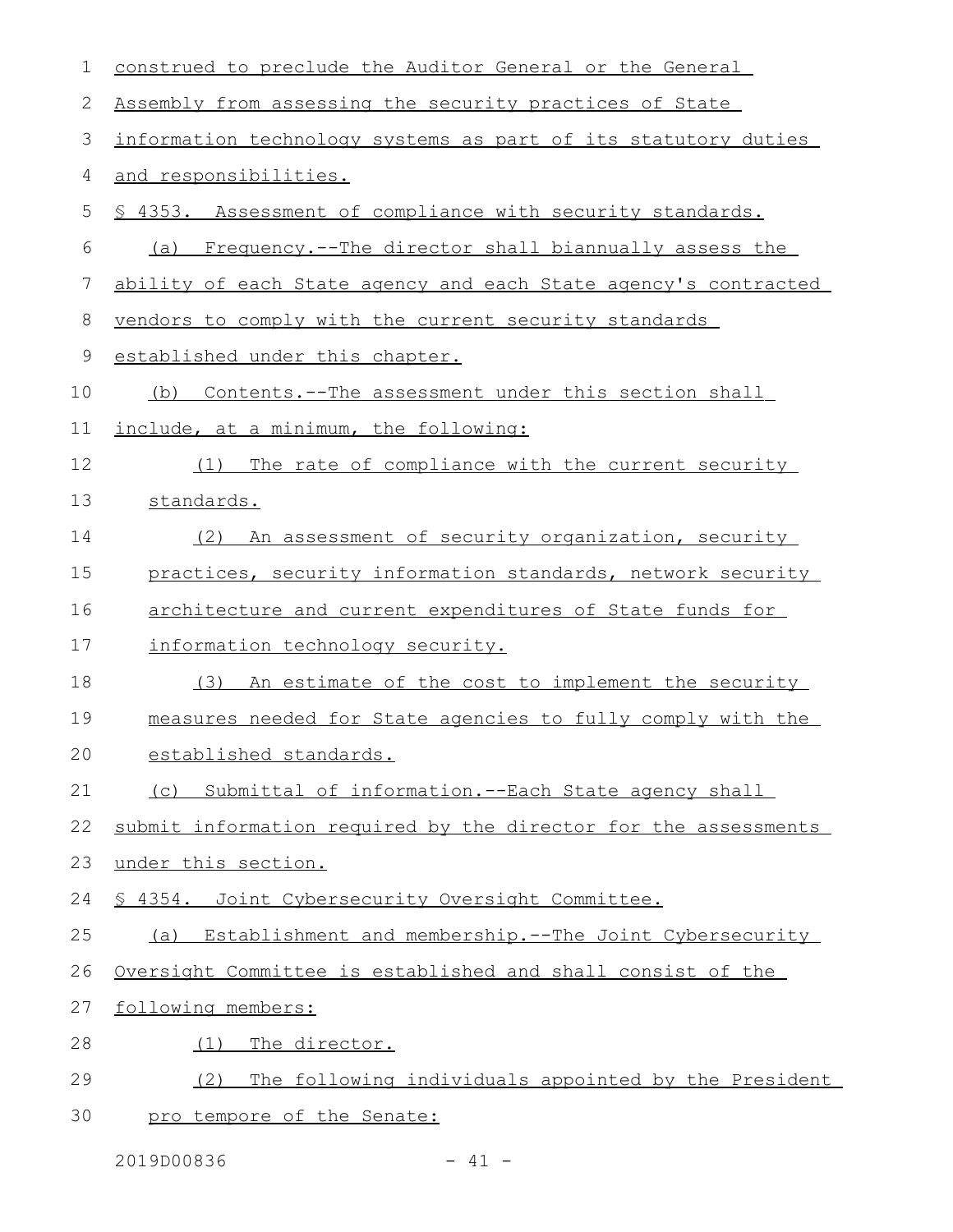| $\mathbf 1$ | Three members of the Senate.<br>(i)                        |
|-------------|------------------------------------------------------------|
| 2           | (ii) A representative from the information                 |
| 3           | technology office of the majority caucus of the Senate.    |
| 4           | (3) The following individuals appointed by the Minority    |
| 5           | Leader of the Senate:                                      |
| 6           | Two members of the Senate.<br>(i)                          |
| 7           | (ii) A representative from the information                 |
| 8           | technology office of the minority caucus of the Senate.    |
| 9           | The following individuals appointed by the Speaker<br>(4)  |
| 10          | of the House of Representatives:                           |
| 11          | Three members of the House of Representatives.<br>(i)      |
| 12          | (ii) A representative from the information                 |
| 13          | technology office of the majority caucus of the House of   |
| 14          | Representatives.                                           |
| 15          | The following individuals appointed by the Minority<br>(5) |
| 16          | Leader of the House of Representatives:                    |
| 17          | Two members of the House of Representatives.<br>(i)        |
| 18          | (ii) A representative from the information                 |
| 19          | technology office of the minority caucus of the House of   |
| 20          | Representatives.                                           |
| 21          | (6) The Attorney General or a designee of the Attorney     |
| 22          | General.                                                   |
| 23          | The chief information officer of:<br>(7)                   |
| 24          | The Department of the Auditor General.<br>(i)              |
| 25          | $(i$ ii)<br>The Treasury Department.                       |
| 26          | (iii)<br>The Office of Attorney General.                   |
| 27          | The Administrative Office of Pennsylvania<br>(iv)          |
| 28          | Courts.                                                    |
| 29          | The Pennsylvania Public Utility Commission.<br>$(\nabla)$  |
|             |                                                            |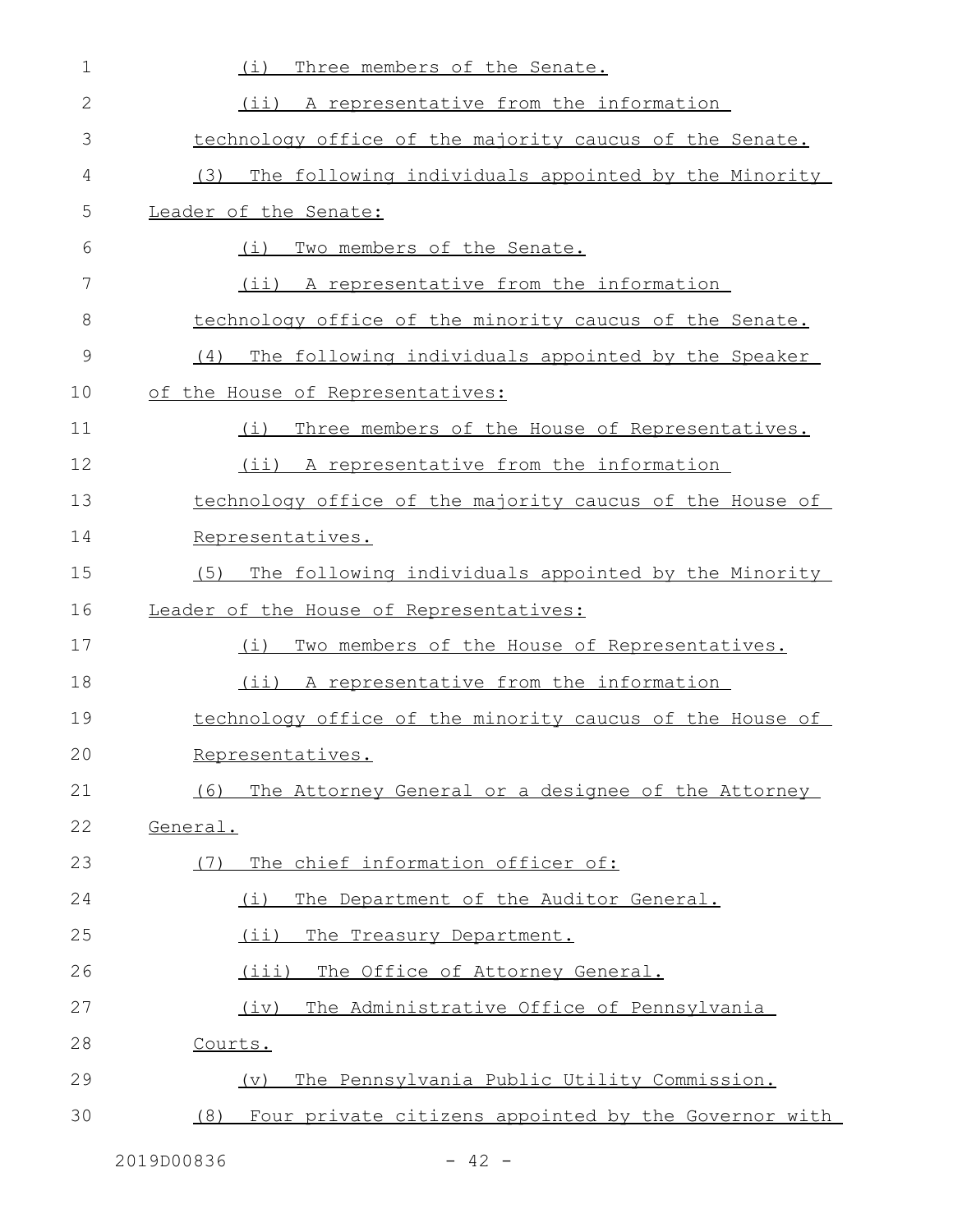| $\mathbf 1$ | professional cyber security experience.                        |
|-------------|----------------------------------------------------------------|
| 2           | The Commissioner of the Pennsylvania State Police or<br>(9)    |
| 3           | a designee of the commissioner.                                |
| 4           | (b) Chairperson and vice chairperson.--The chairperson of      |
| 5           | the committee shall be appointed by the Governor and the vice  |
| 6           | chairperson of the committee shall be appointed by the         |
| 7           | chairperson.                                                   |
| 8           | (c) Staffing.--The committee shall be staffed by the office,   |
| 9           | which shall support and assist the committee.                  |
| 10          | (d) Service of members.--Each member of the committee shall    |
| 11          | serve at the pleasure of the individual who appointed the      |
| 12          | member.                                                        |
| 13          | (e) Vacancies.--A vacancy in the membership of the committee   |
| 14          | shall be filled by the appointing authority in the same manner |
| 15          | as the original appointment.                                   |
| 16          | (f) Meetings.--                                                |
| 17          | The committee shall meet at least on a quarterly<br>(1)        |
| 18          | basis and no later than the first Thursday of each quarter.    |
| 19          | The chairperson of the committee, with the consent<br>(2)      |
| 20          | of the vice chairperson of the committee, may schedule         |
| 21          | additional meetings of the committee.                          |
| 22          | The chairperson of the committee shall provide the<br>(3)      |
| 23          | members of the committee with notice of the time and location  |
| 24          | of each meeting of the committee no later than one week prior  |
| 25          | to the meeting. Notice shall also be provided to the           |
| 26          | Governor, the President pro tempore of the Senate and the      |
| 27          | Speaker of the House of Representatives.                       |
| 28          | Notice of the meetings of the committee shall be<br>(4)        |
| 29          | provided by reqular mail and e-mail.                           |
| 30          | (5) A member of the committee may participate in a             |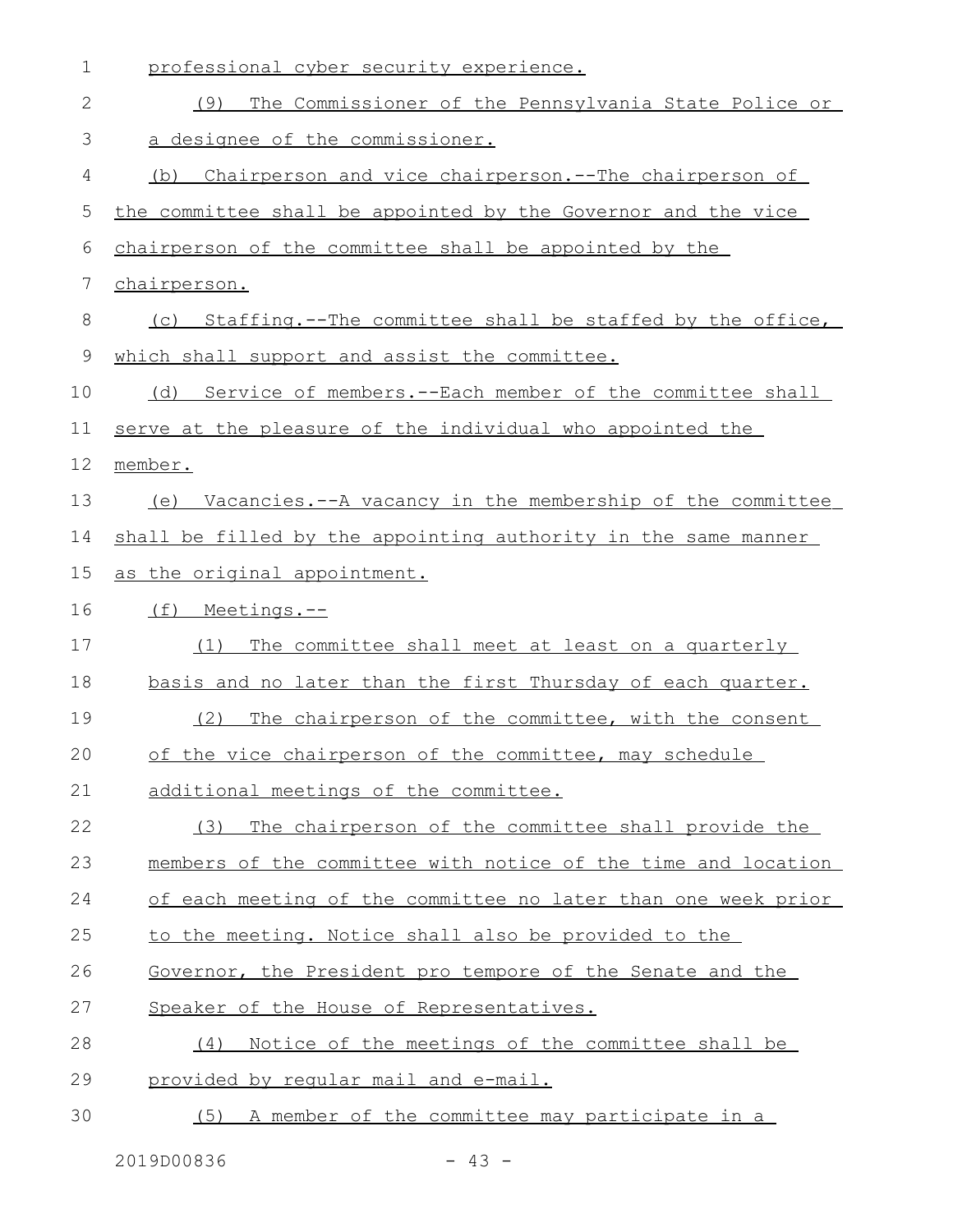| $\mathbf 1$  | meeting of the committee in person, by teleconference, by       |
|--------------|-----------------------------------------------------------------|
| $\mathbf{2}$ | video conference or by other means as agreed to by the          |
| 3            | chairperson and vice chairperson of the committee.              |
| 4            | A meeting of the committee shall not be subject to<br>(6)       |
| 5            | 65 Pa.C.S. Ch. 7 (relating to open meetings).                   |
| 6            | Duties.--The committee shall review and coordinate<br>( ျ)      |
| 7            | cybersecurity policies and discuss emerging cybersecurity       |
| 8            | threats, recommended policy changes and assess current          |
| $\mathsf 9$  | cybersecurity within this Commonwealth. The report shall be     |
| 10           | transmitted to:                                                 |
| 11           | The Governor.<br>(1)                                            |
| 12           | (2)<br>The President pro tempore of the Senate.                 |
| 13           | (3)<br>The Speaker of the House of Representatives.             |
| 14           | The Majority Leader and the Minority Leader of the<br>(4)       |
| 15           | Senate.                                                         |
| 16           | The Majority Leader and the Minority Leader of the<br>(5)       |
| 17           | House of Representatives.                                       |
| 18           | The Court Administrator of Pennsylvania.<br>(6)                 |
| 19           | (h) Definitions.--As used in this section, the following        |
| 20           | words and phrases shall have the meanings given to them in this |
| 21           | subsection unless the context clearly indicates otherwise:      |
| 22           | "Committee." The Joint Cybersecurity Oversight Committee        |
| 23           | established under this section.                                 |
| 24           | SUBCHAPTER E                                                    |
| 25           | ENFORCEMENT AND PENALTIES                                       |
| 26           | Sec.                                                            |
| 27           | 4361.<br>Administrative and judicial review.                    |
| 28           | 4362.<br>Unauthorized use for private benefit prohibited.       |
| 29           | 4363.<br>Financial interests.                                   |
| 30           | 4364. Certification of submittal without collusion.             |
|              |                                                                 |

2019D00836 - 44 -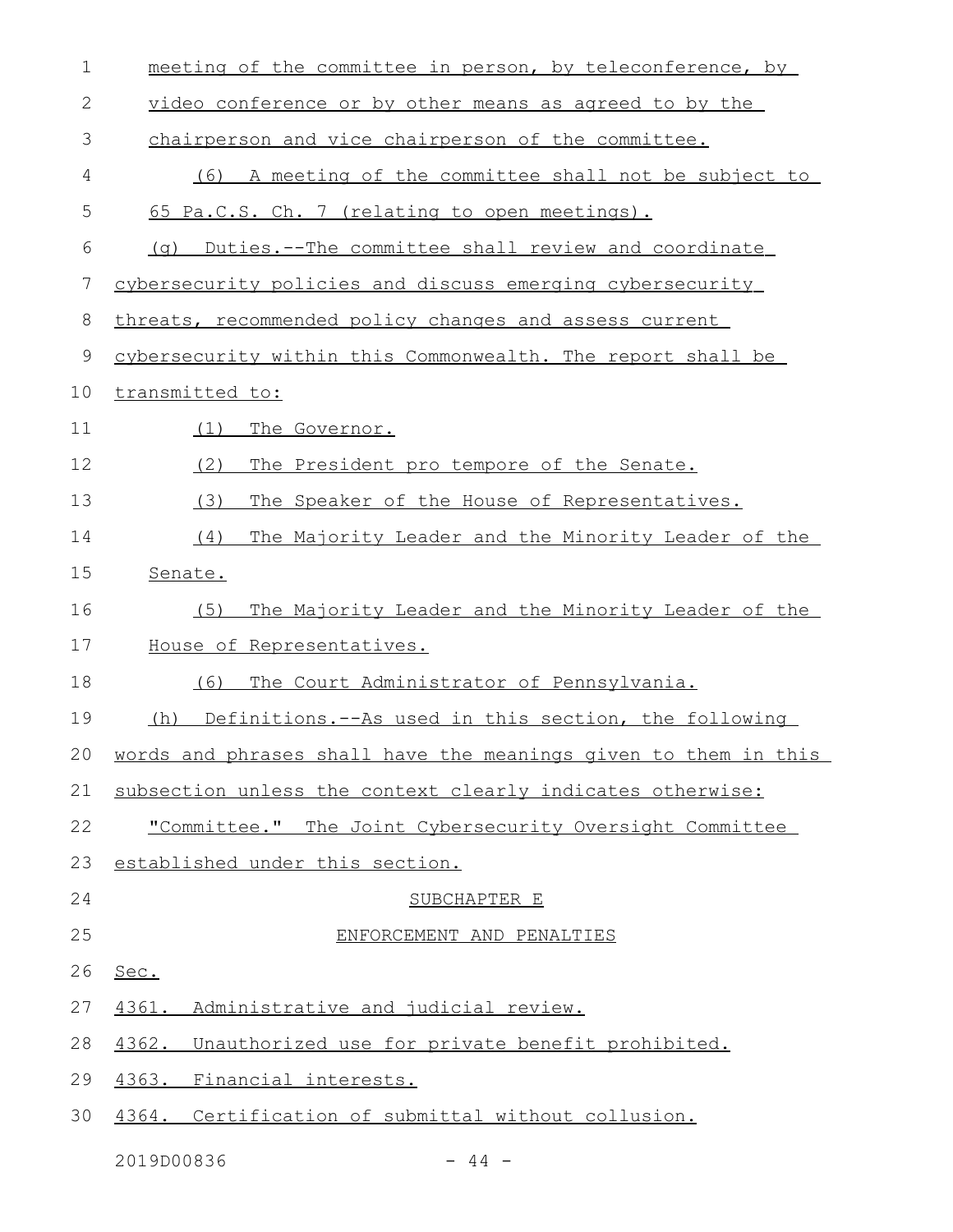| 1  | <u>S 4361. Administrative and judicial review.</u>               |
|----|------------------------------------------------------------------|
| 2  | Actions taken by the director under this chapter shall be        |
| 3  | subject to review in accordance with 2 Pa.C.S. Chs. 5 (relating  |
| 4  | to practice and procedure) and 7 (relating to judicial review).  |
| 5  | \$ 4362. Unauthorized use for private benefit prohibited.        |
| 6  | (a) Offense.--It is unlawful for any person, by the use of       |
| 7  | the powers, policies or procedures, to purchase, attempt to      |
| 8  | purchase, procure or attempt to procure any property or services |
| 9  | for private use or benefit.                                      |
| 10 | Criminal penalties and fines. -- A person that violates<br>(b)   |
| 11 | subsection (a) commits a misdemeanor of the first degree. Upon   |
| 12 | conviction, the person shall be liable to the Commonwealth to    |
| 13 | repay any amount expended in violation of this chapter, together |
| 14 | with any court costs.                                            |
| 15 | § 4363. Financial interests.                                     |
| 16 | $(a)$ Offense.--                                                 |
| 17 | The director and any other policymaking employee of<br>(1)       |
| 18 | the office may not have a financial interest or personal         |
| 19 | beneficial interest, either directly or indirectly, in the       |
| 20 | purchase of or contract for information technology. The          |
| 21 | financial interest or personal interest shall extend to a        |
| 22 | corporation, partnership, company, trust, association or         |
| 23 | other entity furnishing information technology to the            |
| 24 | Commonwealth or any of its State agencies.                       |
| 25 | (2) Consistent with paragraph (1), the director or other         |
| 26 | policymaking employee may not accept or receive, directly or     |
| 27 | indirectly, any of the following:                                |
| 28 | (i) Anything of monetary or other value, whether by              |
| 29 | rebate, gift or otherwise.                                       |

(ii) A promise, obligation or contract for future 30